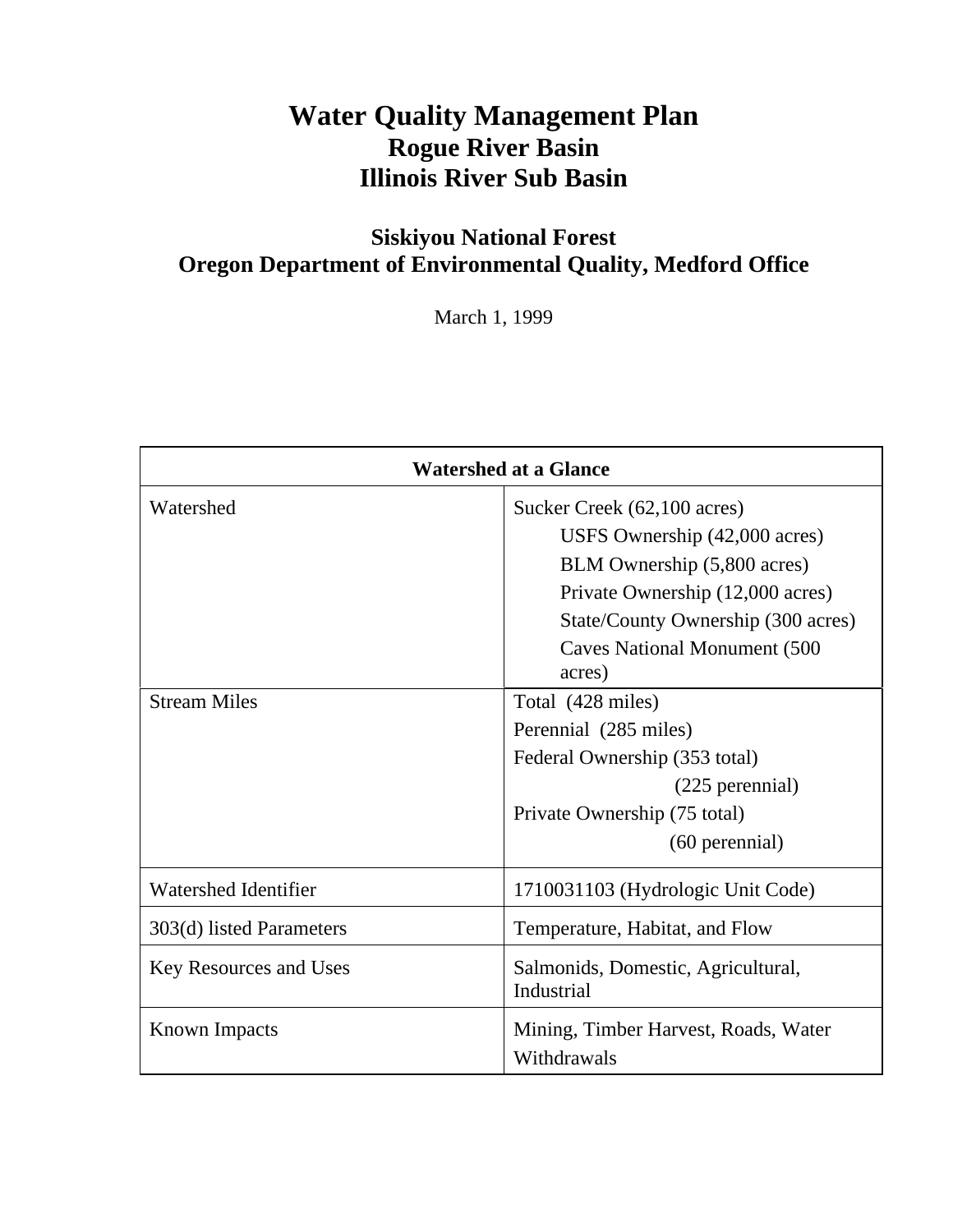## **List of Preparers**

John Blanchard Oregon DEQ Randy Frick Siskiyou NF Chris Park Siskiyou NF

George Cruz Siskiyou NF, Illinois Valley RD Judith McHugh Siskiyou NF, Illinois Valley RD

# **Contributors**

Dennis Ades Oregon DEQ Jon Brazier Rogue River NF Pam Blake Oregon DEQ Bruce Cleland EPA Bob Ettner Siskiyou NF Gary Ketcheson USFS Region 6 Laurie Lindell Medford BLM Mike Lohrey USFS Region 6 Mike Lunn Siskiyou NF Dave Maurer Medford BLM Andrea Matzke Oregon DEQ Bruce McCammon USFS Region 6 Sandra McGinnis Siskiyou NF Dave Powers Oregon DEQ Roger Wood Oregon DEQ

Norm Daft **Oregon Water Resources Dept** Connie Risley Siskiyou NF, Gold Beach/Chetco RD

#### **Statement of Purpose**

This water quality management plan is prepared to meet the requirements of Section 303(d) of the 1972 Federal Clean Water Act.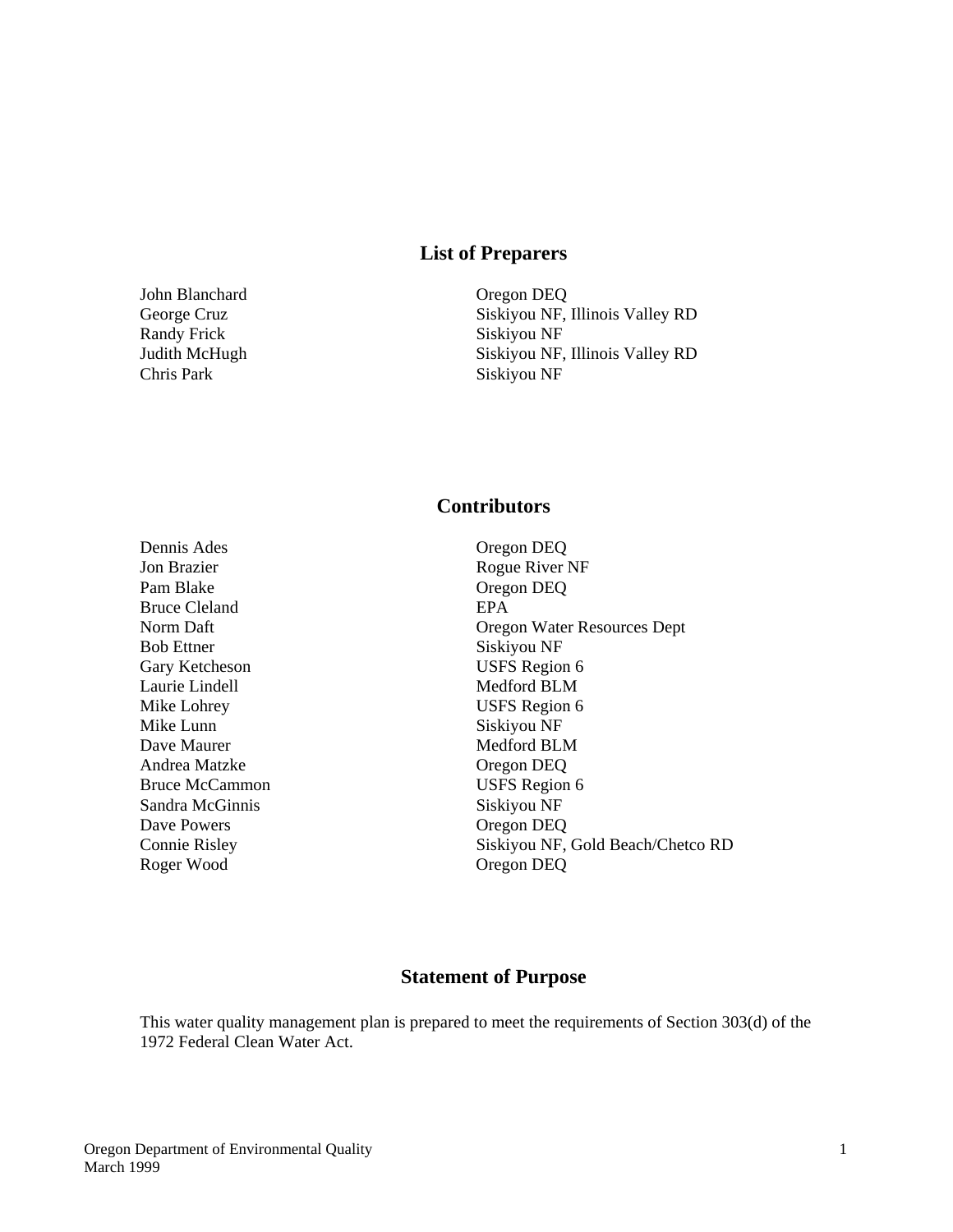# **Table of Contents**

|          | <b>Chapter 1 - Project Overview</b>                                |    | 6              |
|----------|--------------------------------------------------------------------|----|----------------|
|          | <b>WQMP</b> Element Location                                       |    | 4              |
|          | Introduction                                                       |    | 6              |
|          | <b>Listing Status</b>                                              |    | $\overline{7}$ |
|          | <b>Seasonal Variation</b>                                          |    | 10             |
|          | Public Involvement                                                 |    | 11             |
|          |                                                                    |    |                |
|          | <b>Chapter 2 - Condition Assessment /Problem Description</b>       |    | 12             |
|          | <b>Parameter 1. Stream Temperature</b>                             |    | 12             |
|          | Factor 1. Shade                                                    |    | 12             |
|          | Factor 2. Channel Form                                             |    | 16             |
|          | Factor 3. Flow                                                     |    | 21             |
|          | <b>Parameter 2. Habitat Modification</b>                           |    | 22             |
|          | <b>Parameter 3. Flow Modification</b>                              |    | 27             |
|          | <b>Chapter 3 - Recovery Goals, Objectives and Restoration Plan</b> |    | 31             |
|          | <b>Restoration Plan</b>                                            |    | 31             |
|          | Margin of Safety                                                   |    | 41             |
|          |                                                                    |    |                |
|          | <b>Chapter 4 - Monitoring Plan</b>                                 |    | 43             |
|          | <b>References</b>                                                  |    | 49             |
|          |                                                                    |    | $A-G$          |
| Appendix |                                                                    |    |                |
|          | <b>List of Figures</b>                                             |    |                |
|          |                                                                    |    | Page           |
| 1.       | Sucker Creek Stream Network/WQMP Area                              |    | 5              |
| 2.       | Sucker Creek Ownership                                             |    | 6              |
| 3.       | <b>Stream Temperature and Fish Distribution</b>                    |    | 9              |
| 4.       | Sucker Width/Depth Profile                                         |    | 17             |
| 5.       | Grayback Width/Depth Profile                                       |    | 18             |
| 6.       | Sediment Delivery by Road Failure Type                             |    | 19             |
| 7.       | Grayback Sucker Landslide Volumes                                  |    | 20             |
| 8.       | Sucker Creek Stream Profile (Habitat)                              |    | 26             |
| 9.       | Grayback Creek Stream Profile (Habitat)                            |    | 26             |
| 10.      | The effects of loss of flow on stream temperature                  |    | 27             |
| 11.      | Existing Condition of Sucker and Grayback Creek                    |    | 38             |
| 12.      | Riparian Recovery Potential                                        |    | 39             |
| 13.      | Priority Streams for Shade Restoration                             | 40 |                |
| 14.      | <b>Shade Recovery Rate</b>                                         |    | 41             |

# **List of Tables**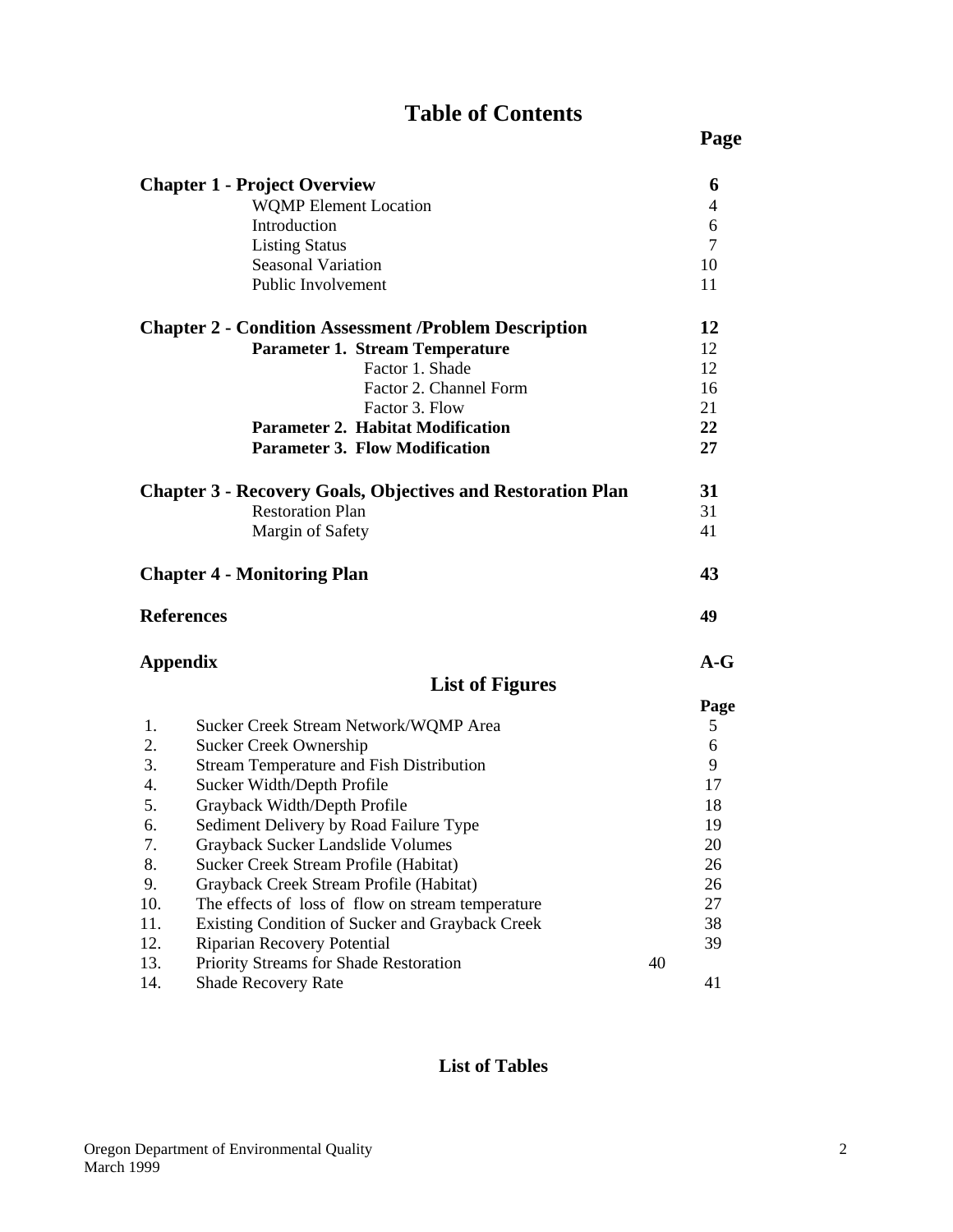#### **Table** Page

| 1.  | Watershed Ownership                                    | 6  |
|-----|--------------------------------------------------------|----|
| 2.  | 303d Listing                                           | 7  |
| 3.  | Grayback/Sucker Temperature Summary                    | 8  |
| 4.  | <b>Stream Temperature</b>                              | 10 |
| 5.  | Current Shade Conditions & Potential Recovery          | 13 |
|     | Sucker Creek and Tribs                                 |    |
| 6.  | Total Shade values for Sucker Creek and Tribs.         | 13 |
| 7.  | <b>Current Shade Conditions and Potential Recovery</b> | 14 |
|     | Grayback Creek and Tribs.                              |    |
| 8.  | Total Shade values for Grayback Creek and Tribs.       | 15 |
| 9.  | Total Shade Values for Sucker Creek including Grayback | 15 |
| 10. | Solar Loading TMDL                                     | 16 |
| 11. | <b>Stream Channel and Fish Habitat Attributes</b>      | 25 |
|     | <b>Sucker and Grayback Creeks</b>                      |    |
| 12. | Water rights use summary                               | 29 |
| 13. | PFC Assessment within the Forest Boundary              | 32 |
| 14. | Recovery goals, active and passive restoration         | 33 |
| 15. | <b>TMDL</b> Organization                               | 36 |
| 16. | Interim Benchmarks                                     | 45 |

# **DEQ WQMP Element Location**

A Table of Contents for location of the DEQ elements within the Sucker/Grayback WQMP is provided below:

1. Condition Assessment and Problem Description

**Page**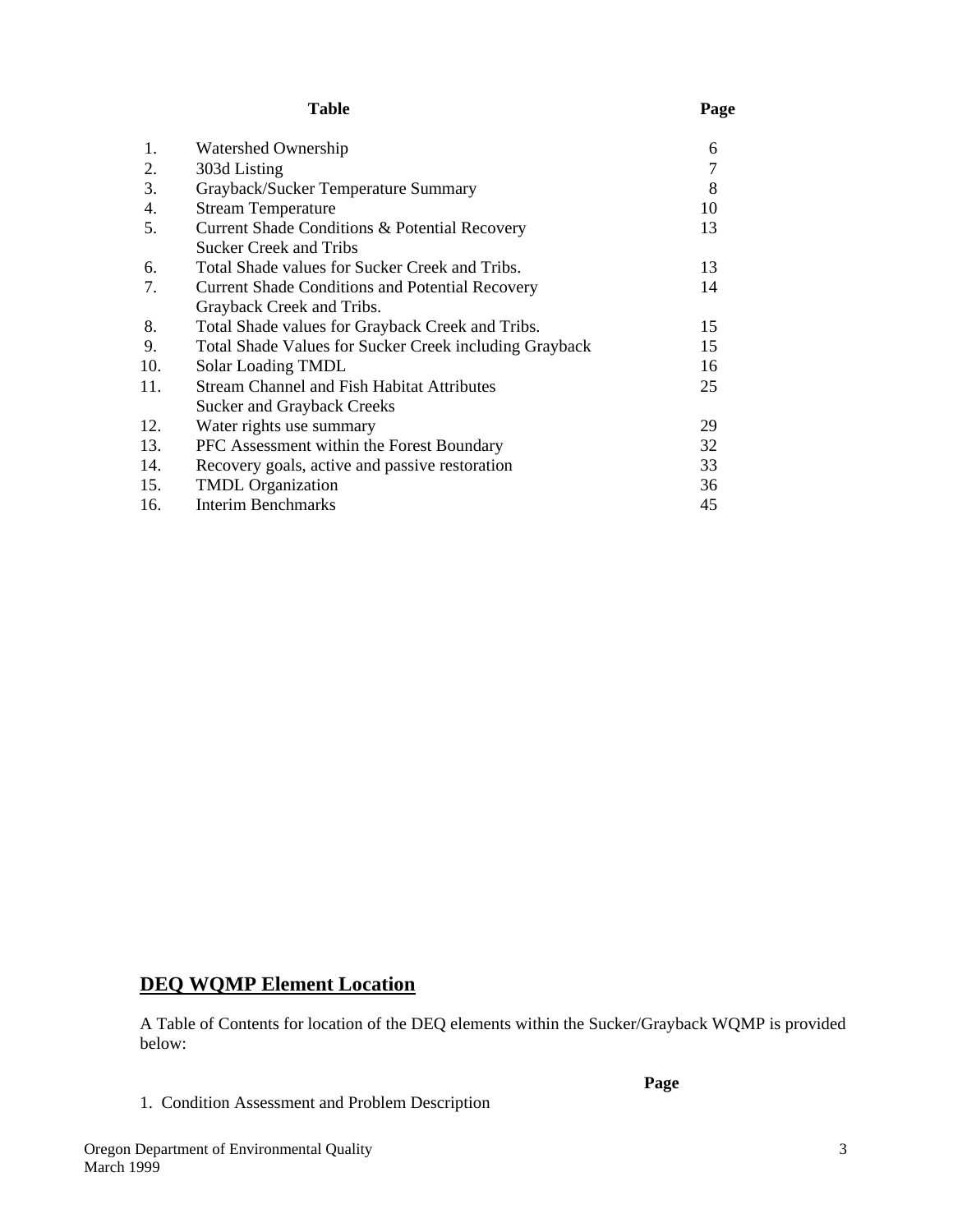| <b>Chapter 1 Project Overview</b>                      | $6 - 11$  |
|--------------------------------------------------------|-----------|
| Chapter 2 Condition Assessment & Problem Description   | $12 - 30$ |
| 2. Goals and Objectives                                |           |
| Chapter 3 Recovery Goals, Objectives, Restoration Plan | $31 - 42$ |
| Table 14 Recovery Goals - Active & Passive Restoration | 33        |
| Table 15 TMDL Organization                             | 36        |
| 3. Proposed Management Measures                        | 31-32     |
| (Chapter 3)                                            |           |
| Table 14                                               | 33        |
| Table 15                                               | 36        |
| Chapter 4 Monitoring Plan                              | 43-48     |
| Table 16                                               | 45        |
| 4. Time line for Implementation                        |           |
| Chapter 4                                              | 43-48     |
| Table 16                                               | 45        |
| 5. Identification of Responsible Participants          | 10        |
| (Chapter 1)                                            |           |
|                                                        |           |
| 6. Reasonable Assurance of Implementation              | 43        |
| (Chapter 4)                                            |           |
| Monitoring and Evaluation<br>7.                        |           |
| Chapter 4                                              | 43-48     |
| Table 16                                               | 45        |
| 8. Public Involvement                                  | 11        |
| (Chapter 1)                                            |           |
|                                                        |           |
| 9. Maintenance of Effort Over Time<br>(Chapter 3)      | 32        |
|                                                        |           |
| 10. Discussion of Costs and Funding                    | 37        |
| (Chapter 3)                                            |           |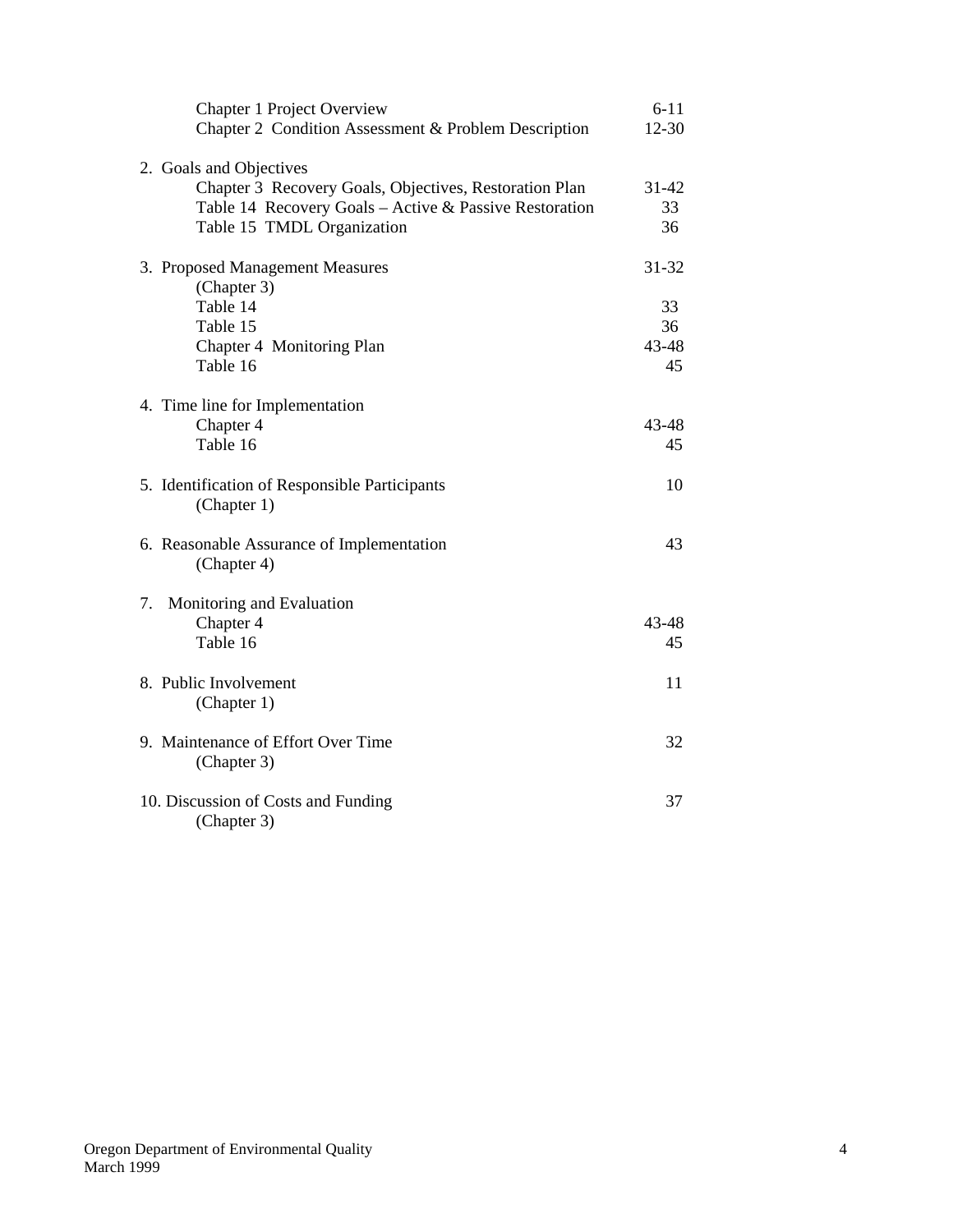

**Figure 1.** Sucker Creek Watershed

# **Chapter 1 - Project Overview**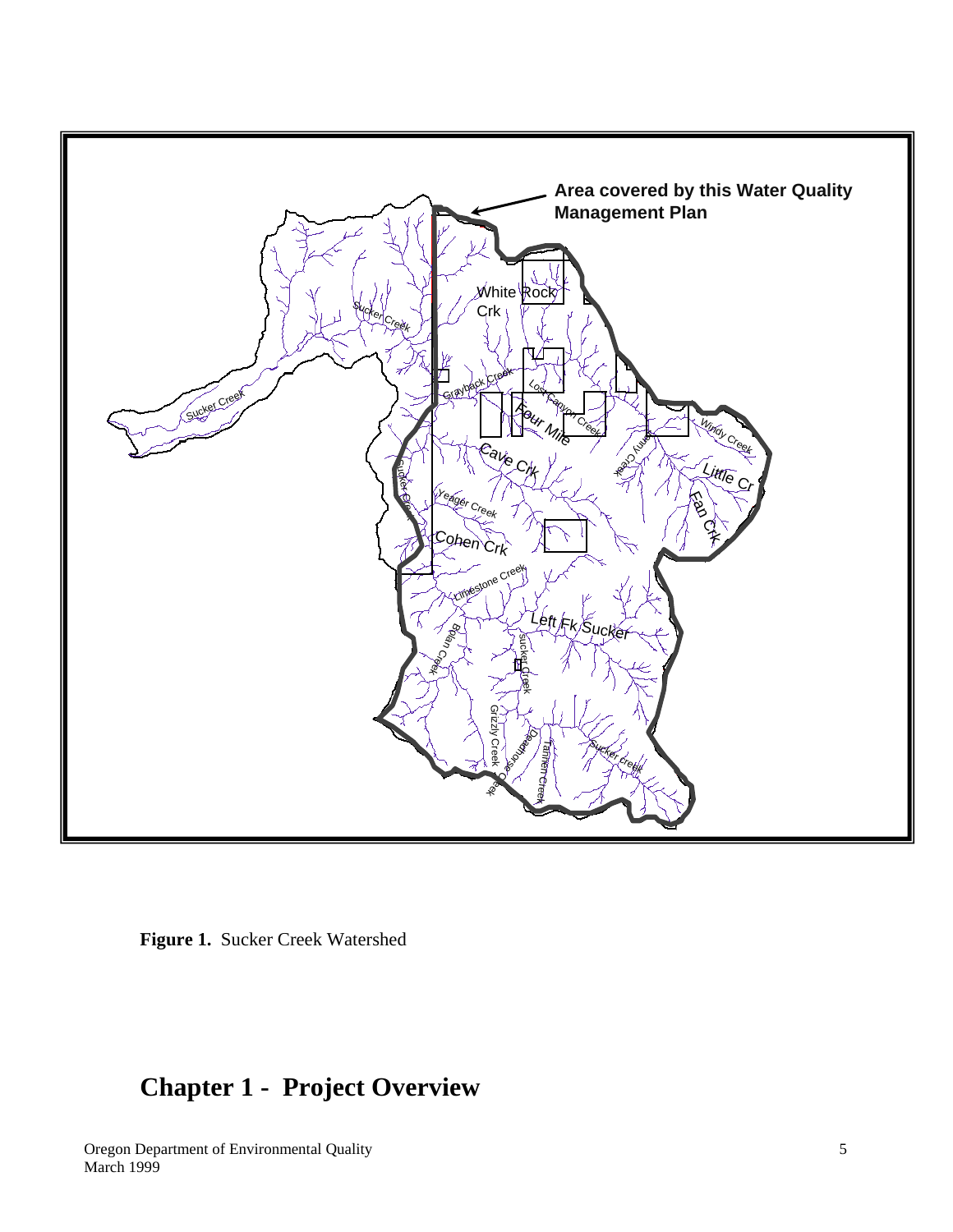# *INTRODUCTION*

Sucker-Grayback is a 62,100-acre watershed that is tributary to the Illinois and Rogue Rivers in SW Oregon.

| <b>Table 1</b>                 |                               |             |  |  |  |  |
|--------------------------------|-------------------------------|-------------|--|--|--|--|
| <b>Ownership Boundary</b>      | <b>Sucker Creek Watershed</b> | Within USFS |  |  |  |  |
| <b>USFS</b>                    | 62,000                        | 42,000      |  |  |  |  |
| <b>BLM</b>                     | 5,800                         |             |  |  |  |  |
| Private                        | 12,000                        | 2,890       |  |  |  |  |
| State/County                   | 300                           |             |  |  |  |  |
| <b>Caves National Monument</b> | 500                           | 500         |  |  |  |  |



**Figure 2.** Sucker Creek ownership map.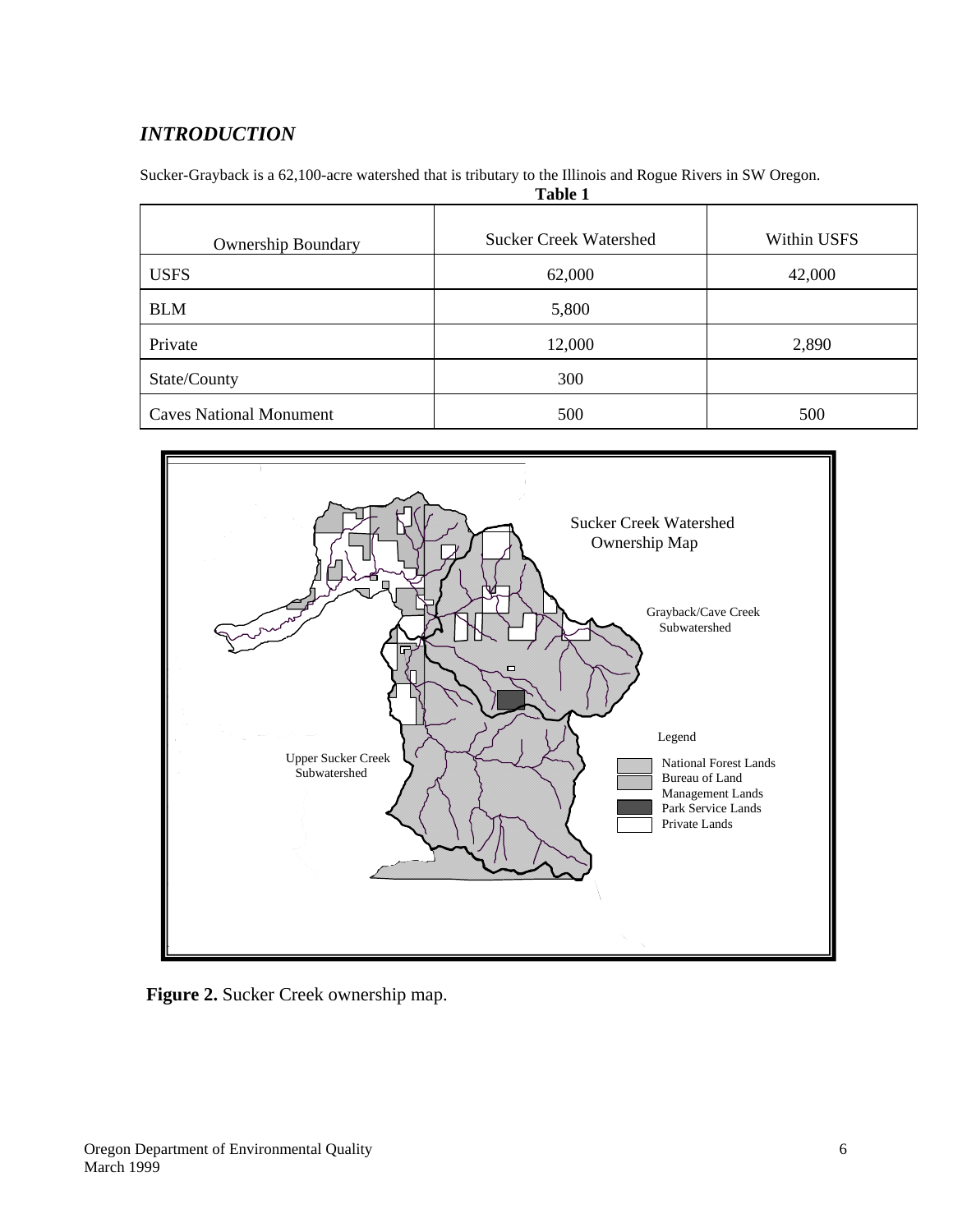The area covered by this plan includes land managed primarily by the U.S. Forest Service and BLM. It covers from the headwaters down to just below the confluence of Sucker-Grayback Creek at approximately RM 10**.**4 of Sucker Creek. This portion of Sucker-Grayback Creek is a key watershed as defined by the President's Northwest Forest Plan (1995, USDA, USDI). There are no point source discharges within the Sucker Creek watershed.

Inherently, Sucker Creek is a high value salmonid fish watershed. It is one of the few watersheds in the Siskiyou Mountains with substantive snowpack most years and good cold water flow. Despite the perturbances caused by mining, timber harvest, and downstream agriculture uses, Sucker Creek has good numbers of Coho salmon, Chinook salmon, and winter steelhead spawning during many years. Sucker Creek is a very high priority for protection and restoration, one of the most important anadromous fish watersheds in the Rogue River basin.

Private land within the area covered by this WQMP is managed under the Oregon Forest Practices Act. A subsequent Water Quality Management Plan will be written by Oregon DEQ to cover the remainder of the Sucker Creek watershed. The Sucker-Grayback WQMP covered in this current document is intended to be adaptive in management implementation. It allows for future changes in response to new information. Information generated during development of the private lands WQMP may cause modifications to this current plan for the federal lands.

# *Listing Status*

Beneficial uses include domestic water supply, irrigation, livestock watering, industrial (mining), and cold water biota (salmonid). The Oregon Department of Environmental Quality placed this watershed on the 1994/1996 303(d) list for the following parameters identified in Table 3:

| Location                              | Parameter                           |
|---------------------------------------|-------------------------------------|
| Grayback Creek, Mouth to Headwaters   | <b>Habitat Modification</b>         |
| Sucker Creek, Mouth to Bolan Creek    | <b>Habitat Modification</b><br>Flow |
| Sucker Creek, Mouth to Grayback Creek | Temperature                         |
| Lake Creek, Mouth to diversion        | Temperature                         |

**Table 2 303d Listing** 

Stream temperatures exceed the standard on Sucker Creek between June and September from the mouth upstream to the confluence with Grayback for the five years of record (1993-1997). The 1998 303(d) list approved by EPA to modified the temperature listing to read from the mouth of Sucker Creek to Grayback Creek. While the 1998 water quality limited status for temperature is below the Forest Service boundary, this analysis is relevant to answer the question regarding whether lands under Federal management are providing the coolest water possible to downstream uses. This document will show to what extent water is being warmed, and what factors are contributing to that warming.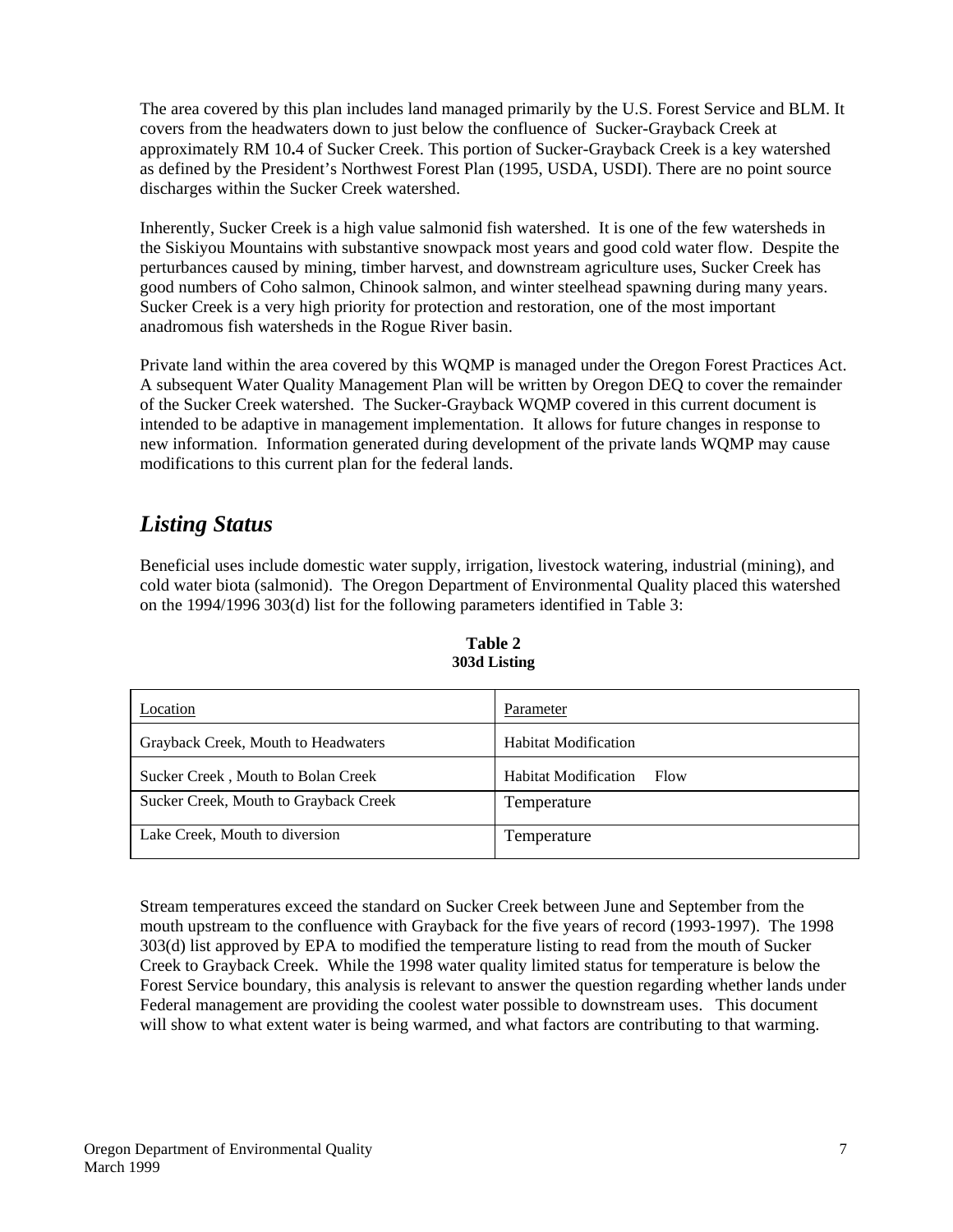| <b>Water Quality Station</b>                   | <b>Years of Record</b> | Average 7-Day High<br>All Years | Average 7-Day High<br>1994 - 1997 |  |
|------------------------------------------------|------------------------|---------------------------------|-----------------------------------|--|
| Sucker Ck. @ Mouth<br>Elevation 1360'          | 1993 -1997             | 71.9F                           | 72.3 F                            |  |
| Sucker Ck. blw. Little<br>Grayback             | 1993 -1997             | 66.9F                           | 65.7F                             |  |
| Sucker Ck. @ Bolan Ck.                         | 1994 - 1997            | 59.9 F                          | 59.9F                             |  |
| Sucker Ck. @ Tannen Ck.                        | 1994 -1997             | 58.3 F                          | 58.3 F                            |  |
| Grayback Ck. @ Mouth<br>(1,840 feet elevation) | 1991 -1997             | 61.9F                           | 61.6F                             |  |
| Grayback Ck. below<br>Mossback                 | 1994 -1995             | 59.5 F                          | <b>NA</b>                         |  |
| Cave Ck. near Mouth                            | 1977, 1980, 1994       | 62.9 F                          | <b>NA</b>                         |  |
| Bolan Ck. @ Mouth                              | 1978-81,94-97          | 57.9 F                          | 57.2 F                            |  |
| L.F. Sucker Ck. @ Mouth                        | 1992-1997              | 58.9F                           | 59.0 F                            |  |

#### **Table 3 Grayback/Sucker Temperature Summary Summer Water Temperatures Only - June to September**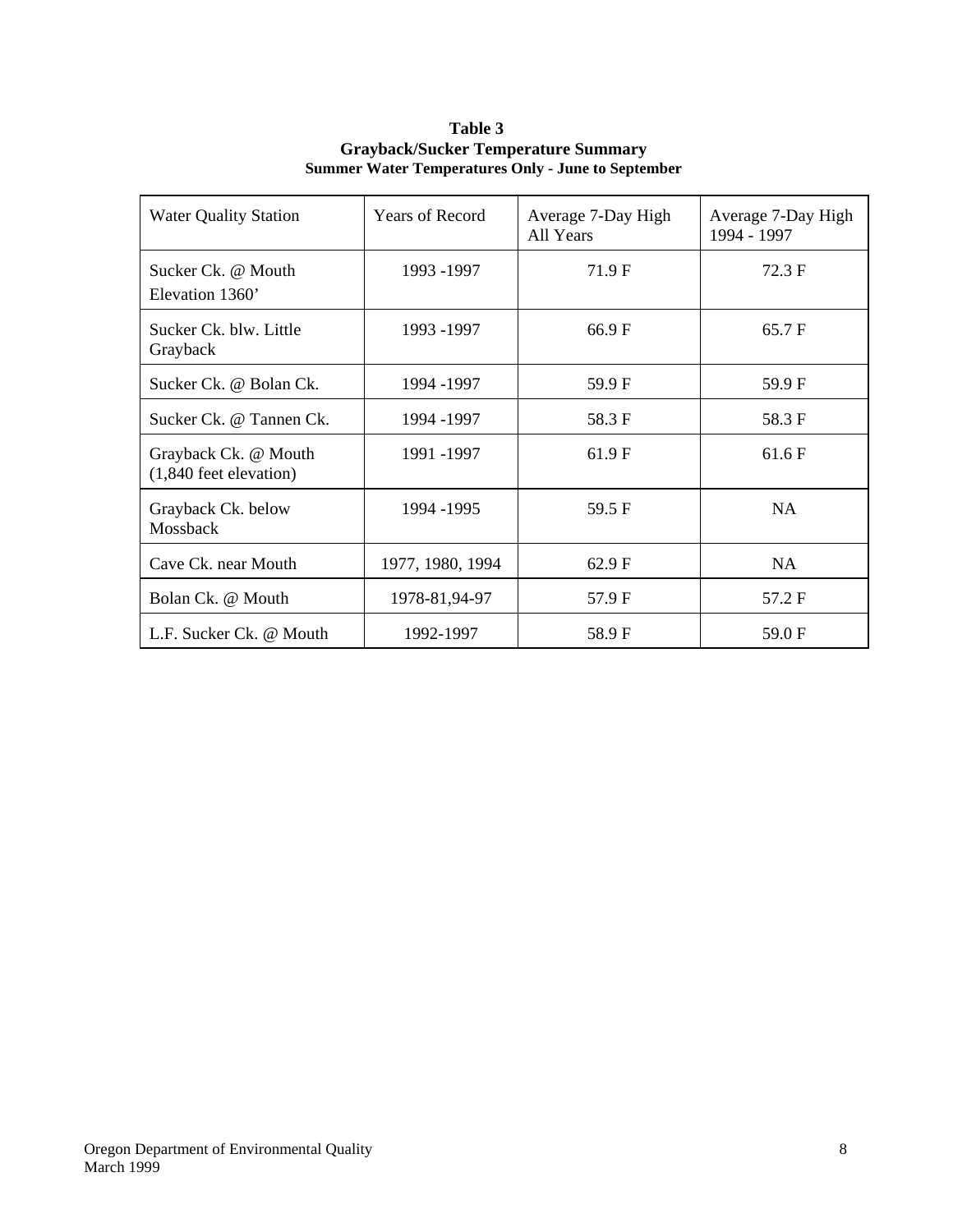

**Figure 3.** Stream Temperature and Fish Distribution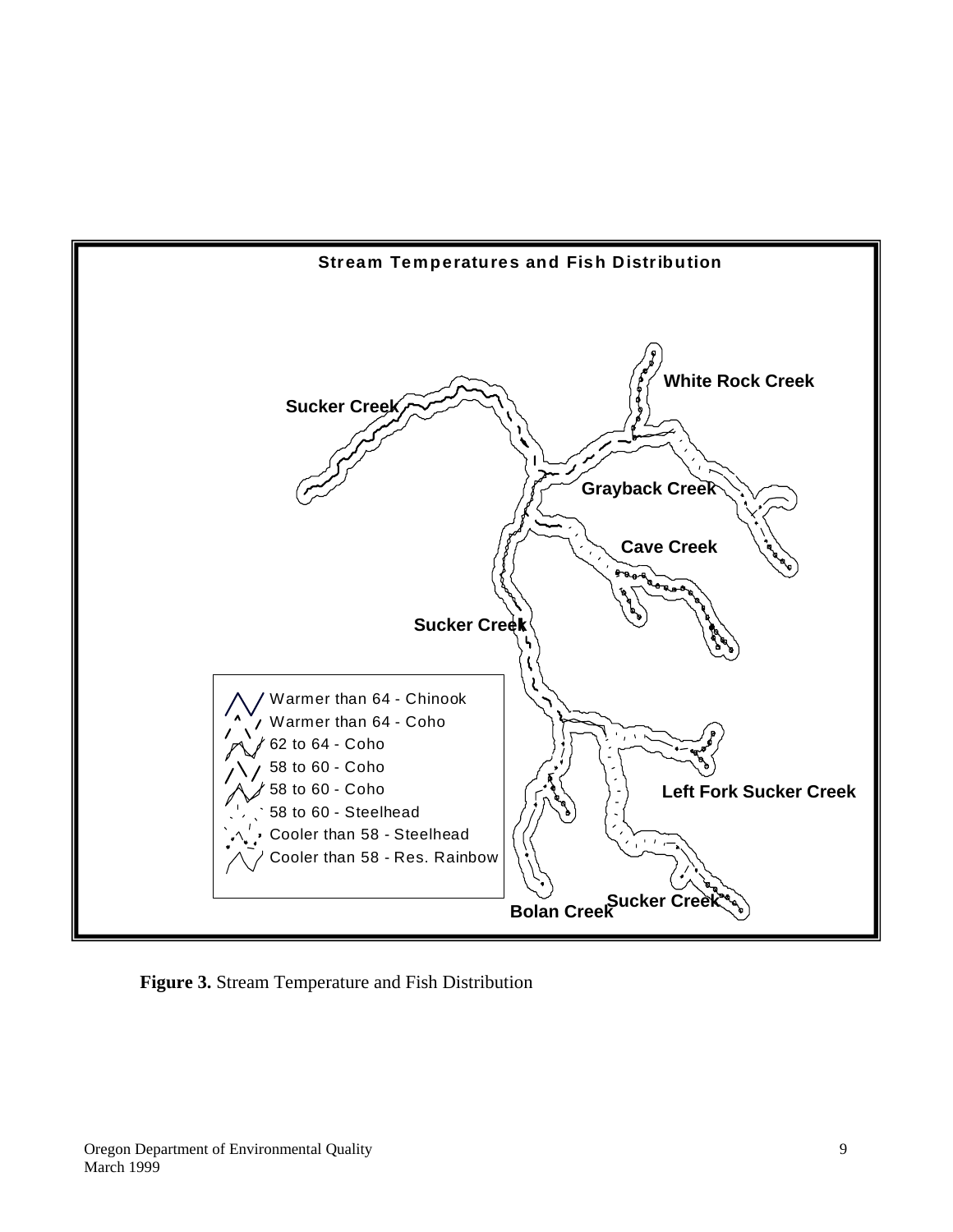# *SEASONAL VARIATION IN TEMPERATURE AND FLOW*

Section 303(d)(1) requires the TMDL's "be established at a level necessary to implement the applicable water quality standard with seasonal variations." Both stream temperature and flow vary seasonally and from year to year. Water temperatures are cool during the winter months, and only exceed the State standard between the summer months of June and September when stream flows are lowest and solar radiation is the highest.

#### *Stream Flow*

The 7-day low flows for the gage at Little Grayback Creek for the period of record from1942 to1990 have varied from 13 cfs in 1975 to 35 cfs in 1983. Low flows generally reflect annual precipitation levels with higher low flows in wetter years and lower summer flows in drier years. Variation in low flow from year to year is typical for this stream system.

| <b>Name</b>                                         | <b>Period of</b><br><b>Record</b> | 7 Day Max<br>(F) | 7 Day Max<br><b>Range for</b><br>Period of<br>Record $(F)$ | Day Over<br>64 F | <b>Diurnal</b><br><b>Flux</b><br>(F) |
|-----------------------------------------------------|-----------------------------------|------------------|------------------------------------------------------------|------------------|--------------------------------------|
| <b>Sucker Creek</b><br>at Forest<br><b>Boundary</b> | 1992                              | 63.3             | No range (data<br>for $1992$ only)                         | $\bf{0}$         | 5.5                                  |
| <b>Grayback Creek</b><br>at Mouth                   | 1991 to 1997                      | 61.9             | 4.2                                                        | $\bf{0}$         | 6.0                                  |

#### *Table 4* **Table 4**  *Stream Temperature*

#### *Responsible Parties*

Participants in this plan for Federal lands include DEQ, BLM, and the USFS. The USFS is the lead agency in this plan, due to the large percentage of land in this watershed under Forest Service management. Federal land managers have worked out schedules for completion of WQMP's required on Federal lands. During those scheduling discussions, the Federal land managers agreed that the largest Federal landowner within the watershed would be the lead agency for plan completion, implementation, and management for the Federal lands.

A subsequent WQMP for the remainder of the watershed will be developed by DEQ and the Oregon Department of Agriculture. That WQMP will deal with private lands, including private forest lands within the Federal boundary, as well as non-resource lands and agricultural lands. The Agricultural WQMP is scheduled for completion in the fall of 1999. The private lands under DEQ responsibility are also scheduled to be completed in 1999.

The Oregon Department of Forestry (ODF) is the Designated Management Agency (DMA) for regulation of water quality on non-Federal forestlands. The Oregon Board of Forestry in consultation and with the participation and support of DEQ has adopted water protection rules in the form of BMP's for forest operations. These rules are implemented and enforced by ODF and monitored to assure their effectiveness. ODF and DEQ will jointly demonstrate how the FPA, forest protection rules (including the rule amendment process) and BMPs are adequate protection for water quality.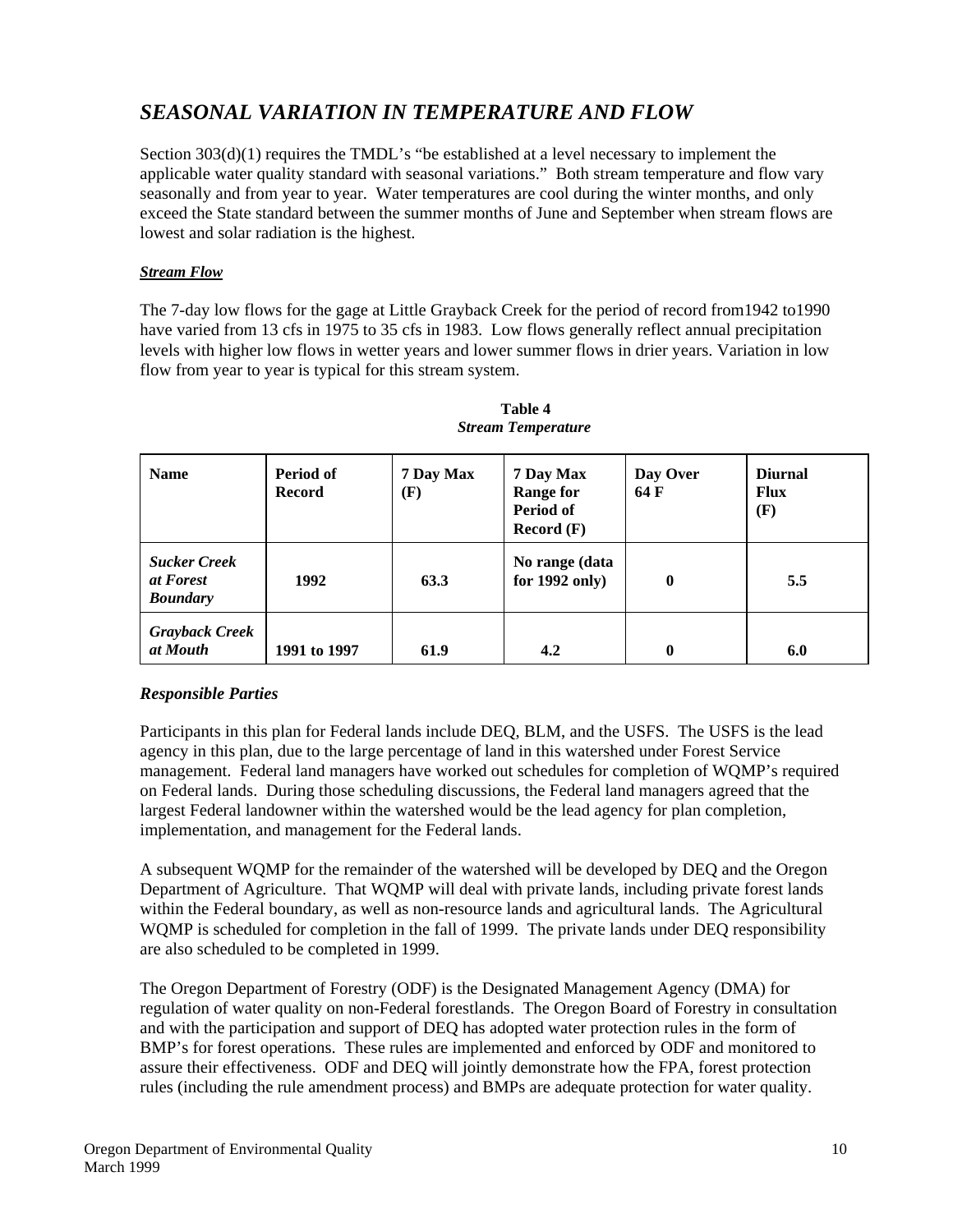Oregon Water Resources Division (WRD) is a participant within the implementation and monitoring components of this plan. WRD will be doing flow measurements, and will also be trying to identify opportunities for converting consumptive uses to instream rights.

The Oregon Department of Geology and Mineral Industries (DOGAMI) is also a participant with respect to mining impact assessment and permit modifications. DOGAMI covers mining operations which exceed 1 acre of disturbance or 5000 cubic yards of production within a 12-month period. Operators are required to obtain an operating permit if they are located above the 2-year floodplain of creeks and rivers.

#### *Public Involvement*

This WQMP is a procedural step that focuses on Water Quality using elements of the Northwest Forest Plan (NWFP). It tiers to and appends the Grayback Sucker Watershed Analysis. Watershed analyses are a required component of the Aquatic Conservation Strategy under the NWFP. The Record of Decision (ROD) for the NWFP was signed in April of 1994, following extensive public review.

Public involvement was integrated into the development of the Grayback-Sucker Restoration Prioritization Plan (See Appendix A). This was a cooperative effort by the Illinois Ranger District to work with private citizens and watershed councils to restore lands in a multi-ownership watershed. Some of the restoration projects identified in the WQMP will be required to go through the NEPA process. These projects will require further public involvement.

In addition to ongoing communication with the Illinois River Watershed Council and the Illinois Valley Soil and Water Conservation District DEQ held a public hearing on this proposed WQMP on December 9, 1998. Public comment was solicited through a notice of public hearing issued by DEQ on November 24, 1998. Interested parties had the opportunity to submit comments through January 15, 1999.

# **Chapter 2 - Condition Assessment/Problem Description**

*PARAMETER 1. STREAM TEMPERATURE* **(See Also Appendix G)**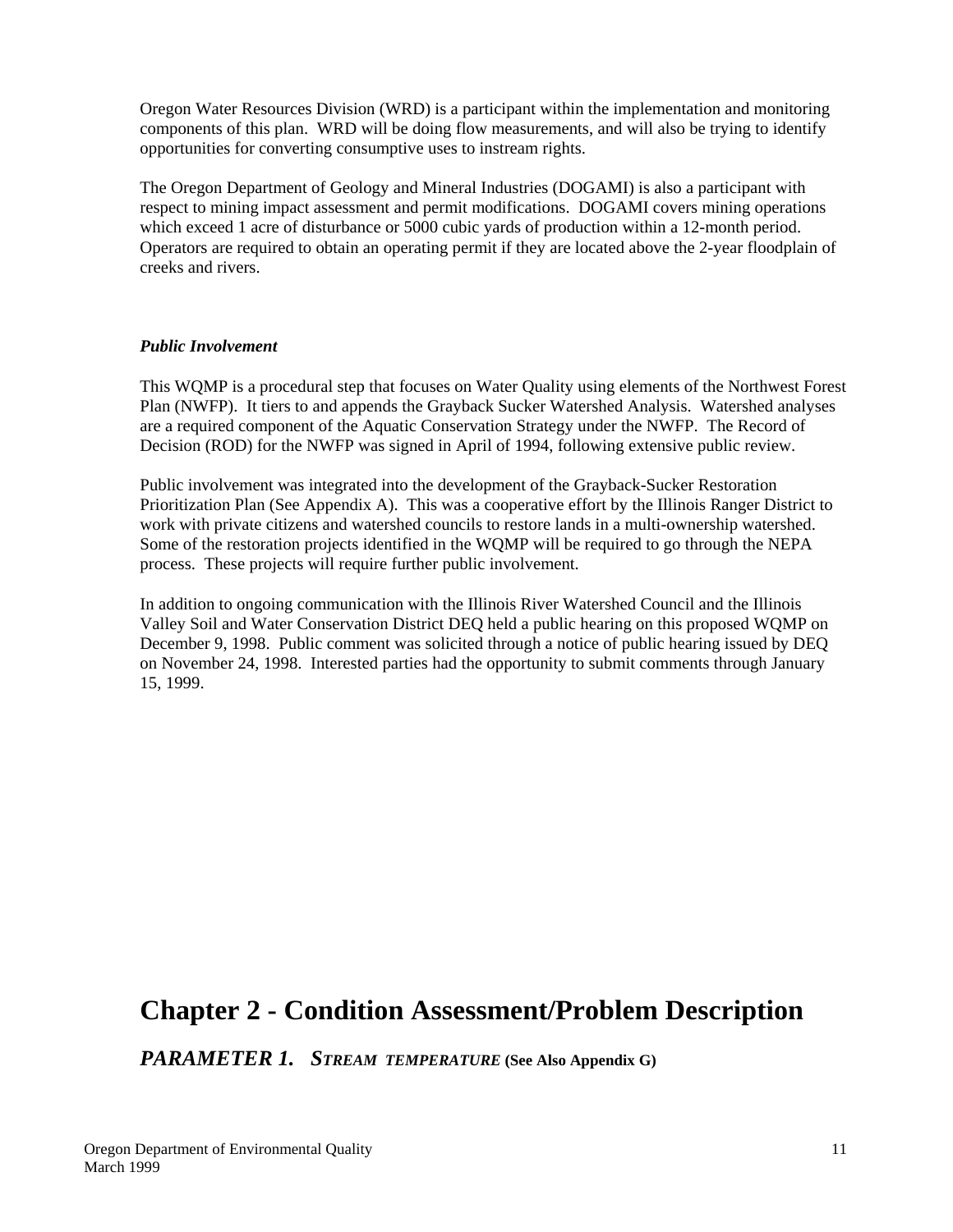For the listed parameter stream temperature, the beneficial uses affected are: Resident Fish & Aquatic Life, Salmonid Fish Spawning & Rearing. The standard for the Illinois Basin requires that the seven (7) day moving average of the daily maximum shall not exceed 64 degrees Fahrenheit. A stream is listed as Water Quality Limited when the rolling seven (7) day maximum average exceeds the standard.

Stream temperature is driven by the interaction of many variables. Energy exchange may involve solar radiation, longwave radiation, evaporative heat transfer, convective heat transfer, conduction, and advection (e.g., Lee 1980, Beschta 1984). While interaction of these variables is complex, certain of them are much more important than others (Beschta, 1987). For a stream with a given surface area and stream flow, any increase in the amount of heat entering a stream from solar radiation will have a proportional increase in stream temperature (Brown, 1972). Solar radiation is the singularly most important radiant energy source for the heating of streams during daytime conditions (Brown, 1984, Beschta, 1997) (See Appendix G).

Management activities can increase the amount of solar radiation entering a stream by harvesting riparian shade trees and through the introduction of bedload sediment resulting in increases in the stream's surface area. In addition to increases in solar radiation, water withdrawals during summertime may exacerbate maximum temperatures as demonstrated by Brown's equation (Brown, 1972). The Grayback/Sucker Water Quality Management Plan was developed addressing stream shade, changes in channel form, and flow as the three management factors contributing to water temperature problems.

Disturbance of the riparian area and stream channel from wild fires and storms can also lead to increases in summer stream temperatures. This is considered part of the natural processes, and are expected change agents considered in the Aquatic Conservation Strategy (FEMAT, 1993). Sucker Creek has a frequent fire history with return interval averaging 18 years (J.Agee, 1993, T. Atzet, 1988). Recovery of riparian vegetation in areas disturbed by fire and flood will most likely be offset by future events. The gain and loss of riparian vegetation by natural process will fluctuate within the range of natural variability for this watershed and is outside the scope of this assessment. This WQMP focuses on areas where Federal management activities have exacerbated natural disturbance and affected water quality.

# *TEMPERATURE FACTOR 1.* **Stream Shade**

Without riparian shade trees, most incoming solar energy would be available to heat the stream. Riparian vegetation can effectively reduce the total daily solar heat load. The stream shade assessment determined where stream shade has been reduced by timber harvest and placer mining and calculated the resulting increase in total daily solar heat loading. To determine where shade problems exist and the magnitude of the problem, the stream network of both Sucker and Grayback Creeks were broken down into sections consisting of the main stem and its tributaries.

Tributaries contributing 5% or more of stream flow to the main stem, as measured at the point of confluence, were considered to significantly influence main stem temperatures and were included in the assessment. Shade values were estimated using shade curves generated from the shade model "SHADOW", see appendix B.

Target shade values represent the maximum potential stream shade in harvested or mined areas. This is a calculated value based on reaching site potential tree height and the resulting shade, given the stream channel characteristics for that area. Table 5 displays the existing and target shade values for the main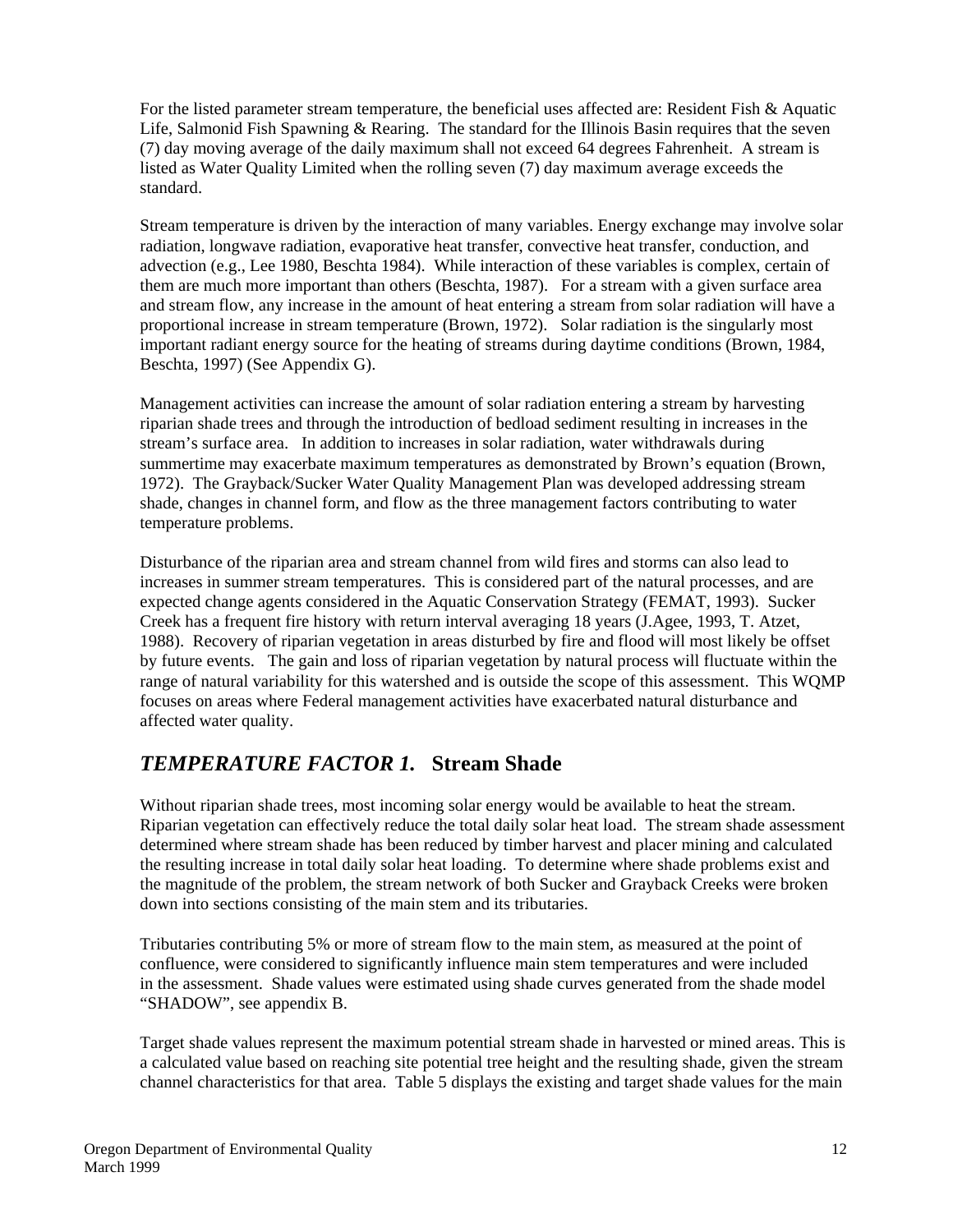stem Sucker Creek and its tributaries. Summarized values for Sucker Creek and its tributaries are shown in Table 6.

| Sucker Creek and its tributaries - current shaue conditions and potential recovery |                               |                    |                         |               |                        |                                             |
|------------------------------------------------------------------------------------|-------------------------------|--------------------|-------------------------|---------------|------------------------|---------------------------------------------|
| Location $(2)$                                                                     | % Flow of<br>Main Stem<br>(1) | %Existing<br>Shade | $\%$<br>Target<br>Shade | Shade<br>Loss | Type of<br>Disturbance | Years to Full<br>Site Potential<br>Recovery |
| <b>Main Stem</b>                                                                   |                               | 52<br>52           | 65<br>53                | $-13$<br>$-1$ | Mining<br>Harvest      | 100<br>60                                   |
| <b>Tannen Ck</b>                                                                   | 30                            | 86                 | 89                      | $-3$          | Harvest                | 10                                          |
| <b>Deadhorse</b>                                                                   | 15                            | 77                 | 86                      | $-9$          | Harvest                | 45                                          |
| <b>Grizzly Ck</b>                                                                  | 17                            | 82                 | 89                      | $-7$          | Harvest                | 35                                          |
| <b>LF Sucker</b>                                                                   | 30                            | 69                 | 85                      | <u>-16</u>    | <b>Harvest</b>         | 50                                          |
| <b>Limestone</b>                                                                   | 6                             | 68                 | 89                      | $-21$         | Harvest                | 50                                          |
| <b>Bolan Ck</b>                                                                    | 20                            | 76                 | 81                      | $-5$          | Harvest                | 35                                          |
| <b>Cohen Ck</b>                                                                    | $\overline{5}$                | $\underline{40}$   | 88                      | <u>-48</u>    | <b>Harvest</b>         | 50                                          |
| <b>Yeager Ck</b>                                                                   | $\overline{7}$                | 73                 | 89                      | $-16$         | Harvest                | 35                                          |
| <b>Cave Ck</b>                                                                     | 20                            | 73                 | 85                      | $-12$         | <b>Harvest</b>         | 50                                          |

**Table 5**<br>**Sucker Creek and its tributaries - current sl Sucker Creek and its tributaries - current shade conditions and potential recovery**

**Larger font and underline indicates areas of highest priority for recovery. Note:**

 $1.$  "% Flow of main stem" is at the point of confluence between the tributary and Main Stem. This represents of how much influence the tributary has on main stem temperatures.

2. Tributaries are listing in order starting from the headwaters down.

| Table 6                                                        |  |
|----------------------------------------------------------------|--|
| <b>Total shade values for Sucker Creek and its tributaries</b> |  |
|                                                                |  |

| Type of<br><b>Disturbance</b>         | $\%$ Existing<br>Shade | <b>Shade Loss by</b><br><b>Disturbance</b> | % of Target<br><b>Shade</b> | <b>Years to Full</b><br><b>Site Potential</b><br><b>Recovery</b> | <b>Proposed Treatment</b>                                                                                                        |
|---------------------------------------|------------------------|--------------------------------------------|-----------------------------|------------------------------------------------------------------|----------------------------------------------------------------------------------------------------------------------------------|
| <b>SUMMARY</b><br>Harvest &<br>Mining | 68                     | -13                                        | 81                          | 100                                                              | <b>Silvicultural Work to Plant</b><br><b>Trees, Increase Tree heights</b><br>and Canopy Density - Increase<br><b>Stand Vigor</b> |

On the main stem of Sucker Creek, mining is responsible for the greatest reduction of stream shade. Mining operations include placer mining within the channel and floodplain of Sucker Creek. For the tributaries of Sucker Creek, the greatest loss of shade from management is due to harvest of trees in the riparian area. Considering both percent flow contribution and shade loss, the Left Fork Sucker, Cohen Creek and Cave Creek are highest priority to reach target shade values. Based on Brown's findings that an increase in solar radiation entering a stream (loss of stream shade) will have a proportional increase in stream temperature, a 13% loss of shade from human disturbance has had a small-to-moderate effect on increasing stream temperature on Sucker Creek above its confluence with Grayback.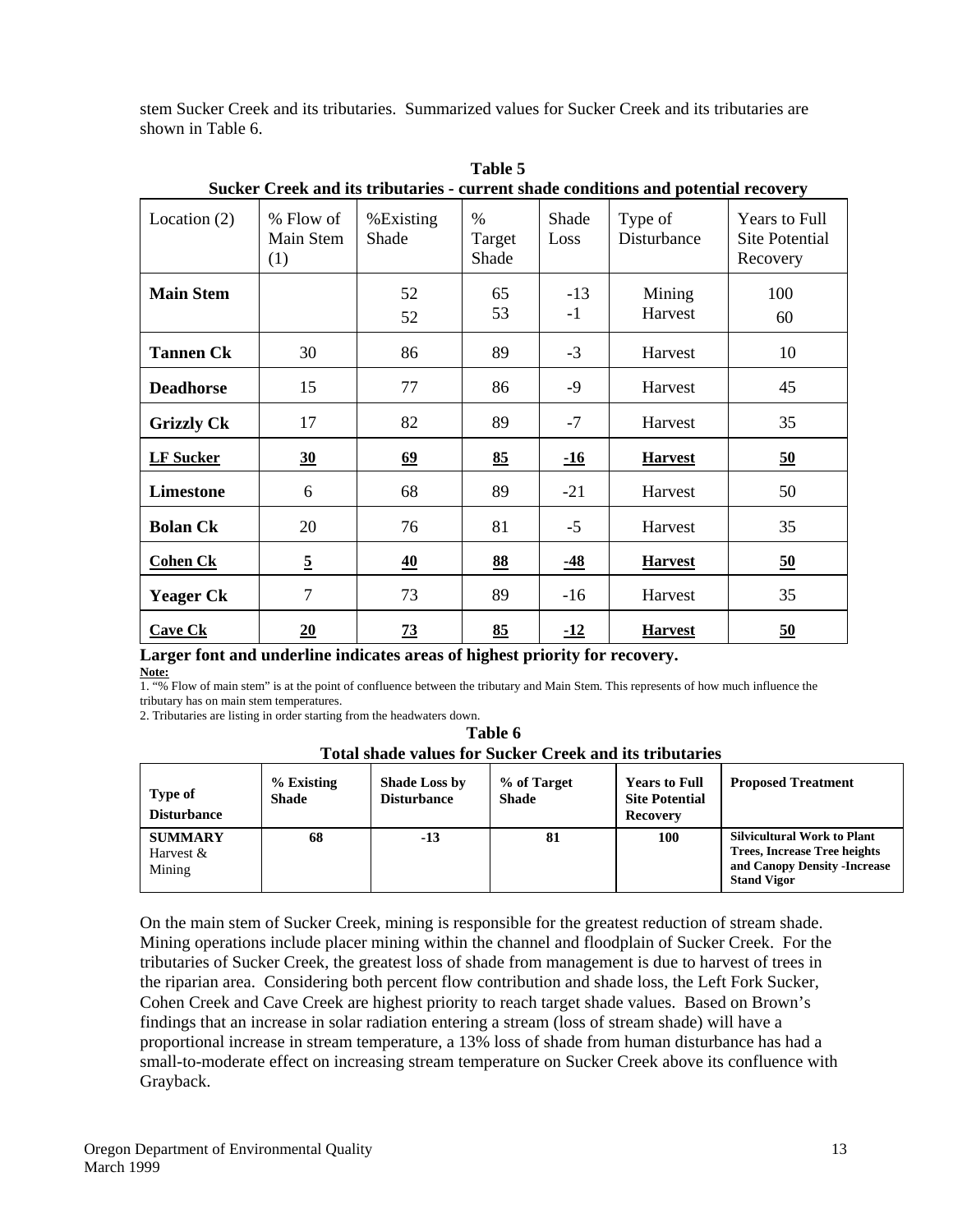#### *Grayback Creek*

Tables 7 and 8 display the existing and target shade values for main stem of Grayback Creek and its tributaries, and an overall summary for Grayback Creek.

| Orayouch Oreen and no trioumres - carrent shaue conditions and potential recovery |                                      |                              |                          |                   |                               |                                                                  |
|-----------------------------------------------------------------------------------|--------------------------------------|------------------------------|--------------------------|-------------------|-------------------------------|------------------------------------------------------------------|
| <b>Location</b> $(2)$                                                             | % Flow of<br><b>Main Stem</b><br>(1) | $%$ Existing<br><b>Shade</b> | % Target<br><b>Shade</b> | <b>Shade Loss</b> | Type of<br><b>Disturbance</b> | <b>Years to Full</b><br><b>Site Potential</b><br><b>Recovery</b> |
| <b>Main Stem</b>                                                                  |                                      | 44                           | 57                       | $-13$             | Harvest                       | 45                                                               |
| Fan Ck                                                                            | 20                                   | $\overline{41}$              | 86                       | $-45$             | <b>Harvest</b>                | $\overline{45}$                                                  |
| <b>Little Ck</b>                                                                  | $\underline{30}$                     | 30                           | 86                       | $-56$             | <b>Harvest</b>                | $\overline{45}$                                                  |
| <b>Jenny Ck</b>                                                                   | 30                                   | 53                           | <u>79</u>                | $-26$             | <b>Harvest</b>                | 50                                                               |
| <b>Windy Ck</b>                                                                   | 25                                   | 65                           | 78                       | $-13$             | Harvest                       | 50                                                               |
| <b>Four Mile Ck</b>                                                               | 27                                   | 27                           | 58(3)                    | $-31$             | <b>Harvest</b>                | $\overline{45}$                                                  |
| <b>White Rock</b>                                                                 | <u>15</u>                            | 63                           | 86                       | $-23$             | <b>Harvest</b>                | 50                                                               |
| LostCanyonCk                                                                      | 5                                    | 54                           | 69(4)                    | $-15$             | Harvest                       | 50                                                               |

 **Table 7 Grayback Creek and its tributaries - current shade conditions and potential recovery**

#### **Bold and underline indicates areas of highest priority for recovery. Note:**

1. "% Flow of Mainstem" is at the point of confluence between the tributary and mainstem. This represents how much influence the tributary has on mainstem temperatures.

2. Tributaries are arranged in order starting from the headwaters down.

3. The lower weighted target shade value for Four Mile Creek reflects damage to riparian areas from the December 1996 flood. USFS harvest units located on Four Mile Ck have a target shade value of 86%.

4. The lower weighted target shade value for Lost Canyon Ck is due to harvest on private land. USFS harvest units located on Canyon Ck have a target shade value of 86%.

| <b>Type of</b><br><b>Disturbance</b> | % Existing<br><b>Shade</b> | Total shade values for Gravback Creek and its tributaries<br>% Shade<br>Loss by<br><b>Disturbance</b> | % Target<br><b>Shade</b> | <b>Years to</b><br><b>Target</b><br><b>Shade</b> | <b>Proposed Treatment</b>                                                                                                        |
|--------------------------------------|----------------------------|-------------------------------------------------------------------------------------------------------|--------------------------|--------------------------------------------------|----------------------------------------------------------------------------------------------------------------------------------|
| <b>Harvest</b><br>(USFS)             | 49                         | $-22$                                                                                                 | 71                       | 50                                               | <b>Silvicultural Work to Plant</b><br><b>Trees, Increase Tree Heights</b><br>and Canopy Density -<br><b>Increase Stand Vigor</b> |

**Table 8 Total shade values for Grayback Creek and its tributaries**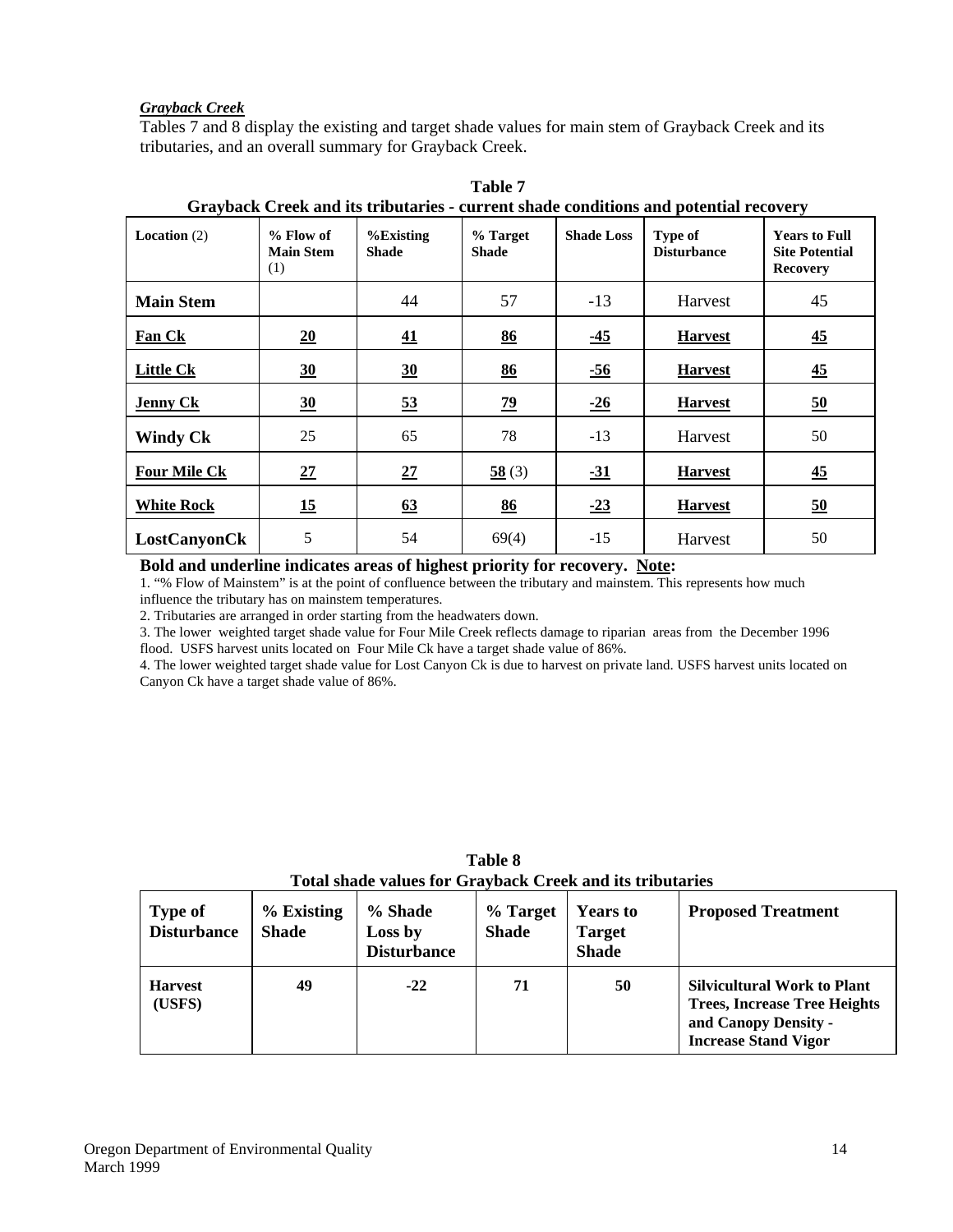For Grayback Creek, the greatest loss of shade from management is due to harvest of trees in the riparian area which caused a 22% increase in solar exposure. Grayback contributes 36% of the stream flow at the confluence of Sucker Creek. Considering flow and the amount of shade loss, Grayback does contribute to increases in stream temperature on Sucker Creek. For the tributaries of Grayback Creek, the highest priority to reach target shade values are Fan Creek, Little Creek, Jenny Creek, Four Mile Creek and White Rock Creek. Shade recovery on these tributaries will reduce summer temperature on the lower main stem of Grayback Creek.

Within the Forest boundary, 7% of the land is under private management. Because of different forest practices guidelines on Federal and private lands and the lack of information on future private management, target shade values do not include recovery of riparian vegetation on units under private management. (See appendix F and Margin of Safety, Timber Harvest on Private Land).

|                        | <b>Total shade values for Sucker Creek including Grayback Creek</b> |                              |                                  |                                                    |                                                                                                                                                  |  |
|------------------------|---------------------------------------------------------------------|------------------------------|----------------------------------|----------------------------------------------------|--------------------------------------------------------------------------------------------------------------------------------------------------|--|
| Type of<br>Disturbance | $\%$<br>Existing<br>Shade                                           | Shade Loss by<br>Disturbance | $\frac{0}{0}$<br>Target<br>Shade | <b>Years to Full</b><br>Site Potential<br>Recovery | <b>Proposed Treatment</b>                                                                                                                        |  |
| <b>Harvest</b>         | 60                                                                  | $-14$                        | 74                               | 60                                                 | <b>Silvicultural Work to</b><br><b>Plant Trees, Increase</b><br><b>Tree Heights and Canopy</b><br><b>Density. Increase Stand</b><br><b>Vigor</b> |  |

 **Table 9** 

#### *Summary and WQMP Targets*

For Sucker Creek, including Grayback at the Forest boundary, management activities have increased solar exposure 14% by the removal of shade trees (Table 9). The highest priorities for shade recovery are four tributaries of Grayback Creek: Fan Creek, Little Creek, Four Mile Creek and White Rock Creek. Target shade value (or optimum shade recovery in managed areas) is expected to occur in a 60 year time period, much of the gain will be achieved by 2013. Shade gain over time is displayed in the Recovery Plan Section (Figure 8). Natural disturbance such as floods and wildfire can remove large areas of stream shade and offset any shade recovery in managed areas, as well as areas of past natural disturbance.

Solar energy is directly related to shade and can be used to give numeric value for a Total Daily Maximum Load (TMDL). A load value has been calculated based on existing and predicted shade values. While this loading does not have direct value to guide management strategies for temperature recovery, it is needed to satisfy 303(d) requirements as interpreted by EPA and DEQ. Table 10 displays the overall existing and target loading for the watershed within the Forest Service Boundary. Existing and target loading for each tributary and the main stem can be found in Table 5 of appendix G.

 The target value is the load capacity (TMDL), and provides a reference for calculating the amount of pollutant reduction needed (solar energy).Target loading capacity is the average stream heat load value projected for site potential trees in managed stands.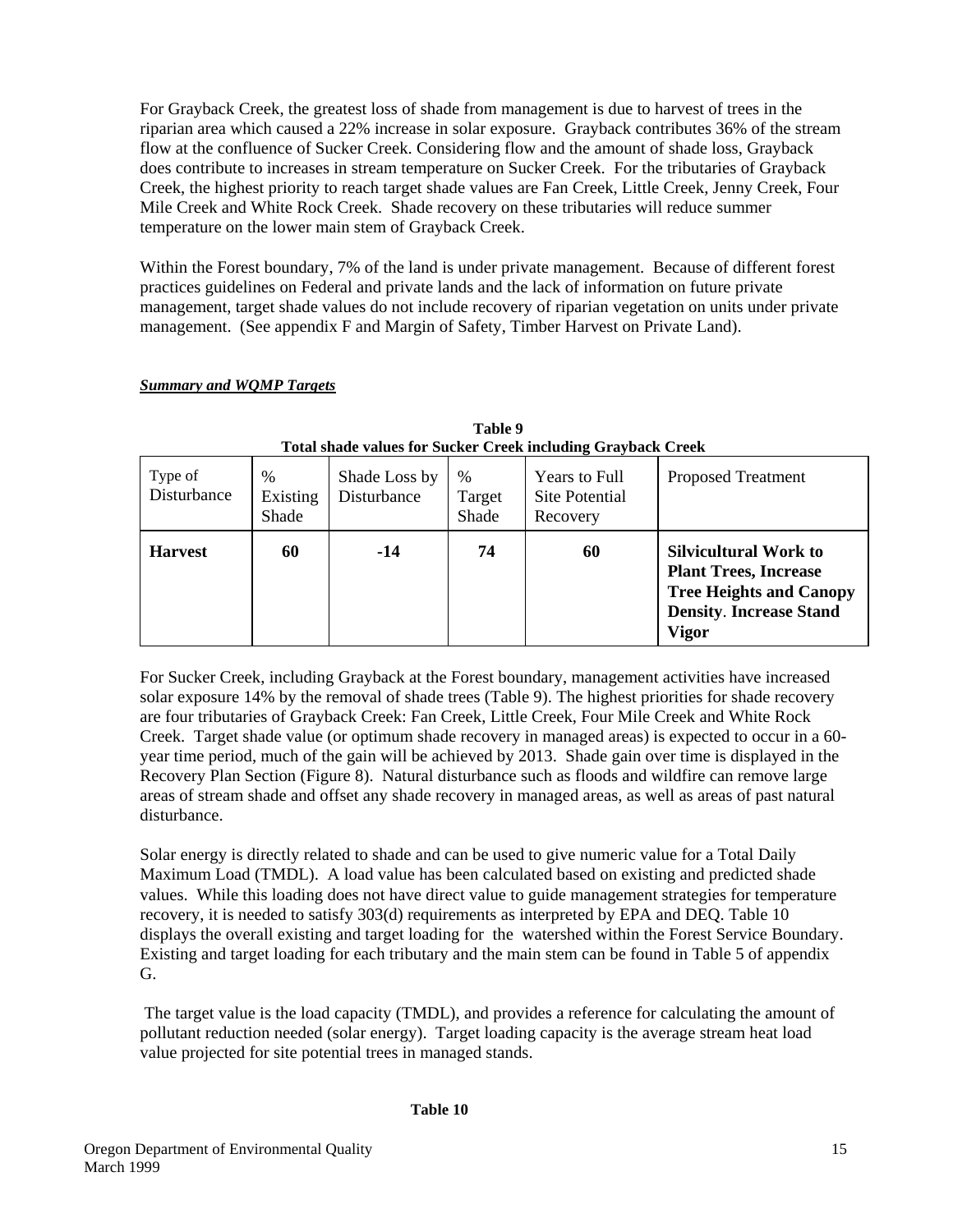| <b>Existing Solar Loading</b> | <b>Target Solar Loading or</b><br><b>TMDL</b> | <b>Reduction Needed</b>    |
|-------------------------------|-----------------------------------------------|----------------------------|
| 976 BTU/ftsq/day              | 634 BTU/ftsq/day                              | 342 BTU/ftsq/day or $54\%$ |
| $(3.07$ Kwh/sqm/day)          | $(2.0$ Kwh/sqm/day)                           | $(1.07$ Kwh/sqm/day)       |

 **Target Solar Loading or TMDL**

#### *TEMPERATURE FACTOR 2.* **Channel Form**

Changes in sediment input and discharge can lead to a change in channel form (Leopold, et al., 1964; Megahan, et al., 1980). When sediment input increases over the transport capability of the stream, sediment deposition can result in channel filling, thereby increasing the width-depth ratio. An increase in channel width will increase the amount of solar radiation entering a stream. A wide, shallow stream will heat up faster than a narrow, deeper stream with the same discharge (Brown, 1972). During storm events, management-related sources can increase sediment inputs over natural, and contribute to channel widening and stream temperature increases.

The classification of rivers is an organization of data on stream features into discreet combinations (Rosgen, 1994). Rosgen stream classification system has eight stream types. For each stream type, a "most frequent range" of values is given for morphological descriptions, such as width-depth ratio. Rosgen's stream classification system and width-depth ratios ranges by channel type can be used as an indicator of where increased stream width may result in increased solar radiation. Sucker and Grayback creeks were surveyed in 1997 using the Region 6, US Forest Service, Level II Stream Survey method. The stream survey collected width-depth ratios and did Rosgen stream typing. Figures 4 and 5 display the results of where channel widening may contribute to increases in solar radiation entering Sucker and Grayback creeks.

There has been considerable channel widening on Sucker Creek in the mining areas upstream of Grayback Creek to Yeager Creek. A meandering pool/riffle stream with connectivity to adjacent floodplains is characterized as a Rosgen "C" channel and is the expected channel form of this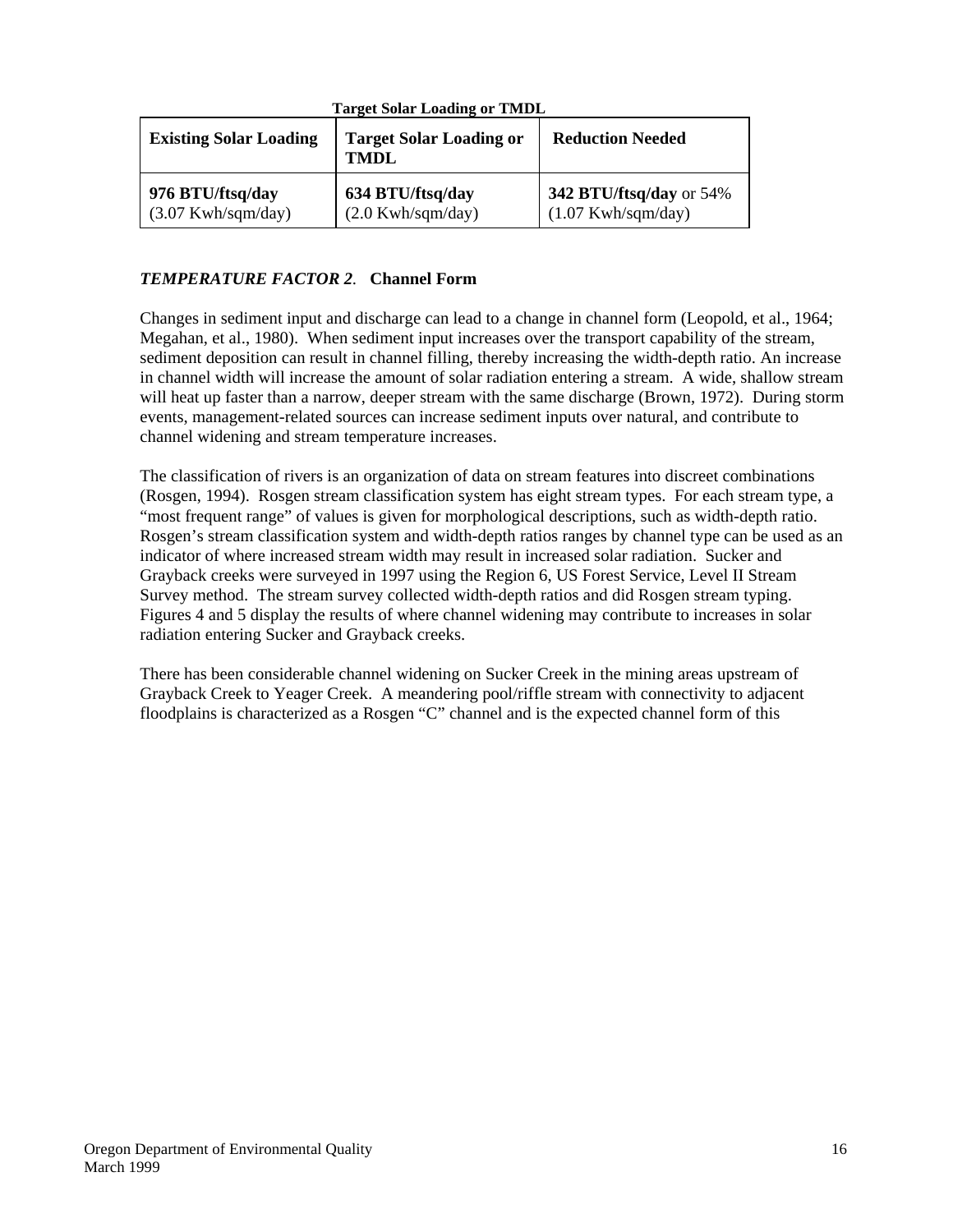

**Figure 4.** Longitudinal profile of Sucker Creek showing areas where channel widening has occurred.

stream segment. Aside from inclusions of more confined channel types, the dominant existing channel type is a "F4". F4 channels are entrenched, meandering riffle/pool. An "F4" channel is extremely sensitive to disturbance and has a poor recovery potential (Rosgen, 1994). Changes in the channel probably occurred from natural disturbance, mining, and sediment sources in this stream segment. No other areas on Sucker Creek appear to have a channel width greater than expected.

 The additional width has increased solar radiation in the "F4" stream section by 15%. The increased channel width is already figured into the existing shade values. The shade curves in Appendix B were used to estimate shade values in the WQMP. To estimate shade requires knowing the tree height and wetted stream width for each stream reach. Existing wetted widths are either measured or estimated from aerial photos and then used to determine stream shade. This method incorporated existing widths, which includes channels that are wider than expected because they are aggraded from sediment, into the shade section, and TMDL value.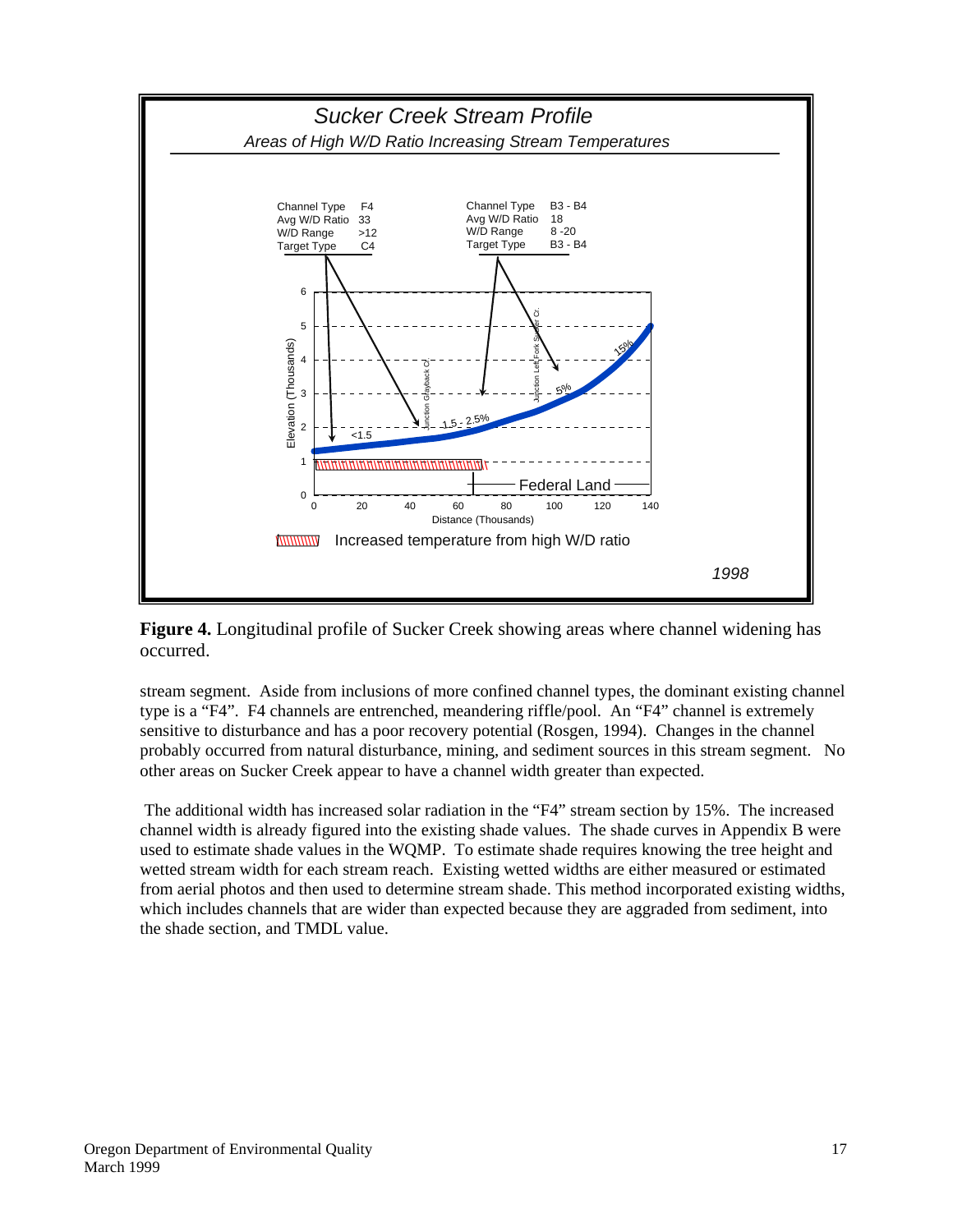

**Figure 5.** Longitudinal profile of Grayback Creek showing areas where channel widening has occurred.

On Grayback Creek there are two areas where channel widening may have occurred. In the upper reach from river mile 4.7 to 7.1, the channel is an "A3" steep, cascading step pool. In this area the w/d ratio exceeds expected by 3 units. The width-depth ratio values can vary by +- 2 units without showing a different morphology (Rosgen, 1994). During the storm of 1996, large amounts of sediment were introduced into the stream from natural and harvest-related landslides as well as road failures. Some widening may have occurred. The vegetation is of sufficient height in this area such that a small increase in stream width will not result in increases in solar radiation.

On Grayback Creek, from the confluence with Sucker Creek to river mile 0.75, stream widening is contributing to increases of solar radiation to the stream. The channel has increased in width approximately 10 feet from increases in flow and sediment. A "B4" channel is moderately sensitive to disturbance, and has an excellent recovery potential (Rosgen, 1994). The additional width has increased solar radiation to the lower 0.75 miles of stream by 7 percent. The increased channel width is already figured into the existing shade values as described in the Sucker Creek discussion.

#### *Sediment Sources Potentially Contributing to Channel Widening*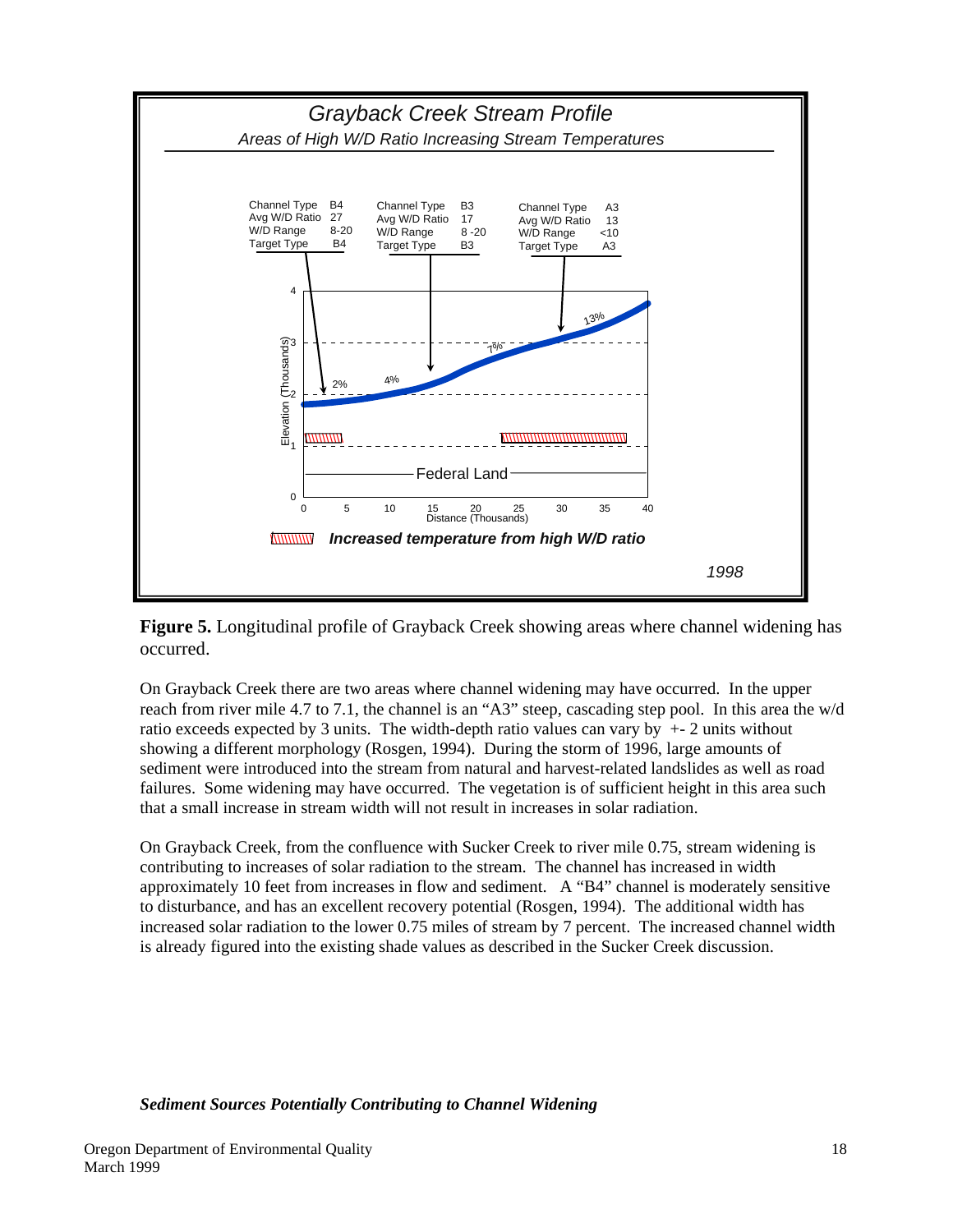There are both natural and management related sources of sediment; these occurrences are episodic. In Sucker and Grayback creeks, sediment supplied during the January 1, 1997 storm has two primary sources: slope failures and road failures. The 1998 Forest Flood Assessment Report found that sediment supply from roads is greatest when culverts plug, and the flow is diverted outside of the original stream channel, figure 6. This is clearly demonstrated by the 63,000 cubic yards supplied to Grayback Creek as a result of the road diversion at Windy Creek.



**Figure 6.** Sediment delivery by road failure type.

Secondly, large hillslope failures can contribute high amounts of sediment. Slope failures are observed to occur in both natural and created openings, sites which often lack large wood (USFS, IVRD, 1998). The effects of sediment delivery are less if large wood is simultaneously delivered to the channel. The principal processes that deliver sediment have been identified as slope failures, road failures, and streambank failures as the result of placer mining.

Volumes of sediment delivered during major storms provide an order of magnitude estimate. Review of air photos indicates that sediment pulses are linked to the 100-year recurrence interval: 1964 storm (280,000 cy) and the 25-year recurrence interval 1997 storm (214,000 cy). The relationship between large pulses of bedload sediment and channel widening are well- documented (Hagans and Weaver, 1987; Lisle, 1981; Kelsey, 1980).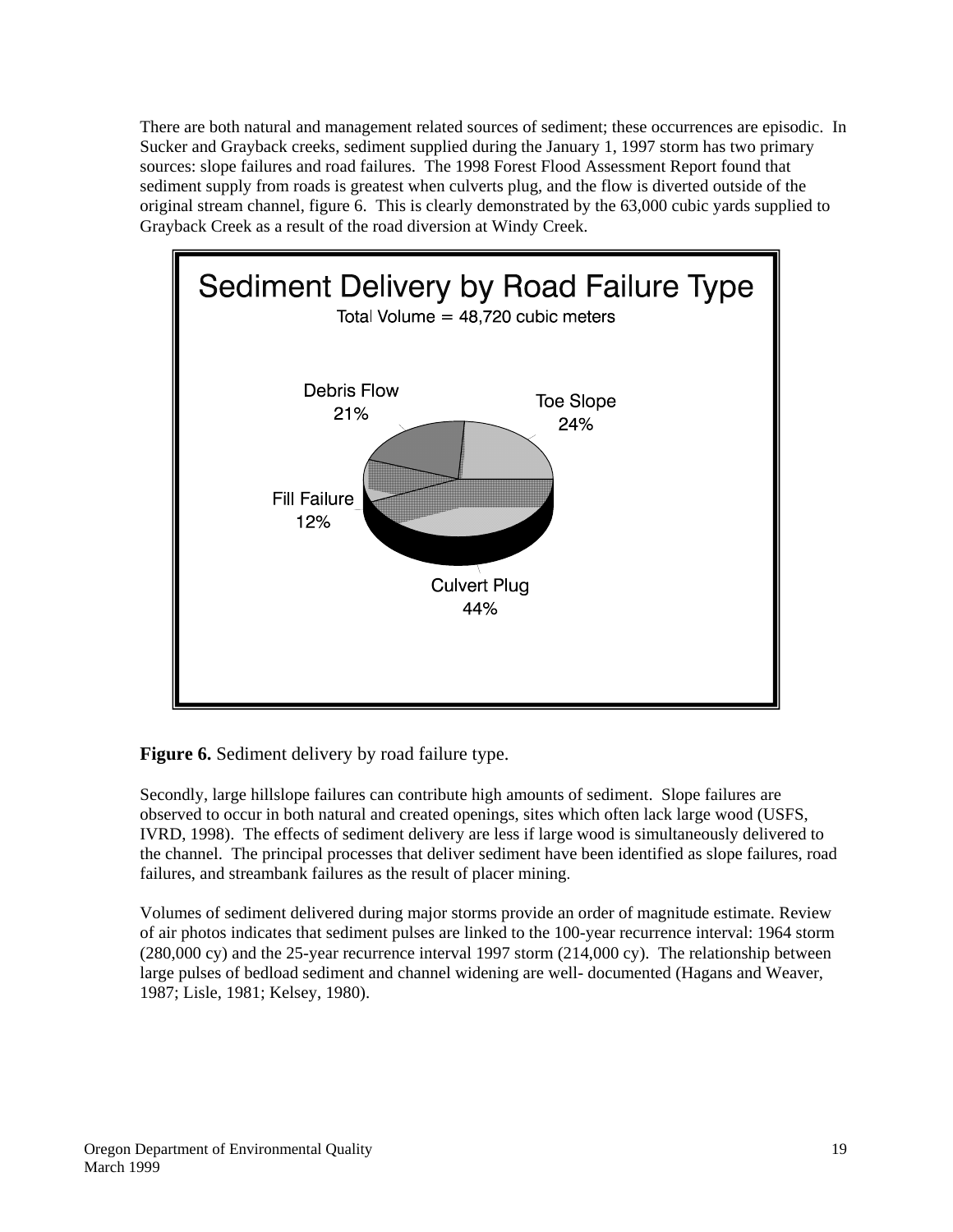



For the recent storms of 1996, the plugged culvert on Windy Creek accounted for 66% of the total sediment from roads. The Not You slide in the headwaters of Sucker Creek accounted for 50% of the total sediment from harvest units. It is not known if a 1980's shelterwood harvest unit triggered the Not You slide or if it was a natural occurrence.

In an attempt to understand the relationship between changes in sediment supply, sediment transport, and storage, changes in length of unvegetated bars adjacent to the channel were measured. In Sucker Creek above its confluence with Grayback, there has been a three-fold increase in the length over the photo period (1940 to 1997). Additionally, measured changes in sinuosity have declined from 1.22 to 1.08. In this same reach, there has been a decrease in riparian cover, especially conifers. An increase in unvegetated bars and loss of sinuosity supports the argument that there has been more sediment in the stream in recent decades.

The reduction of sediment supplied by management sources is critical for channel recovery on Grayback Creek, and can only help recovery on Sucker Creek. While linear recovery of channel form is possible, it is more likely to occur in association with channel changing storms whose recurrence interval is 25 years or more. Existing channel conditions will affect recovery rates.

Channel recovery on Sucker Creek near Cave Creek where mining is occurring will not begin until current mining practices are changed or stopped. Even then, channel recovery in an unstable "F4" channel type could begin or be set back in a storm event. Considering the poor recovery potential of the channel and the need for mature conifers to provide shade in this wide section, channel recovery could take over 100 years.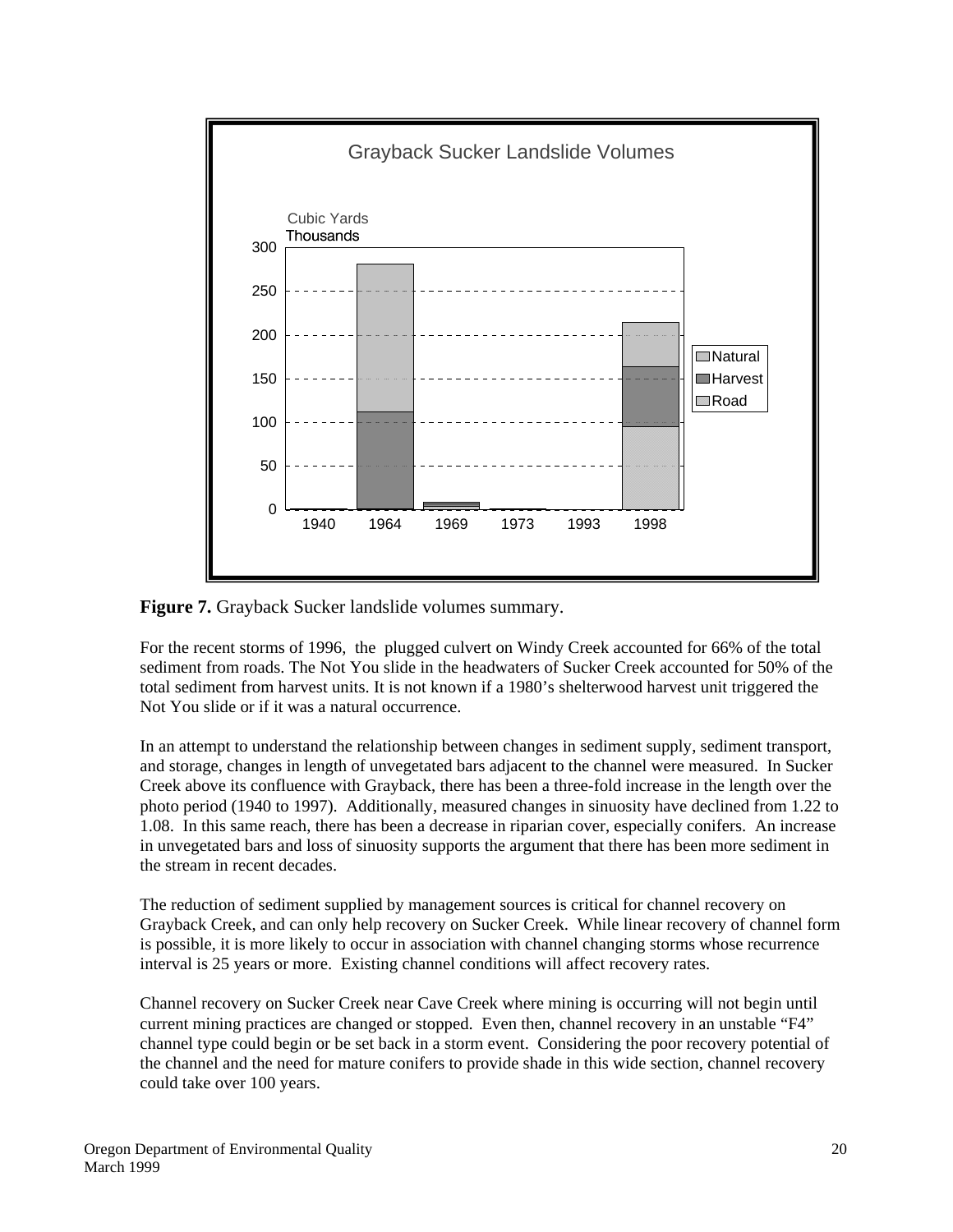On lower Grayback Creek, there is good potential for recovery in the "B" channel type. With a reduction of management related sediment input, recovery could reasonably be expected over a 25- to 50-year time period

One mining claim, which makes up a small section of the mined reach on Sucker Creek, is no longer valid and is back under BLM management. BLM is in the beginning stages of planning a stream restoration project for this area. A cooperative effort between BLM, Forest Service, State agencies, Illinois Valley Watershed Council and interested public is underway.

DEQ works with current miners on water quality issues, (including fish passage, instream activities, riparian protection, and bank stability) under a permitting system. General permits for suction dredge operators and for small-scale mining operations are issued for a period of five years. Modifications to those general permits occur during the renewal process. (The general permit for suction dredge operators is currently under modification due to court action.) Modifications through the normal process are typically in response to issues and concerns that are identified during the life of the general permit. The modifications could include additional conditions addressing channel impacts. The next opportunity for modification occurs in the spring of 2002. DEQ also tries to educate miners individually as the permits are issued. DEQ and DOGAMI staff have a joint annual meeting to discuss coordination issues and whether any modifications to general permit conditions are warranted.

Individual permits for mining activity processing greater than 10,000 cubic yards of material can also be issued by DEQ. These types of permits are tailored to the individual site and operation. There are currently no DEQ individual mining permits on record for the Sucker/Grayback system.

#### *TEMPERATURE FACTOR 3.* **Flow**

The temperature change produced by a given amount of heat is inversely proportional to the volume of water heated or, in other words, the discharge of the stream (Brown, 1984). A stream with less flow will heat up faster than a stream with more flow given all other channel and riparian characteristics are the same. Sucker Creek is listed as water quality limited by Flow Modification. The specifics of water withdrawal are addressed in the Flow Modification Section, *Parameter 3*. This analysis identified no Federal water withdrawals that are affecting stream temperature on Sucker or Grayback creeks. The issue of water rights is complex and outside of Forest Service and BLM authority. Both agencies are working in cooperation with DEQ, Water Resources Department, and private land owners to improve summer stream flows.

# *Temperature Findings*

TMDL targets for temperature are based on a two-pronged approach to the temperature issue: shade and channel form. Temperature goals with this plan are to produce the coolest water possible in the shortest amount of time. Shade effects from historic harvest will largely recover in the next 15 years, but there are sites that will take considerably longer (100 years). The sites that have a 100-year target for shade recovery are also affected by changes in channel form. It is difficult to set an exact recovery path for channel form when the recovery process is storm dependent. Chapter 3, Recovery Goals and Plan details USFS expectations in this area.

## *PARAMETER 2, HABITAT MODIFICATION*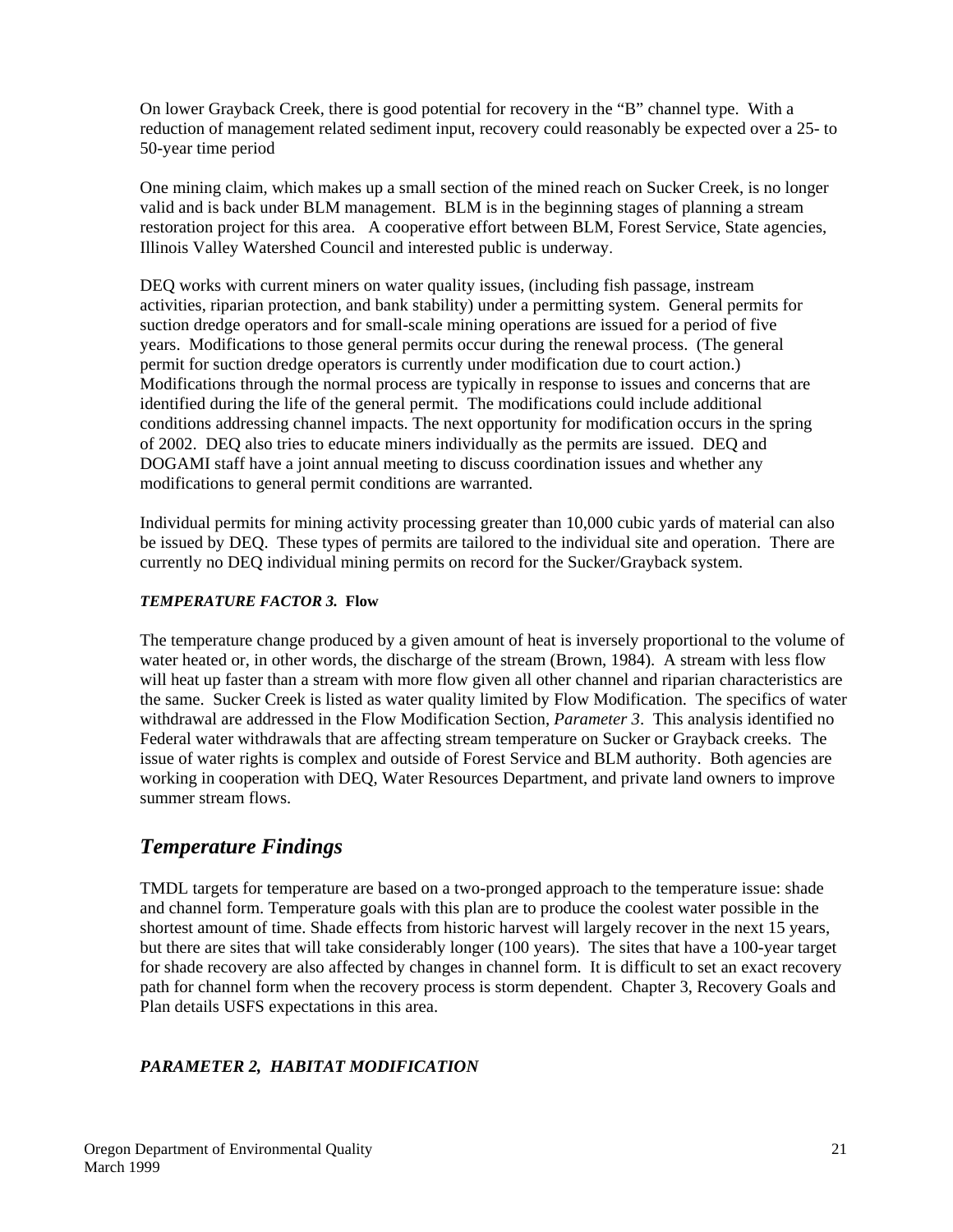The beneficial uses affected by Habitat Modification include Resident Fish & Aquatic Life, Salmonid Fish Spawning & Rearing. The standard that applies is: The creation of tastes or odors or toxic or other conditions that are deleterious to fish or other aquatic life, or affect the potability of drinking water, or the palatability of fish or shellfish shall not be allowed; or: Waters of the State shall be of sufficient quality to support aquatic species without detrimental changes in the resident biological communities. A stream is listed as water quality limited if there is documentation that habitat conditions are a significant limitation to fish or other aquatic life.

No formal Load Allocation is proposed for the habitat modification parameter under discussion here. Habitat modification is not viewed as a water quality pollutant under the Clean Water Act although it is recognized that habitat modifications may cause Water Quality impairments which could lead to exceedance of WQ criteria. Measures to address the listed parameter causes are detailed in the goals and objectives portion of this document.

Determining overall channel conditions and the biological potential of fish-bearing stream segments from stream survey data has been ongoing for several decades in the Pacific Northwest. Analyzing stream survey data for the Sucker Creek Water Quality Management Plan concentrated on five attributes at the stream reach scale: riffle width, pool frequency, pool area, large wood, and riparian forest seral stage.

Except for riparian forest seral stage, the other attributes have been agreed to by Federal and State teams in Oregon as core attributes needed to assess stream conditions. These parameters are included on the "Interagency Aquatic Database and GIS," which is a compilation of stream surveys from various agencies in Oregon. These attributes are inventoried by the Forest Service, Bureau of Land Management, and the Oregon Department of Fish and Wildlife (ODFW) by protocols that are comparable. It was decided to include riparian forest seral stage in this discussion because of important relationships between aquatic and riparian functions.

To rate the five attributes as Poor, Fair, and Good, the ODFW benchmarks developed from hundreds of miles of stream surveys in Western Oregon were employed. These benchmarks are included in Appendix C as "Habitat Benchmarks, Table 1" and following the individual attribute discussion. Additionally, monitoring and watershed analysis information for these attributes on the Siskiyou National Forest was used to accommodate the unique stream and riparian conditions found in Klamath Mountain geology. The Poor, Fair, and Good ratings should be viewed as relative, with the diversity of conditions in Sucker/Grayback Creek, and helpful for a reference to compare across watersheds with similar ecological conditions. Table 11 shows the numeric values for the stream segments discussed in the Sucker Creek watershed.

The Sucker/Grayback Watershed Analysis documents human effects on instream and riparian habitat conditions. Placer gold mining started in the 1860s in mainstream Sucker Creek above Grayback Creek, and has continued to varying degrees since. This watershed is capable of growing large conifers; timber harvest and associated road development is widespread. Aquatic and riparian habitat has been greatly influenced by these activities, both directly and by the synergistic effects of human and natural events.

#### *Individual Attribute Discussion:*

Riffle Width: This attribute is the average wetted riffle width of the stream reach surveyed. Stream reaches in the USFS stream survey protocol range from ½ to 3 miles. Less observer bias is associated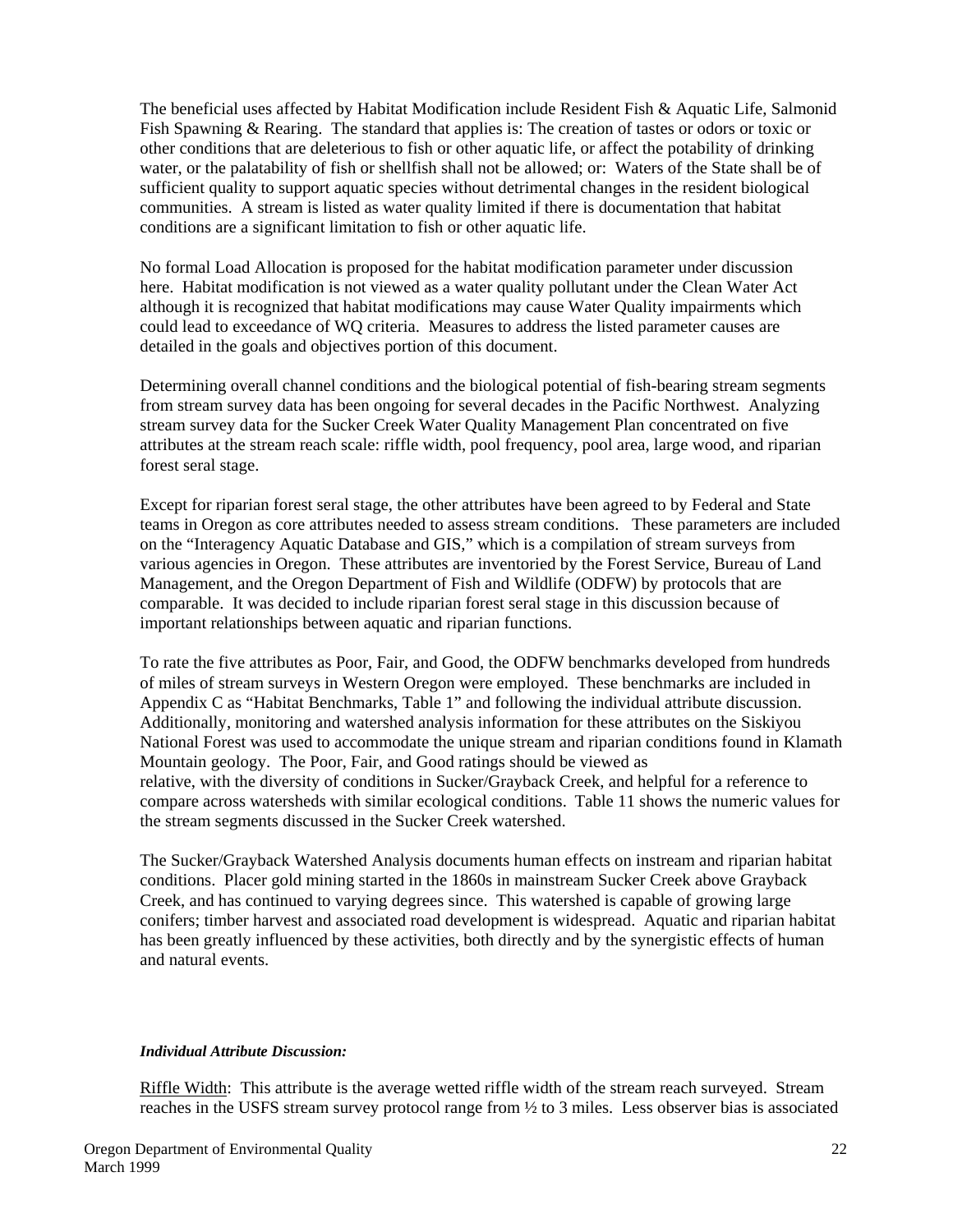with wetted width than bankfull width per stream survey quality control monitoring. Riffle width was used here to calculate pool frequency.

Pool Frequency: Pool frequency was calculated by dividing the number of pools in the reach by the number of riffle widths in the reach length. Therefore, a pool frequency of 1/10 or 0.1 would translate to one pool per ten (10) wetted widths. A pool frequency of 0.1 or higher would be expected in a functioning low gradient reach (<3% gradient) with pool/riffle morphology. Some allowance was made in transport reaches where step/pool morphology forms more frequent and shorter pools.

Pool Area: Pool area is calculated by dividing the surface area of pool habitat by the total surface area of wetted habitat surveyed. Similarly to the discussion for pool frequency, some allowance must be made for the different morphologies of pool/riffle and step/pool stream reaches.

Large Wood Material: Large wood is included in this rating only if the dimensions are large enough to serve as a key piece to collect smaller pieces of wood in complexes. Diameters of these key pieces are equal to or greater than 24 inches, and the length is 50 feet or twice the bankfull width.

Riparian Forest Seral Stages: ODFW, BLM and Forest Service stream surveys measure the relative size of trees in the riparian zones along fish-bearing streams. The outer riparian zone, twenty-five feet (25') from the bankfull edge to one hundred feet (100') from the bankfull edge, was used here for rating the health of the riparian zones. The outer riparian zone is generally beyond the alder and hardwood buffer, as many stream channels have in Sucker/Grayback Creek. One would expect to find a large component of mature conifers and some hardwoods in this portion of the riparian zone. For comparative purposes, the expected condition of seventy-five percent (75%) large trees greater than twenty inches (20") diameter are designated as LT. Trees less than twenty inches in diameter are designated as small trees or ST. Sucker Creek watershed generally is a high site for conifer tree growth, capable of producing very large trees in most floodplains and terraces.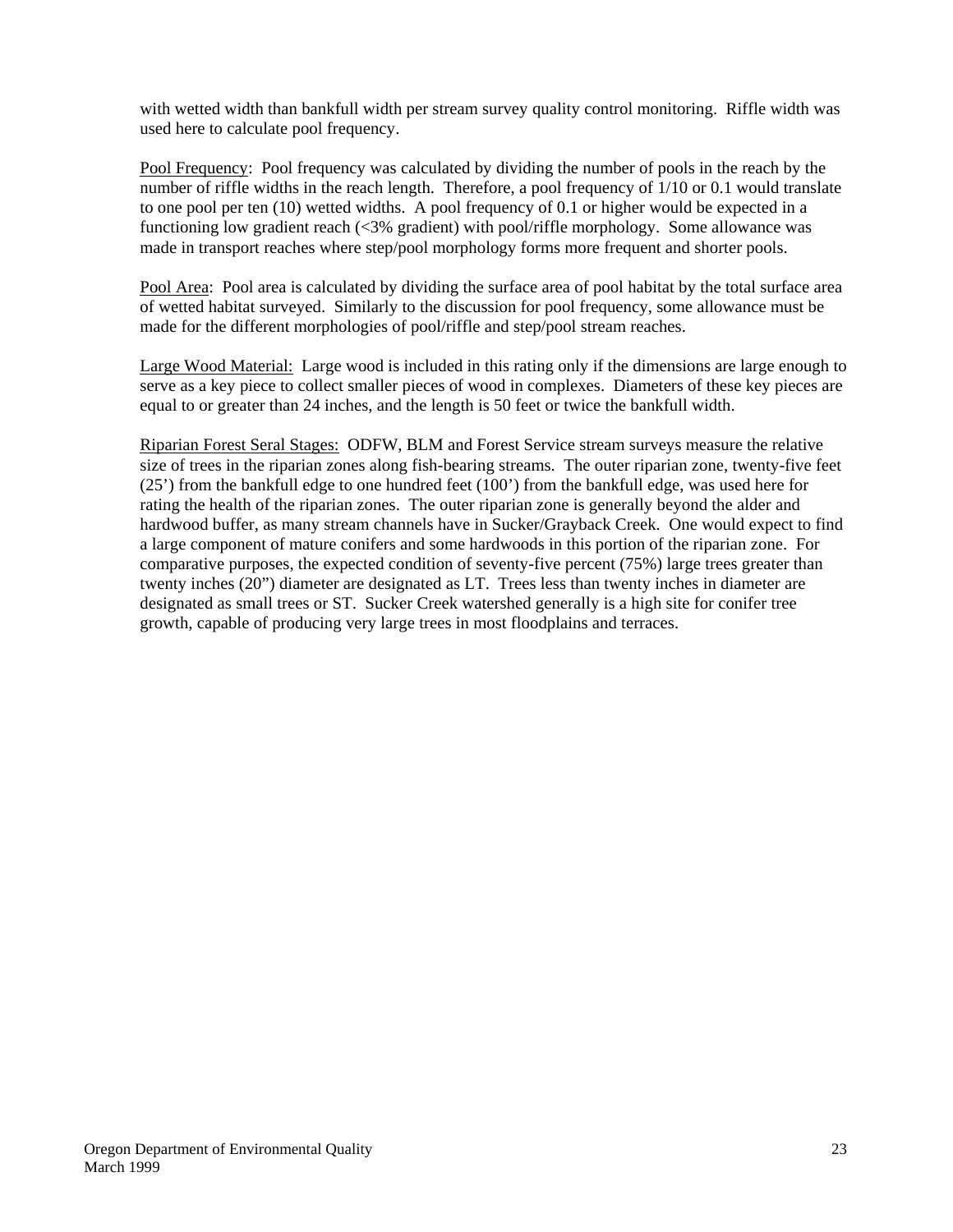Below is an adaptation of ODFW's benchmarks for Sucker Creek and Grayback Creek:

#### Benchmarks for Evaluating Stream Survey Data Sucker Creek – Siskiyou National Forest

| <b>Pools</b>                                | Poor     | Good     |
|---------------------------------------------|----------|----------|
| Pool Area<br>(% of total surface area)      | $< 10\%$ | $> 30\%$ |
| Pool Frequency<br>(pools per channel width) | 0.05     | 0.12     |

*Source of Values*: ODFW Benchmarks (1992/93), Siskiyou National Forest Monitoring *Source of Data*: Interagency Aquatic Database and GIS CD, Stream surveys, monitoring surveys.

#### *Large Wood Material*

| Wood Key Pieces/Mile                         | $\langle 5/m$ ile | 20/mile |
|----------------------------------------------|-------------------|---------|
| $(24$ inches diameter X 50 feet in length    |                   |         |
| or twice the active channel width in length) |                   |         |

*Source of Values*: Applegate Sub-basin Assessment (1995), Siskiyou Mtns. Matrix of Factors and Indicators (1996), Siskiyou National Forest Monitoring.

*Source of Data*: Interagency Aquatic Database and GIS CD, Stream surveys, Monitoring surveys.

#### *Riparian Vegetation*

| Percent of Trees in Seral Stage      | $<$ 25% LT | 75% LT |
|--------------------------------------|------------|--------|
| by Age Class (Small Tree,            |            |        |
| Large Tree)                          |            |        |
|                                      |            |        |
| Outer Rinarian $7$ one $(7$ one $2)$ |            |        |

Outer Riparian Zone (Zone 2), Vegetation 25 feet to 100 feet from active channel margin. (Small Tree  $=$  <20 inches diameter, Large Tree  $=$  >20 inches diameter)

*Source of Values:* Siskiyou National Forest Monitoring, Professional judgment *Source of Data*: Forest Service, BLM and ODFW stream surveys, air photo interpretation, forest stand surveys.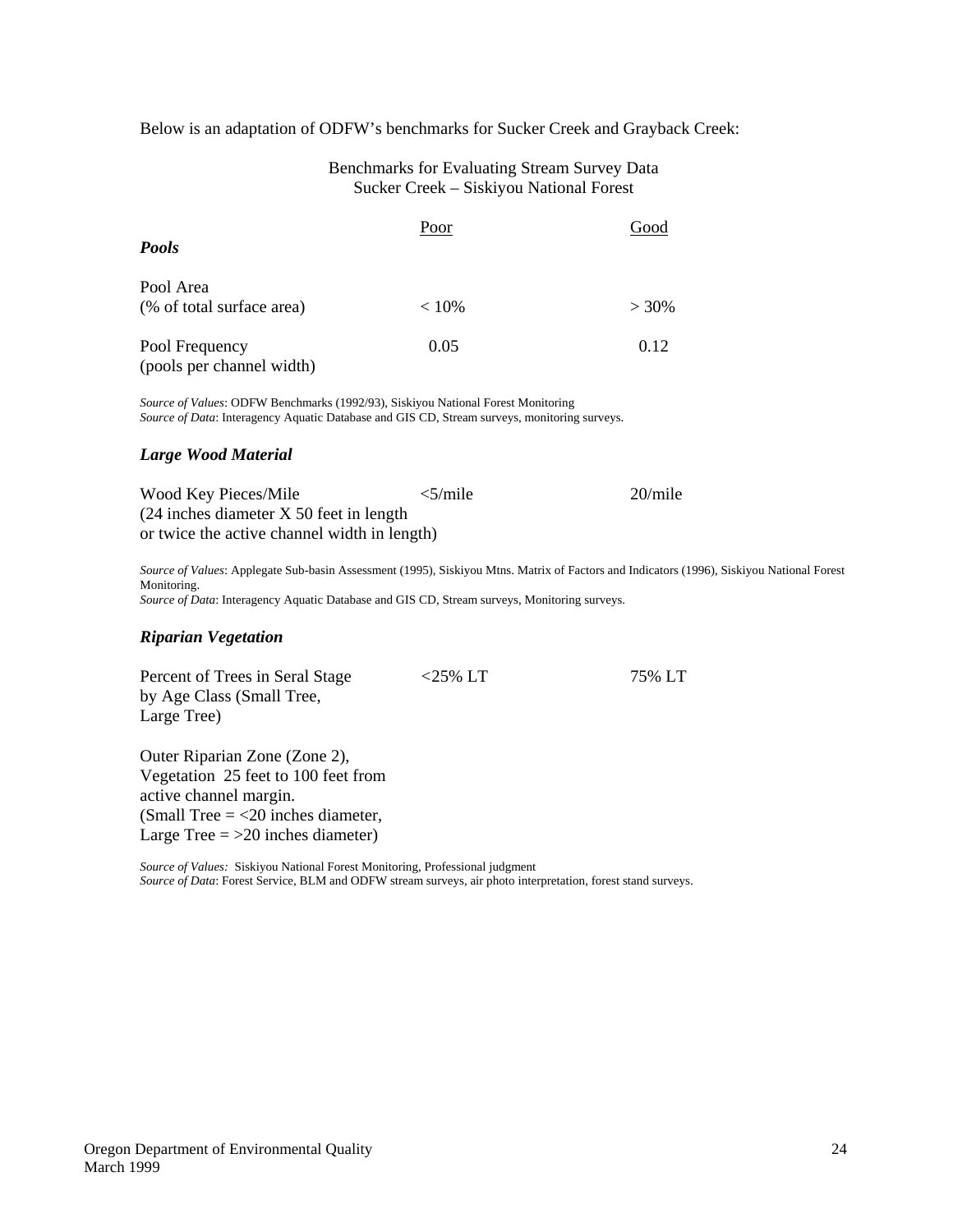| ixy bu cam channel and r isn mashal ixtifishees of bucker/Graysack Creek<br>$-1/7$ , bu cam but $\tau_{\rm{CO}}$ |                                   |                   |                      |                                                                                                          |                                                                                                              |                                                                                                                    |                                                                                                 |
|------------------------------------------------------------------------------------------------------------------|-----------------------------------|-------------------|----------------------|----------------------------------------------------------------------------------------------------------|--------------------------------------------------------------------------------------------------------------|--------------------------------------------------------------------------------------------------------------------|-------------------------------------------------------------------------------------------------|
| <b>Stream</b><br><b>Name</b>                                                                                     | Reach No.<br>&<br><b>Function</b> | Length<br>(Miles) | Avg. Riffle<br>Width | Pool<br>$Frequency -$<br>Pools per Riffle<br>Width<br><i>(expected)</i><br><i>condition</i> $\geq 0.1$ ) | <b>Percent of</b><br><b>Surface</b><br>Area –<br><b>Pools</b><br><i>(expected)</i><br>condition<br>$>30\%$ ) | <b>Wood Key</b><br>Pieces $\geq$ 24<br>inches<br>diameter/<br><b>Mile</b><br><i>(expected)</i><br>$\geq$ 25 /mile) | Riparian<br><b>Forest Seral</b><br>Stage in<br>Outer Rip.<br>Zone<br>$(25 ft. - 100)$<br>ft.)   |
| Sucker<br>Creek                                                                                                  | 1<br>$($ low<br>gradient)         | 14.0<br>miles     | 35 feet              | 0.06                                                                                                     | 11.5%                                                                                                        | 3.1                                                                                                                | $Pvt = 100\%$<br>small tree<br>$(ST)$ :<br>Public Lands $=$<br>43% ST, 57%<br>large tree $(LT)$ |
| Sucker<br>Creek                                                                                                  | 2<br>(high<br>gradient)           | 10.6<br>miles     | 25 feet              | 0.1                                                                                                      | 19.1%                                                                                                        | 5.1                                                                                                                | 30% ST<br>70% LT                                                                                |
| Grayback<br>Creek                                                                                                | $1$ (low)<br>gradient)            | 2.9 miles         | 20.2 feet            | 0.07                                                                                                     | 16.5%                                                                                                        | 3.1                                                                                                                | 44% ST<br>56% LT                                                                                |
| Grayback<br>Creek                                                                                                | 2<br>(high<br>gradient)           | 4.7 miles         | 17.9 feet            | 0.08                                                                                                     | 15.8%                                                                                                        | 7.5                                                                                                                | 74% ST<br>26% LT                                                                                |
| Grayback<br>Creek                                                                                                | 3<br>(high<br>gradient)           | 6.5 miles         | 12.2 feet            | 0.06                                                                                                     | 11.9%                                                                                                        | 4.6                                                                                                                | 36% ST<br>64% LT                                                                                |

 **Table 11 Key Stream Channel and Fish Habitat Attributes of Sucker/Grayback Creek – 1997 Stream Surveys** 

In the upper stream reaches of both Sucker and Grayback Creek, the riparian and aquatic habitat are generally in fair to good shape. The exception is Reach 2 in Grayback Creek, where the riparian zone is in a very young seral stage and rated POOR. The low gradient response reaches, potentially high for biological productivity, are among the most altered by mining, harvest and flood repair work from past storm events. The aquatic habitat is considerably less than optimum for production of salmonids, particularly coho salmon, which require the full suite of freshwater habitat components. Coho salmon tend to inhabit low gradient stream reaches.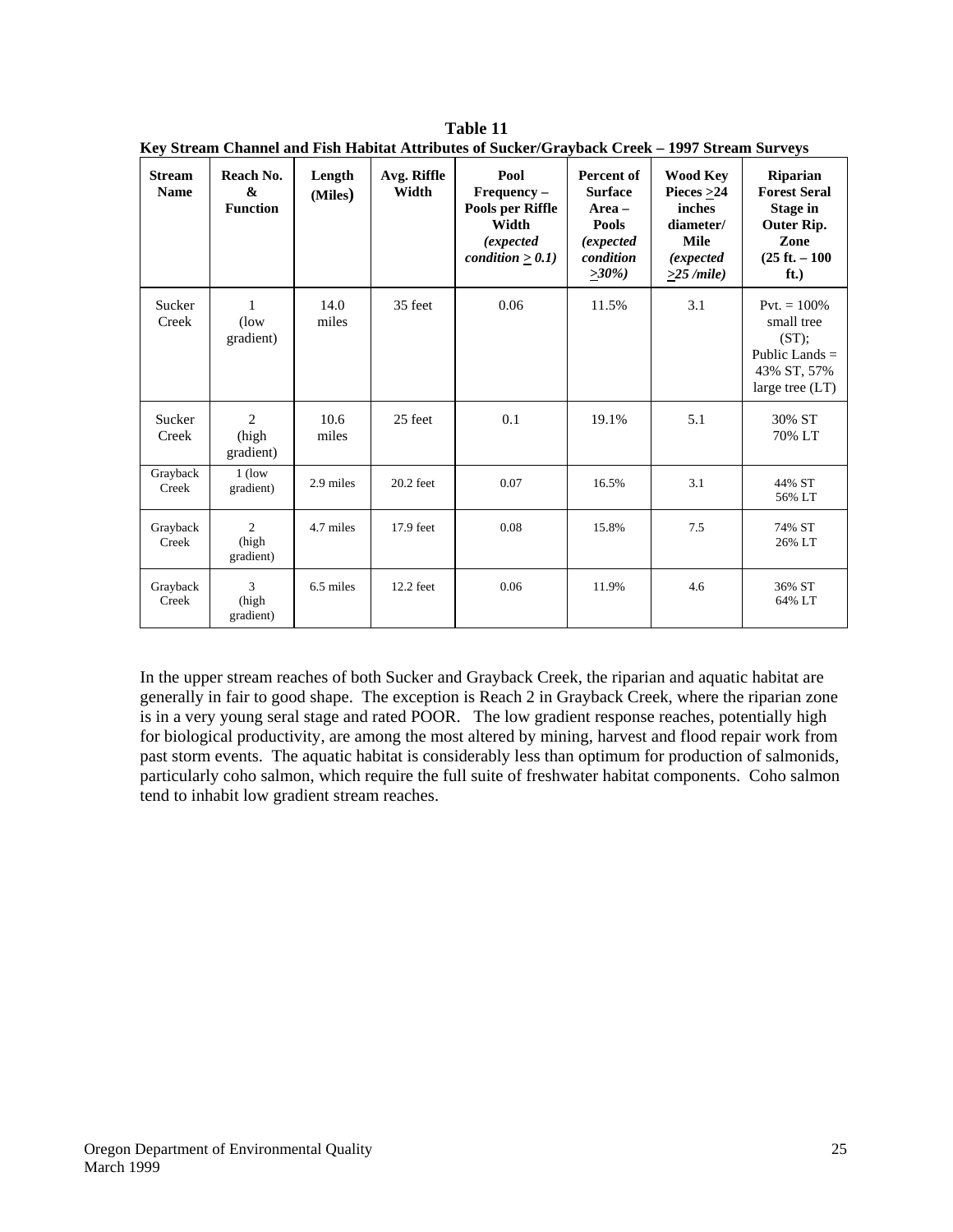

**Figure 8.** Habitat condition of Sucker Creek.



**Figure 9.** Habitat condition of Grayback Creek.

## *PARAMETER 3. FLOW MODIFICATION*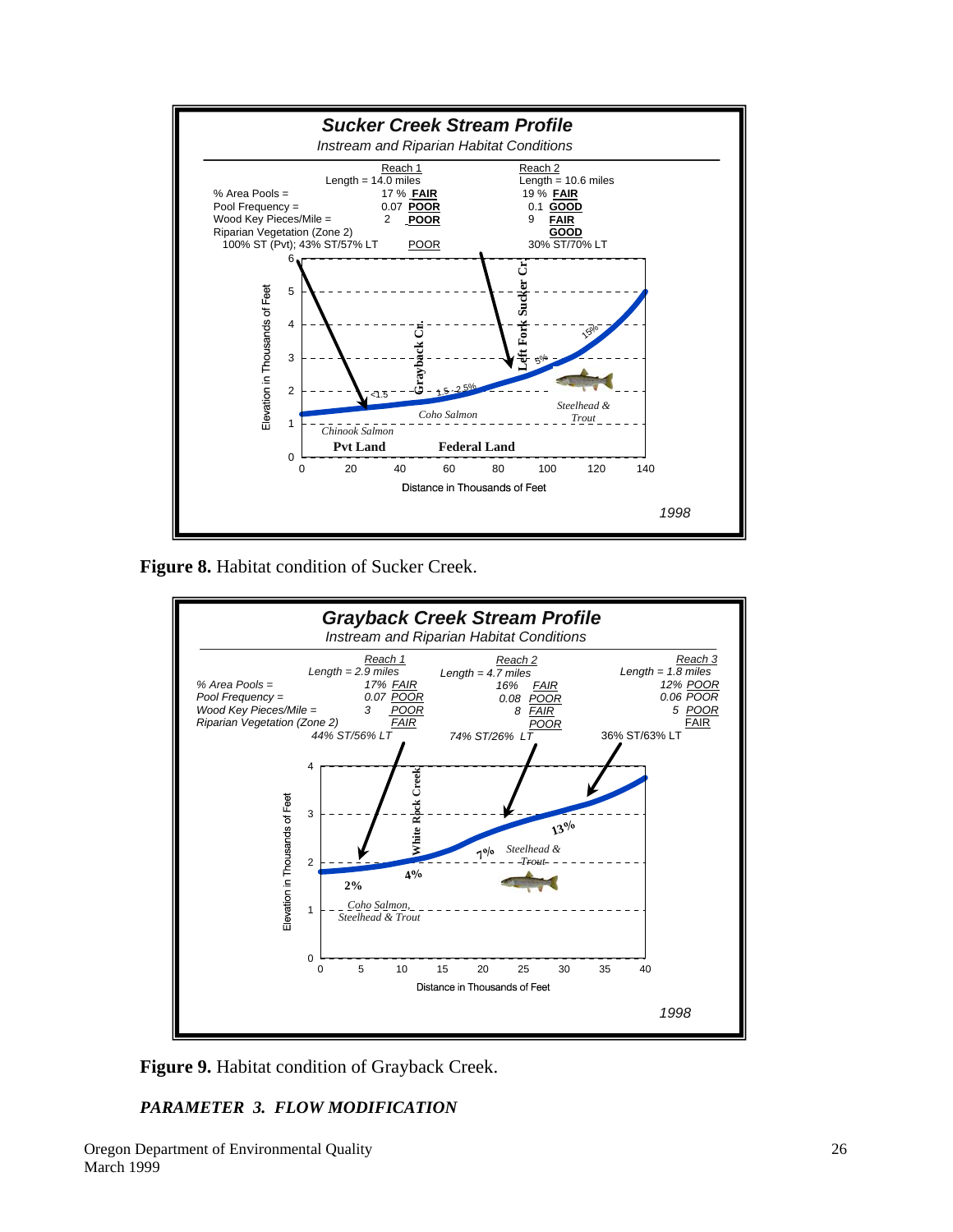Again, Resident Fish & Aquatic Life; Salmonid Fish Spawning & Rearing are the beneficial uses affected. Standards applicable are: The creation of tastes or odors or toxic or other conditions that are deleterious to fish or other aquatic life or affect the potability of drinking water or the palatability of fish or shellfish shall not be allowed; or, waters of the State shall be of sufficient quality to support aquatic species without detrimental changes in the resident biological communities. A stream is listed as Water Quality Limited if flow conditions are documented that are a significant limitation to fish or other aquatic life. Flow modification is not considered a WQ pollutant but it is recognized that flow modifications may cause WQ impairments which could lead to exceedance of WQ criteria.



**Figure 10.** The effects of loss of flow on increasing stream temperature.

Summer low flow has been a long-term problem in the Sucker Creek watershed. Coho populations are depressed, and winter steelhead are declining as identified by Oregon DEQ 1994/1996 (Draft 1998), 303(d) lists of Water Quality Limited Water Bodies. Low flows due to water withdrawals have been identified as a water quality-limiting factor (ibid). Existing instream water rights are not often met at USGS gage 14375100 (located on Sucker Creek immediately below Little Grayback Creek). Low flows also have a direct affect on the temperature of streams. Stream temperatures tend to increase as flows decrease. The temperature listing issues for this system are discussed earlier in this document. Water rights were issued from 1853 until 1934, when the system was withdrawn from further consumptive use rights due to insufficient flow. Rights were still issued for mining and other non- consumptive uses, as well as for domestic use. Domestic uses fall in several categories, each providing for a slightly different use allowance. Approximately 113 cfs has been allocated on the main stem of Sucker Creek and its tributaries; a little over 50 cfs is for consumptive use.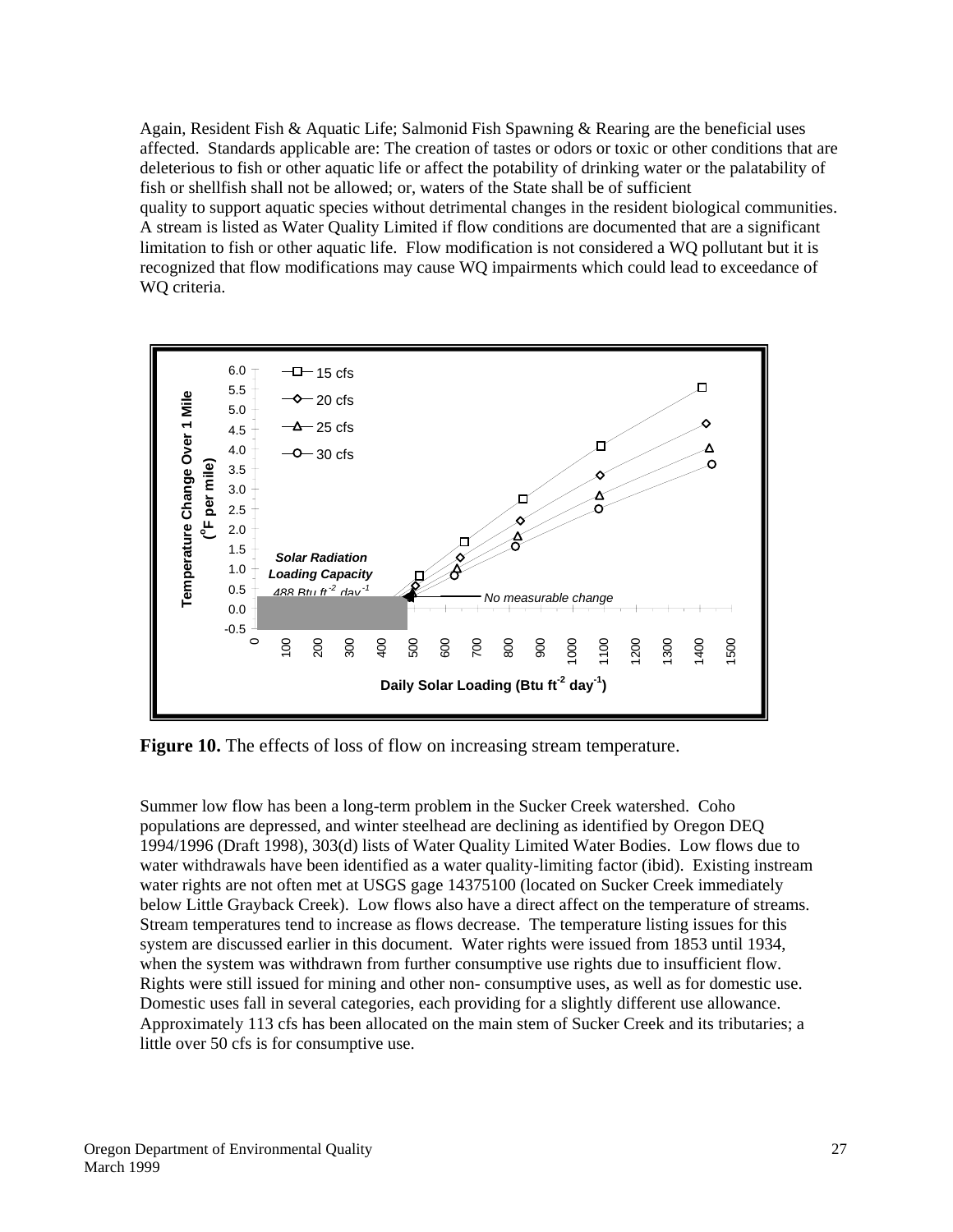While mining is considered a non-consumptive use, the mining water rights do allow for withdrawal. Current Department of Environmental Quality mining permitting requirements for small scale operations processing no more than 10,000 cubic yards of material per year do not allow for discharge of mining waters to a stream (General Permit #600). Off-stream placer mining is allowed under this general permit, as long as all wastewater is disposed of by evaporation and/or seepage with no readily traceable discharge to groundwater or surface water. Water withdrawn from streams is typically reused through holding ponds. The flow loss to the watershed system comes from evaporation at the holding ponds and during use. There are currently four operations on Sucker/Grayback under the #600 general permit. DOGAMI currently has three operating permits in their over 1-acre or 5000 cubic yards category (placer) within the Sucker Creek drainage. None of these three permits have been very active for the last year or so.

Individual permits for mining activity processing greater than 10,000 cubic yards of material can also be issued by DEQ. They can allow for discharge of water, but water quality requirements must be met. There are currently no DEQ individual mining permits on record for the Sucker/Grayback system.

Normally, in drier summers, water rights are cut back to the late 1800s. For instance, in 1994, a dry year, the water rights were cut back to 1865 priority date. This priority date allowed withdrawals of approximately 15 cfs (30% of the total consumptive rights allocated). Average summertime flow, according to the Josephine County Watermaster's office, is approximately 2 cfs at the lowest flow point, near river mile 2.6.

Minimum stream flows were identified for some Rogue Basin streams by the Oregon Department of Fish and Wildlife (ODF&W) beginning in 1959. In 1987 a new statute, ORS 537.346, was adopted by the State of Oregon, which converted all minimum perennial stream flows established on any waters of the State to in-stream rights. The Sucker/Grayback system did not have minimum flows adopted at that time, so none were converted to instream rights. Minimum stream flows, according to ODF&W, are flows necessary for fish passage.

The ODF&W applied for instream water rights for Sucker Creek from the confluence of Grayback to the mouth. From May 16 through June 30, the right is 80 cfs; July 1 through Oct. 31 the right is 54 cfs; November 1 through May 15 have a right of 135 cfs. The rights carry a 1989 priority date, so are relatively late, and cannot be considered to be protective of fish during dry years. There are also instream rights on Grayback creek from Windy Creek down to RM 2.6. The right varies monthly throughout the year, ranging from 9.8 cfs in July to 4.2 cfs in September. The Grayback rights have a 1991 priority date, and are also too new to provide much protection during dry years. As stated earlier, the instream rights are not often met.

Recommended optimum flows for fish life in the Rogue Basin were identified by ODF&W in 1972 (Lauman 1972). The instream rights allocated to ODF&W do not meet the optimum flows on Sucker Creek for September and October. On Grayback Creek, they fail to meet the optimum flows for June through November. Instream rights are only issued for flows up to the natural flow of the stream that is present 50 percent of the time. Optimum flows are those deemed adequate to maintain fish life at current levels and prevent further degradation.

Oregon Water Trust, a nonprofit private group that works to convert consumptive rights to instream rights, has permanent rights from the mouth of Sucker Creek to river mile 2.6 for 0.16 cfs. They also have a 0.16 cfs right on annual renewal, and 0.26 cfs on a two-year renewal at river mile 2.6. These rights have an 1857 priority date, so should be available even during drier years.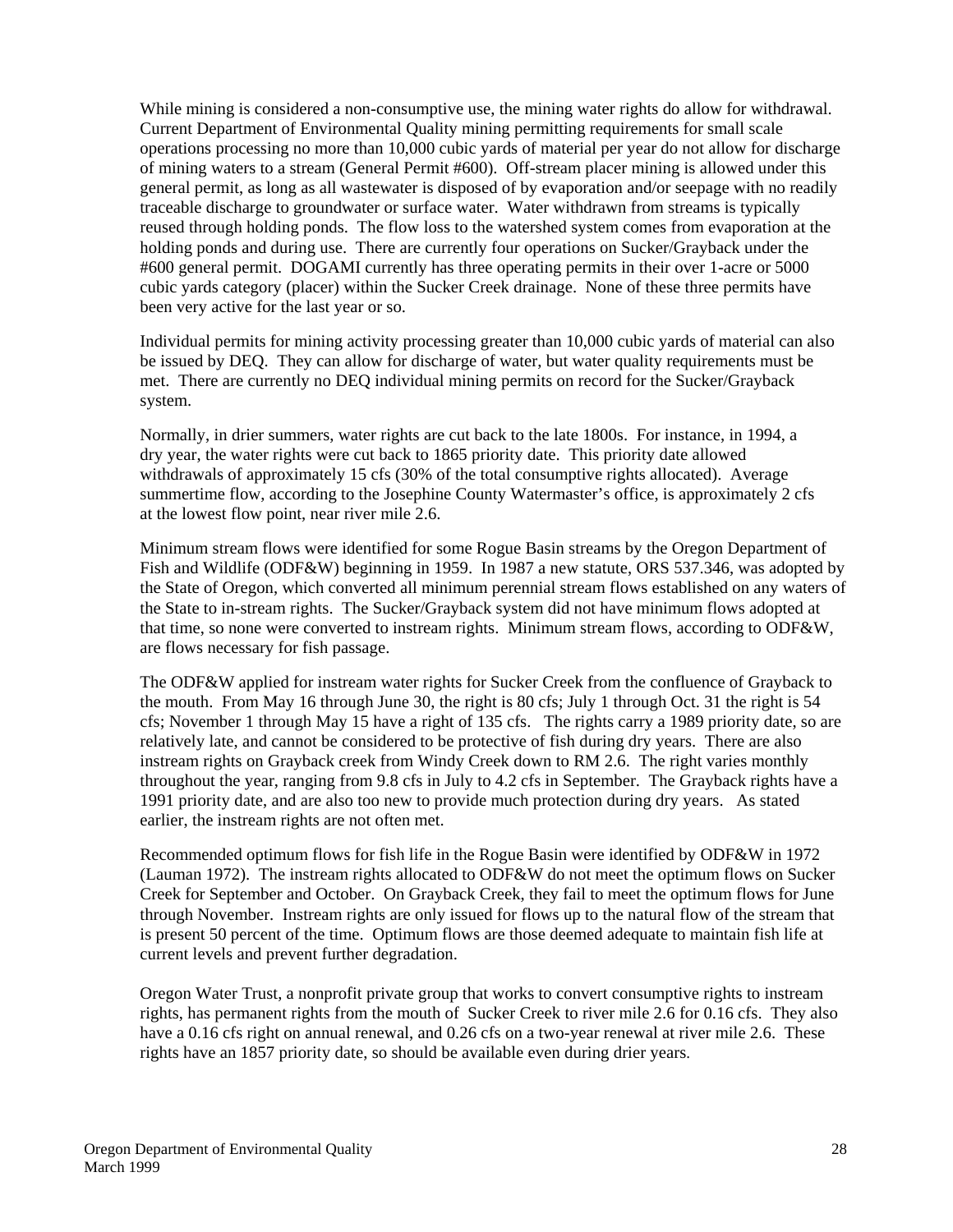Table 12 provides a summary of water rights by use for the Sucker Creek watershed. Streams where the right is on Federal lands are indicated in bold type, as well as the portion of the right that is consumptive use.

| ташс 14              |                          |                      |              |  |  |  |  |
|----------------------|--------------------------|----------------------|--------------|--|--|--|--|
| <b>SUCKER</b>        | <b>GRAYBACK</b>          | <b>WATER</b>         | <b>USE</b>   |  |  |  |  |
| <b>STREAM</b>        | <b>USE</b>               | <b>CFS ALLOTMENT</b> | <b>TOTAL</b> |  |  |  |  |
| <b>SEGMENT</b>       |                          |                      |              |  |  |  |  |
| <b>Sucker Creek</b>  | Irrigation               | 48.30                | 65.52        |  |  |  |  |
| to E Fk Illinois     | Fish/Wi                  | 0.18                 |              |  |  |  |  |
|                      | Agriculture              | 0.01                 |              |  |  |  |  |
|                      | Industrial               | 16.99                |              |  |  |  |  |
|                      | Domestic                 | 0.04                 |              |  |  |  |  |
| <b>Bear Creek to</b> | Irrigation               | 1.37                 | 1.37         |  |  |  |  |
| <b>Sucker Creek</b>  |                          |                      |              |  |  |  |  |
| <b>Green Creek</b>   | Irrigation               | 0.31                 | 0.31         |  |  |  |  |
| to Bear Creek        |                          |                      |              |  |  |  |  |
| Nelson Cr to         | Irrigation               | 0.02                 | 0.02         |  |  |  |  |
| Sucker Cr            |                          |                      |              |  |  |  |  |
| <b>Unnamed Str</b>   | Domestic                 | 0.01                 | 0.01         |  |  |  |  |
| to Sucker Cr         |                          |                      |              |  |  |  |  |
| Little               | Domestic                 | 0.02                 | 0.02         |  |  |  |  |
| Grayback to          |                          |                      |              |  |  |  |  |
| Sucker Cr            |                          |                      |              |  |  |  |  |
| <b>Unnamed Str</b>   | Domestic                 | 0.01                 | 0.01         |  |  |  |  |
| to Sucker Cr         |                          |                      |              |  |  |  |  |
| Lake Cr to           | Domestic                 | 0.18                 | 0.18         |  |  |  |  |
| Sucker Cr            |                          |                      |              |  |  |  |  |
| Grayback Cr          | Irrigation               | 1.12                 | 2.12         |  |  |  |  |
| to Sucker Cr         | Industrial               | 1.00                 |              |  |  |  |  |
| Little Jim Cr        | Industrial               | 0.80                 | 0.80         |  |  |  |  |
| to Sucker Cr         |                          |                      |              |  |  |  |  |
|                      |                          | 0.05                 | 11.56        |  |  |  |  |
| Cave Cr to           | Irrigation<br>Industrial |                      |              |  |  |  |  |
| Sucker Cr            |                          | 11.50                |              |  |  |  |  |
|                      | Recreation               | 0.01                 |              |  |  |  |  |
| Panther Cr to        | Domestic                 | 0.01                 | 0.01         |  |  |  |  |
| Lake Cr              |                          |                      |              |  |  |  |  |
| Johnson Cr to        | Industrial               | 4.00                 | 4.00         |  |  |  |  |
| Sucker Cr            |                          |                      |              |  |  |  |  |
| Yeager Cr to         | Industrial               | 2.00                 | 2.00         |  |  |  |  |
| Sucker Cr            |                          |                      |              |  |  |  |  |
| Mule Cr to           | Industrial               | 8.00                 | 8.01         |  |  |  |  |
| Sucker Cr            | Domestic                 | 0.01                 |              |  |  |  |  |
|                      |                          |                      |              |  |  |  |  |
|                      |                          |                      |              |  |  |  |  |
|                      |                          |                      |              |  |  |  |  |
|                      |                          |                      |              |  |  |  |  |
| <b>STREAM</b>        | <b>USE</b>               | <b>CFS ALLOTMENT</b> | <b>TOTAL</b> |  |  |  |  |
| <b>SEGMENT</b>       |                          |                      |              |  |  |  |  |
| <b>Unnamed Str</b>   | Industrial               | 7.99                 | 8.00         |  |  |  |  |
| to Sucker Cr         | Domestic                 | 0.01                 |              |  |  |  |  |
| Bolan Cr to          | Industrial               | 8.00                 | 8.00         |  |  |  |  |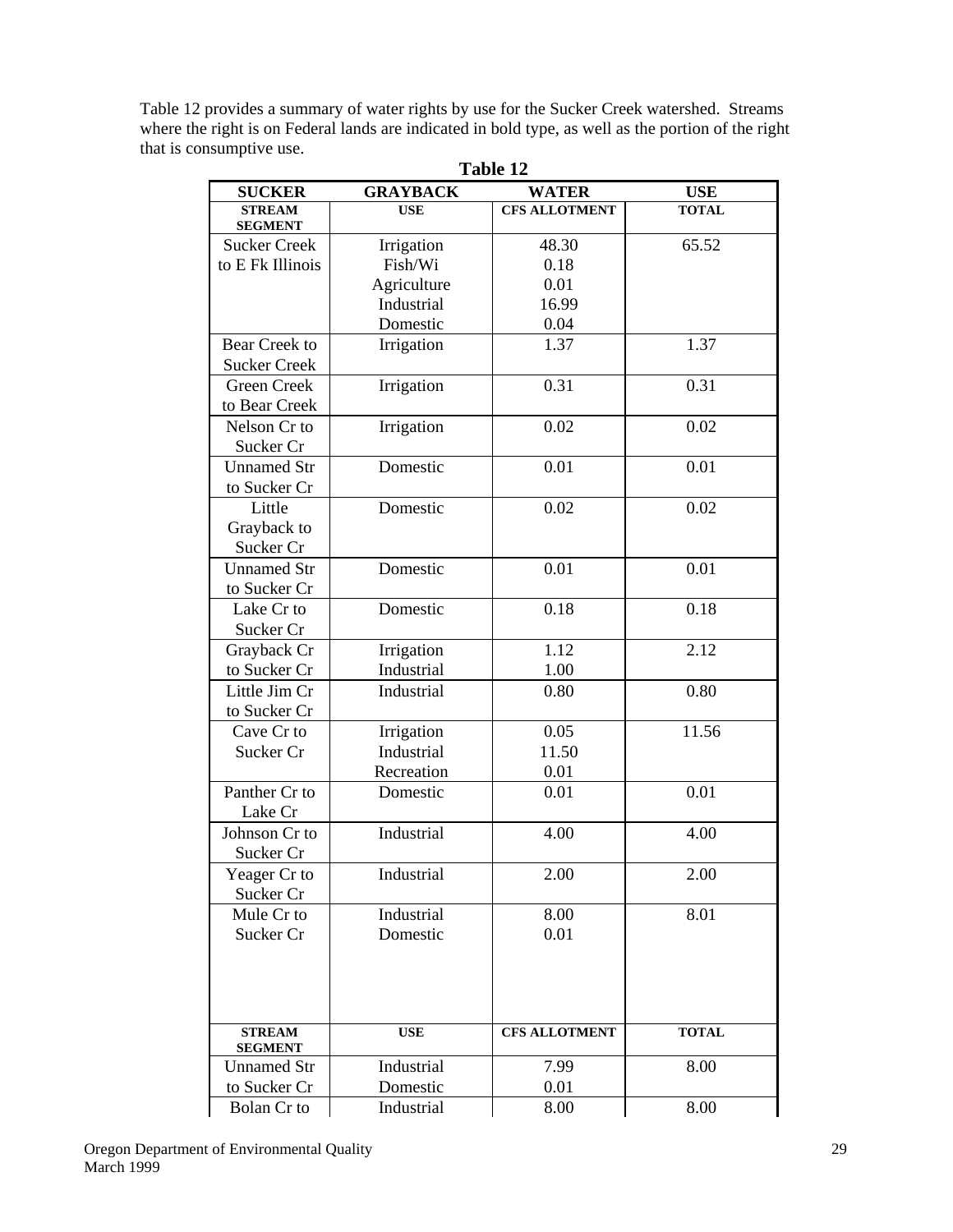| Sucker Cr     |            |      |      |
|---------------|------------|------|------|
| E Fk Bolan Cr | Industrial | 2.00 | 2.00 |
| to Bolan Cr   |            |      |      |

#### **TOTALS BY USE**

|       |      |      |       |                   |      | Irrigation Fish/Wild Agriculture Industrial Municipal Domestic Recreational |
|-------|------|------|-------|-------------------|------|-----------------------------------------------------------------------------|
| 51.17 | 0.18 | 0.01 | 62.28 | 0.00 <sub>1</sub> | 0.29 | 0.01                                                                        |

Consumptive uses include irrigation, domestic, and recreational. On the Federal lands there are consumptive rights totaling 1.42 cfs (includes the unnamed stream rights). Priority dates on the rights on Federal lands range December 31, 1907 to June 27, 1983.

Total cfs allocated by water right for the basin: 113.94 (approximately 51.5 consumptive). Total cfs from Federal lands: 46.72 (approximately 1.42 consumptive).

See Appendix E for Individual Water Rights Information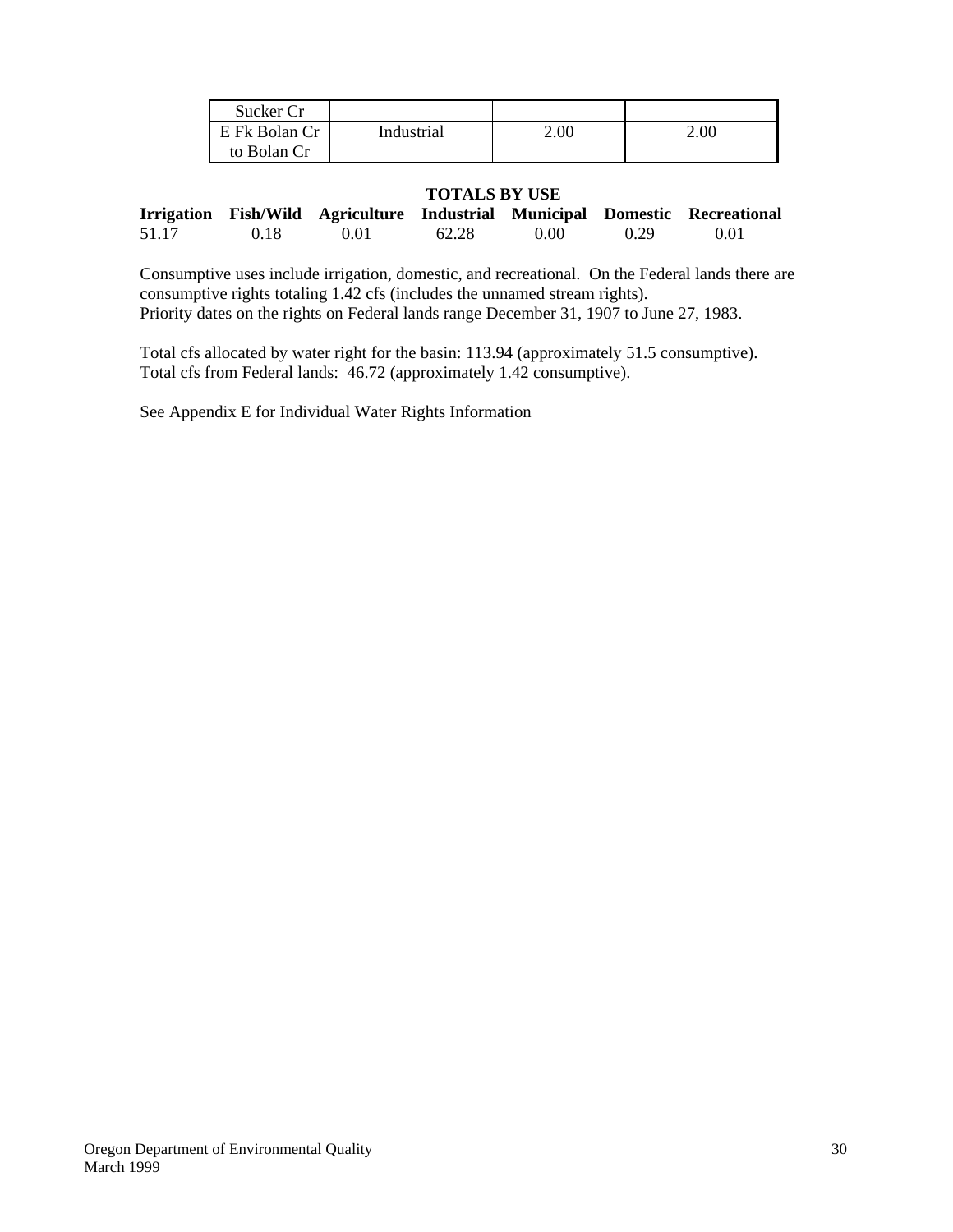# **Chapter 3 - Recovery Goals, Objectives and Restoration**

**Plan (***Site Specific Restoration Plan - see Appendix A)*

All recovery goals and plans are strongly linked to the philosophy of maintaining those components of the ecosystem that are believed to be currently functioning, and to improving those sites that show the greatest potential in the shortest time frame. This philosophy maximizes recovery while minimizing expensive, extensive, and risky restoration treatments.

The objective of this plan is to eventually meet water quality standards by correcting through appropriate management practices the anthropogenic causes of water quality violations within this watershed. Those standards when met will protect the beneficial uses identified for the Rogue Basin under Oregon Administrative Rules (OAR) 340-41-362.

The recovery of habitat conditions in Grayback Creek and Sucker Creek will be dependent on implementation of the Siskiyou National Forest Land and Resource Management Plan and BLM Medford Resource Management Plan, as amended by the Northwest Forest Plan (NWFP). Paramount to recovery is adherence to the Standards and Guidelines of the NWFP to meet the Aquatic Conservation Strategy (ACS). This includes protection and culture of riparian areas as reserves and some silvicultural work to reach vegetative potential most rapidly. Some instream large tree placement may be beneficial where there exists conducive channel and riparian conditions.

# **Recommended Restoration Plan** - *Proposed Management measures*:

The following standards and guidelines from the NWFP will be used to attain the goals of the Grayback-Sucker Water Quality Management Plan:

#### **Stream Temperature - SHADE**

Aquatic Conservation Strategy - B-9 to B-11, C-30 Standard and Guidelines for Key Watersheds - C-7 Riparian Vegetation - B-31 Riparian Reserves - B-12 to B-17 and ROD 9 Watershed Restoration - B-30

#### **Stream Temperature - CHANNEL FORM**

Aquatic Conservation Strategy - B-9 to B-11, C-30 Standard and Guidelines for Key Watersheds - C-7 Riparian Vegetation - B-31 Riparian Reserves - B-12 to B-17 and ROD 9 Watershed Restoration - B-30 Roads - B-19, B-31 to B-33

## **Flow Modification**

Aquatic Conservation Strategy - B-9 to B-11, C-30 Roads - C-32

## **Habitat Modification**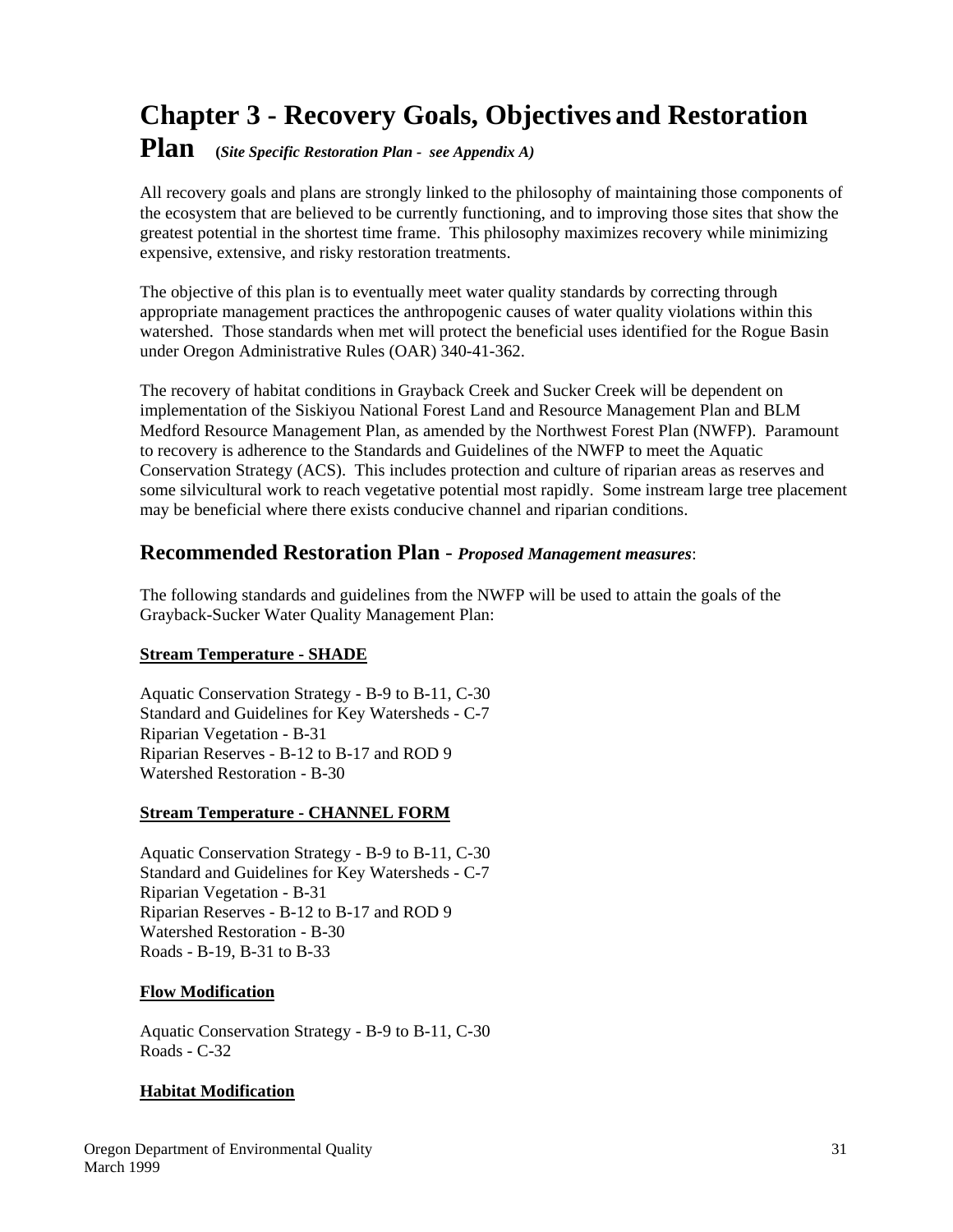Aquatic Conservation Strategy - B-9 to B-11, C-30 Standard and Guidelines for Key Watersheds - C-7 Riparian Vegetation - B-31 Riparian Reserves - B-12 to B-17 and ROD 9 Watershed Restoration - B-30 Roads - B-19, B-31 to B-33 In-stream Habitat Structures - B-31

#### *Adaptive Management, Review, Prioritization and Revision*

Monitoring will provide information as to whether standards and guidelines are being followed, and if actions prescribed in the WQMP are achieving the desired results. In addition to the monitoring identified in the WQMP, Forest Plan monitoring occurs annually to assess implementation of standards and guidelines. Information obtained from both sources of monitoring will ascertain whether management actions need to be changed. The monitoring plan itself will not remain static, but will be evaluated periodically to assure the monitoring remains relevant, and will be adjusted as appropriate.

#### *Maintenance of Effort Over Time*

In the 1994 Record of Decision, the Secretary of Agriculture amended current land and resource management plans with additional land allocations and standards and guidelines of the NWFP. The Siskiyou National Forest Land and Resource Management Plan is included in the Land and Resource Management Plans. A revision of the Siskiyou Forest Plan will occur in the future, in which the standard and guidelines of the NWFP will be incorporated.

#### *Assessing Potential for Recovery - Properly Functioning Condition Methodology*

Recovery of riparian areas, stream channels, and aquatic habitat requires a base condition with adequate vegetation, channel form, and large woody debris to dissipate stream energy associated with high waterflows. The BLM/USFS methodology known as Properly Functioning Condition (PFC) assesses the physical capability of streams to withstand 30-year return interval storm events. This quick, interdisciplinary method is the first step in determining the feasibility of restoration and recovery. Representative sections of Grayback, the Left Fork of Sucker Creek, and Sucker above Grayback were surveyed in the spring of 1998.

| Location                                     | <b>Miles</b> | <b>Properly</b><br><b>Functioning</b> | <b>Functioning</b><br>at Risk | <b>Nonfunctional</b> |
|----------------------------------------------|--------------|---------------------------------------|-------------------------------|----------------------|
| <b>Sucker Creek</b><br>(near Cave Creek)     | 2.0          |                                       |                               | $\mathbf X$          |
| <b>Sucker Creek</b><br>(above Johnson Gulch) | 121          | $\mathbf x$                           |                               |                      |
| Grayback Creek                               | 69           | X                                     |                               |                      |

 **Table 13 PFC Assessment for Sucker Grayback within the Forest Boundary**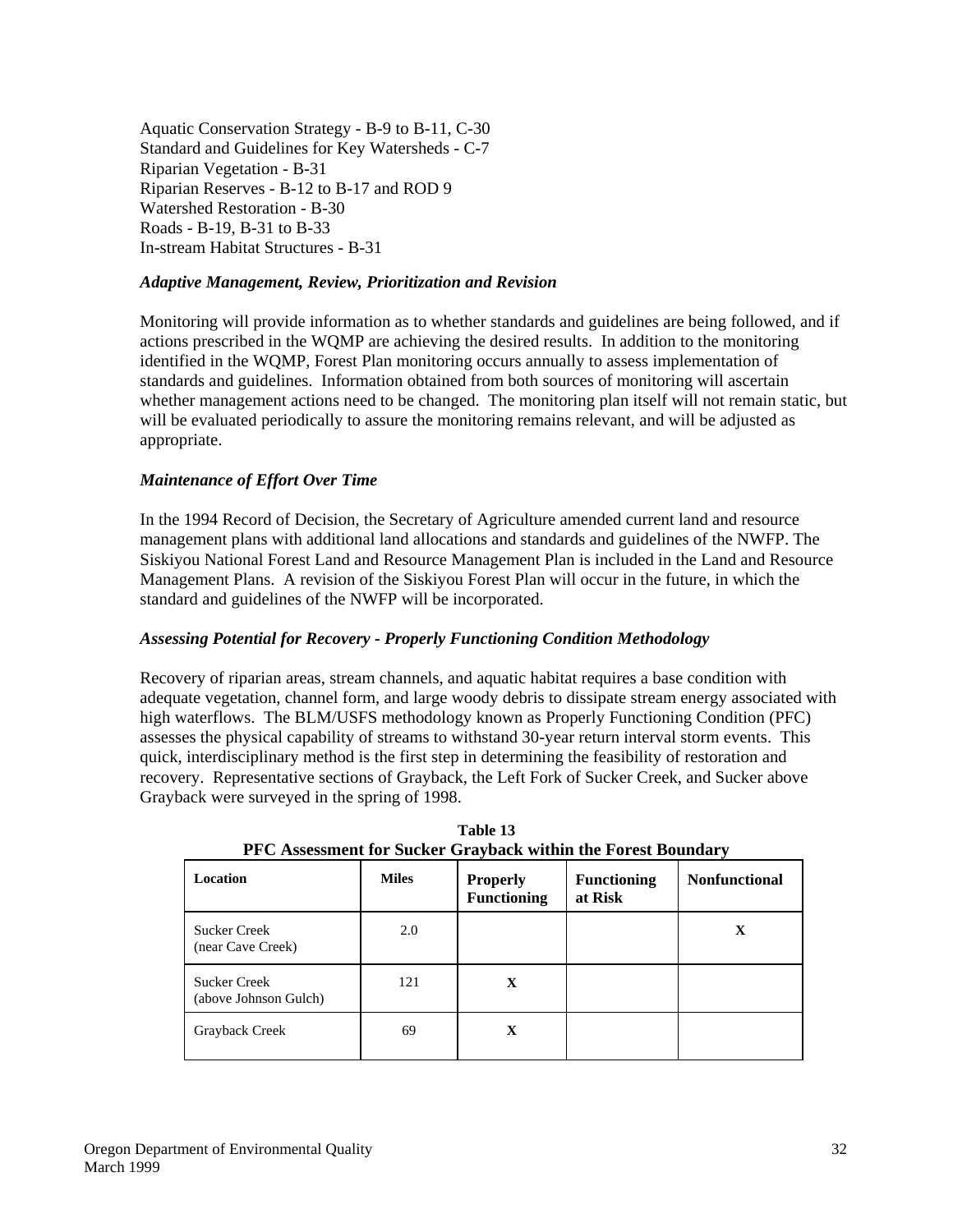The entire system, exclusive of the Sucker above Grayback reach, meets the minimum requirements of the PFC methodology for restoration and recovery. Until there is adequate vegetation, channel form, and large woody debris to dissipate stream energy associated with high flows, the lower reach of Sucker Creek above the Forest boundary will remain unstable, and the recovery time is uncertain. PFC does not address biological or physical potential.

Restoration in Sucker Creek and Grayback Creek will be both active and passive. Growth of vegetation on floodplains is integral to recovery. The overall goal is to move the attributes considered in this assessment: pool/riffle ratio, pool frequency, large wood, and riparian forest conditions from the present "poor" and "fair" ratings to "good" and "fair", per ODFW benchmarks. These attributes are used to measure if and when the stream is nearing its biological potential for supporting dependent aquatic and riparian species, including anadromous fish. Natural variation will cause changes in stream and floodplain conditions and make allowance for some attributes being rated "fair". These attributes and benchmarks should be validated with subsequent inventory and monitoring work in the watershed, refining them to suit the range of conditions expected in the Sucker Creek as we learn more about the watershed.

| Element                           | Goals                                                                                   | <b>Passive</b><br><b>Restoration</b>                         | <b>Active Restoration</b>                    |
|-----------------------------------|-----------------------------------------------------------------------------------------|--------------------------------------------------------------|----------------------------------------------|
| Temperature<br>Shade<br>Component | Achieve maximum<br>value possible per<br>segment. Reduce<br>BTU loading by 342          | Let riparian<br>vegetation<br>grow to reach<br>target value. | 1. $Rx$ 's that<br>increase growth<br>rates. |
|                                   | per sq.ft. per day in<br>60 years.                                                      | See stream<br>reaches<br>highlighted in                      | 2. Rx's that insure<br>long term health.     |
|                                   | Margin of Safety:<br>Recognize wildfire<br>and flood effects to<br>riparian vegetation. | Fig. 2.                                                      |                                              |

 **Table 14 Recovery Goals - Active and Passive Restoration** (Detailed restoration plans are contained in Appendix A and in Tables 15 and 16)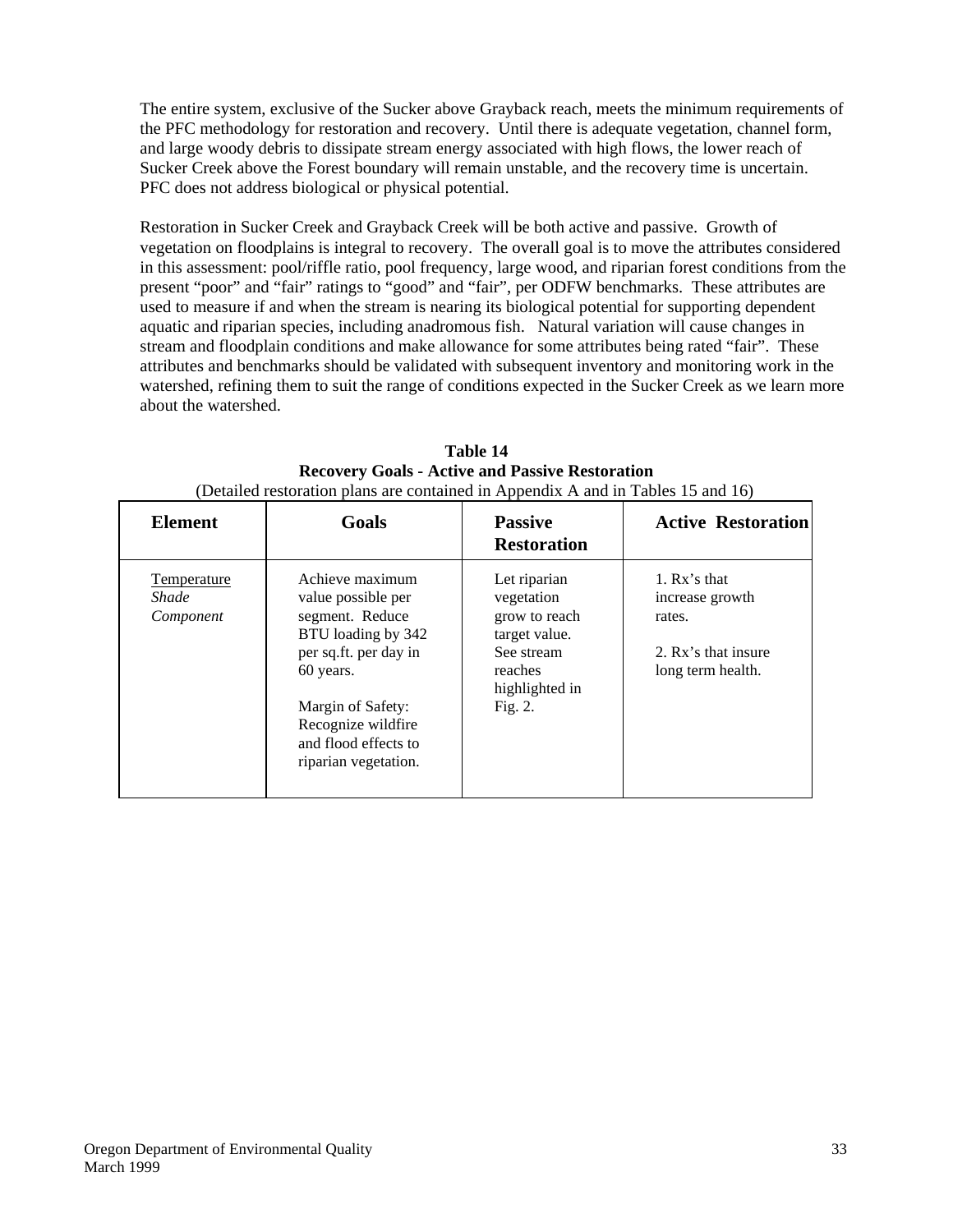| <b>Element</b>                              | <b>Goals</b>                                                                                                                             | <b>Passive</b><br><b>Restoration</b>                                                                                                                                    | <b>Active Restoration</b>                                                                                                                                                                                                                                                                                                                                                                                                                                      |
|---------------------------------------------|------------------------------------------------------------------------------------------------------------------------------------------|-------------------------------------------------------------------------------------------------------------------------------------------------------------------------|----------------------------------------------------------------------------------------------------------------------------------------------------------------------------------------------------------------------------------------------------------------------------------------------------------------------------------------------------------------------------------------------------------------------------------------------------------------|
| Temperature<br>Channel<br>Form<br>Component | Return channels to<br>Rosgen type that<br>existed historically,<br>focusing on width-<br>to-depth ratios.                                | Allow natural<br>channel<br>evolution to<br>continue. Time<br>required varies<br>with channel<br>type.                                                                  | Rx's that actively<br>manipulate form,<br>only one location<br>proposed at this<br>point in time<br>(Mined flat abv.<br>Cave Creek, BLM<br>lands).                                                                                                                                                                                                                                                                                                             |
|                                             | Decrease bedload<br>contributions to<br>channels during<br>large storms.<br>Increase wood-to-<br>sediment ratio<br>during mass failures. | Allow historic<br>failures to re-<br>vegetate.<br>Follow<br>Standards and<br>Guidelines in<br>the NW Forest<br>Plan for<br>Riparian<br>Reserves, and<br>unstable lands. | 1. Treat roads, esp.<br>sites with<br><b>Diversion Potential</b><br>- See Appendix D<br>2. Minimize future<br>failures through<br>stability review and<br>land reallocation if<br>necessary.<br>3. Insure that<br>unstable sites retain<br>large wood to<br>increase wood-to-<br>sediment ratio.<br>4. Maintain and<br>improve road<br>surfacing.<br>5. Increase pipe<br>sizes to 100-year<br>flow size and/or<br>provide for<br>overtopping during<br>floods. |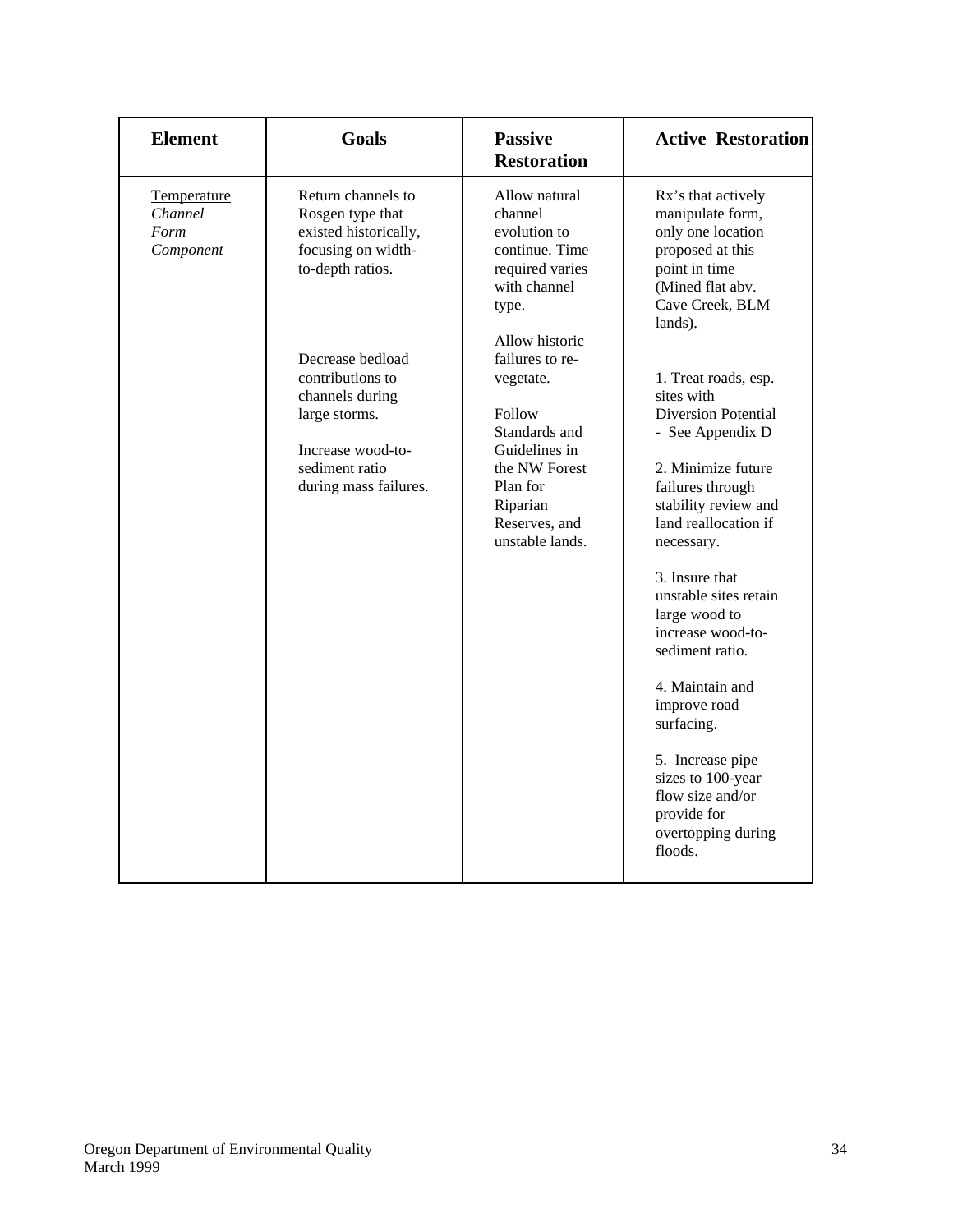| <b>Element</b>                      | <b>Goals</b>                                                                                                                                                                                                                                   | <b>Passive</b><br><b>Restoration</b>                                      | <b>Active Restoration</b>                                                                                                                                                                                                                                                                                                                                                     |
|-------------------------------------|------------------------------------------------------------------------------------------------------------------------------------------------------------------------------------------------------------------------------------------------|---------------------------------------------------------------------------|-------------------------------------------------------------------------------------------------------------------------------------------------------------------------------------------------------------------------------------------------------------------------------------------------------------------------------------------------------------------------------|
| Flow<br>Modification<br>Withdrawals | Maintain optimum<br>flows for fish life.<br>Maintain minimum<br>flows for fish<br>passage.                                                                                                                                                     |                                                                           | 1. Purchase/lease<br>water rights with a<br>focus on high<br>consumptive use<br>and old priority<br>date.<br>2. Improve<br>efficiency of<br>withdrawal systems<br>(ditch to pipe)<br>3. Enforce<br>existing<br>regulations,<br>including<br>monitoring<br>4. Purchase/lease<br>flood plain<br>easements.<br>5. Educate water<br>users on effective<br>use and<br>conservation |
| Habitat<br>Modification             | Increase size and<br>number of wood<br>pieces in channel.<br>Increase depth,<br>volume and<br>frequency of pools.<br>Restore connection<br>of channel and<br>floodplain,<br>particularly in lower<br>Grayback and<br>Sucker above<br>Grayback. | Allow large<br>wood to<br>remain in<br>channel (no<br>longer<br>salvage). | 1. Riparian Rx's<br>that increase<br>growth rates and<br>vegetation<br>diversity.<br>2. Place wood in<br>channels where<br>appropriate.                                                                                                                                                                                                                                       |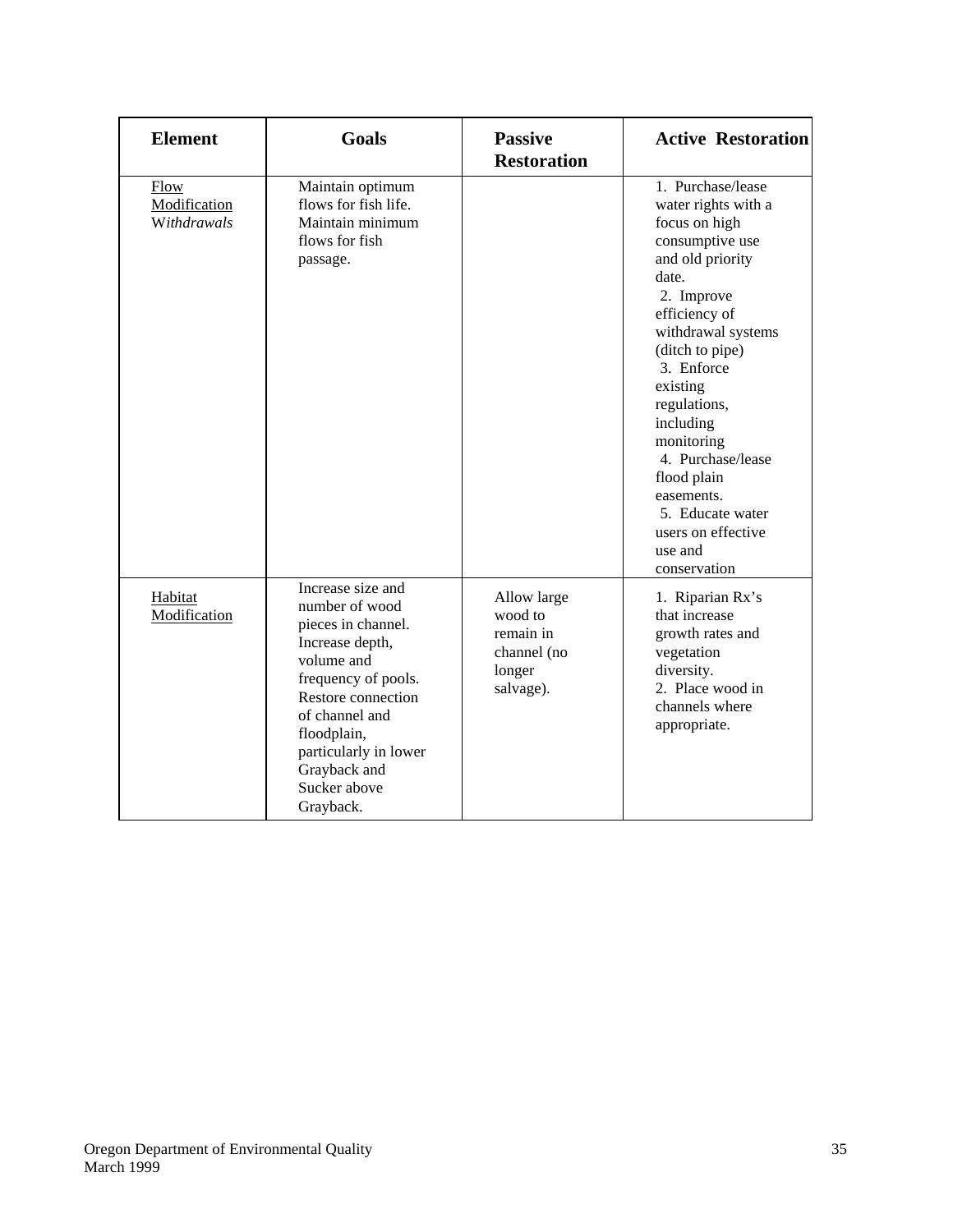Table 15 further describes management measures and the restoration targets (Load Allocation) proposed with respect to specific sites and the specific factor affecting the limiting element.

| <b>TMDL Organization in Grayback-Sucker WQMP</b>                  |                                                                     |                                                                                                                  |                                                                                                        |                                                                                                             |                                                                                                                            |  |
|-------------------------------------------------------------------|---------------------------------------------------------------------|------------------------------------------------------------------------------------------------------------------|--------------------------------------------------------------------------------------------------------|-------------------------------------------------------------------------------------------------------------|----------------------------------------------------------------------------------------------------------------------------|--|
| <b>Element</b>                                                    | <b>Assessed</b><br><b>Factors</b>                                   | <b>Loading</b><br>Capacity                                                                                       | Sources <sup>1</sup>                                                                                   | LA                                                                                                          | Mgmt.<br><b>Measures</b>                                                                                                   |  |
| Temperature<br>--Lack of<br>shade--                               | Shade (%)                                                           | Solar loading<br>634<br>BTU/sf/dy                                                                                | Harvest,<br>gov.<br>Mining<br>Natural<br>(65%<br>BTU's                                                 | Decrease current<br>solar loading by<br>35 %                                                                | Treatments to<br>increase<br>growth and<br>insure long<br>term health in<br>riparian areas                                 |  |
| Temperature<br>--Channel<br>Form A3--                             | Rosgen<br>type $(W/D)$                                              | $0\%$                                                                                                            | Harvest,<br>gov.<br>Road<br>failures<br>Natural<br>background                                          | NA - Maintain<br>current<br>condition                                                                       | Upland<br>sediment<br>abatement.                                                                                           |  |
| Temperature<br>--Channel<br>Form B4<br>$(0.75$ stream<br>miles)-- | Rosgen type<br>(W/D)                                                | Decrease 7 %<br>of BTU input<br>by improving<br>from B4 to B3<br>(Decrease)<br>W/D ratio)                        | Harvest,<br>gov.<br>Road<br>failures<br>Natural<br>Background                                          | Reduce width by<br>10'                                                                                      | Upland<br>sediment<br>abatement<br>Introduction<br>of Large<br><b>Woody Debris</b>                                         |  |
| Temperature<br>--Channel<br>form $F4$ 2.3<br>stream miles-        | Sinuosity<br>Rosgen type<br>(W/D)                                   | Decrease<br>15 % of BTU<br>input by<br>improving<br>F <sub>4</sub> to C <sub>4</sub><br>(Decrease)<br>W/D ratio) | Mining<br>Harvest,<br>gov.<br>Road<br>failures<br>Natural<br>Background                                | Reduce width by<br>$15 - 20'$                                                                               | Upland<br>sediment<br>abatement,<br>mining permit<br>modifications.<br>Mining site<br>reclamation,<br>site<br>manipulation |  |
| Temperature<br>$-Flow-$                                           | Federal<br>withdrawals<br>Seniority<br>Dates<br>Flow<br>information | No effect<br>(1.42)<br>$cfs + Fire)$                                                                             | Recreation<br>(Campground<br>& National<br>Monument)<br>Fire<br>Protection<br>Irrigation &<br>Domestic | Maintain current<br>condition.<br>(Current<br>consumptive<br>uses on Fed.<br>lands are not<br>significant.) | <b>Education</b> of<br>users<br>regarding<br>conservation.<br>Enforcement<br>of water rights<br>laws.                      |  |

**Table 15**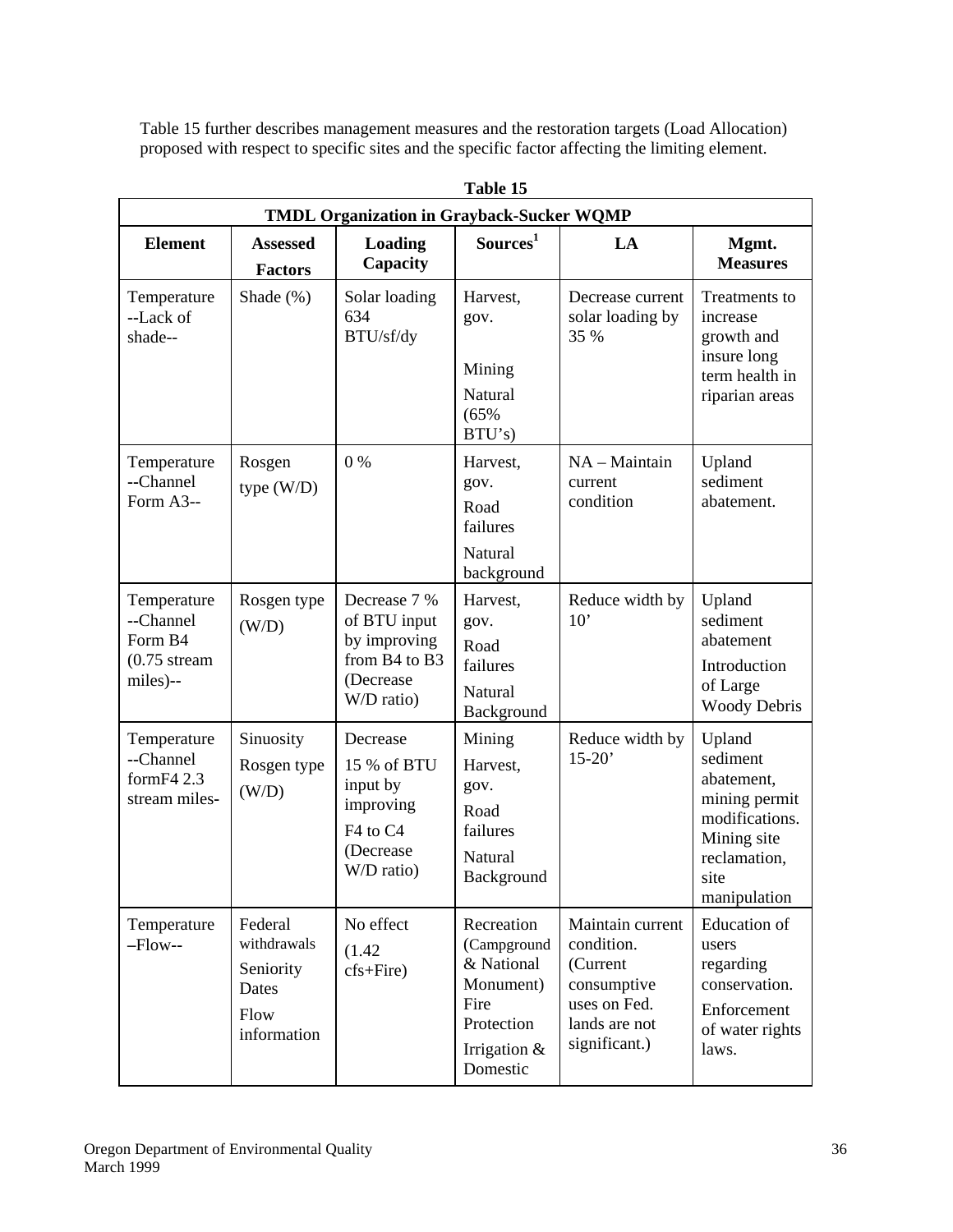| <b>Element</b>                                                  | <b>Assessed</b><br><b>Factors</b>                                                                                           | Loading<br>Capacity                                                                                                    | <b>Sources</b>                                                                           | LA                                                                                                                                                                        | Mgmt.<br><b>Measures</b>                                                                                                                                                                                                                                         |
|-----------------------------------------------------------------|-----------------------------------------------------------------------------------------------------------------------------|------------------------------------------------------------------------------------------------------------------------|------------------------------------------------------------------------------------------|---------------------------------------------------------------------------------------------------------------------------------------------------------------------------|------------------------------------------------------------------------------------------------------------------------------------------------------------------------------------------------------------------------------------------------------------------|
| Habitat<br>modification<br>--Lack of<br>Channel<br>Complexity-- | Pool riffle<br>ratio<br>Pool area %<br>Large Wood<br>Pieces/mile<br>Large<br>riparian<br>trees $(\% )$                      | <b>ODFW</b><br><b>Benchmarks</b><br>and Siskiyou<br>NF Riparian<br>Goals (Ref.<br>1998 Siskiyou<br>WA)                 | Harvest,<br>gov.<br>Mining<br>Flood<br>damage<br>Road<br>Failures<br>Natural             | Move assessed<br>factors from<br>"poor and fair"<br>ratings to "good<br>and fair" per<br><b>ODFW</b><br>benchmarks.                                                       | Treatments to<br>increase<br>growth and<br>insure long<br>term health of<br>riparian forest.<br>Placement of<br>wood in<br>channel<br>Upland<br>sediment<br>abatement,<br>mining permit<br>modifications.<br>Mining site<br>reclamation,<br>site<br>manipulation |
| Flow<br>modification<br>--Low flow<br>condition--               | Withdrawals<br>Seniority<br>Dates<br>Flow<br>information<br><b>ODFW</b><br><b>ISWR</b><br><b>ODFW</b><br>(Optimum<br>Flows) | <b>ODFW</b><br>Instream flow<br>expectation at<br>forest<br>boundary is 54<br>to 80 cfs<br>during<br>summer<br>months. | Mining<br>$(0\%)$<br>Domestic<br>(17%)<br>Irrigation<br>(82%)<br>Recreational<br>$(1\%)$ | Increase summer<br>flows by<br>opportunity.<br>(Consumptive<br>uses within<br><b>Federal lands</b><br>accounts for<br>only 2% of<br>withdrawals<br>from the<br>watershed) | Seek to secure<br>early priority<br>consumptive<br>rights for<br>instream water<br>rights.<br><b>Educate</b> users<br><sub>on</sub><br>conservation.<br>Enforcement<br>of existing<br>water laws.                                                                |

<sup>1</sup>Reserve and Margin of Safety were not discussed in terms of sources or allocations. *Restoration Prioritization and Funding* 

The amount of restoration funds distributed to the Forest depends on the amount of money appropriated each year by the Regional Office. The Siskiyou National Forest receives about a one million-dollar budget a year for watershed restoration. Annually, each of the five ranger districts submits a list of restoration projects prioritized by high, medium, and low to the Forest. The districts prioritize the projects based on if they are located in a key watershed and the benefits to the resources the project provides. The Forest evaluates the submitted projects, and then prioritizes the total group of projects at the Forest level using similar criteria. The amounts of funds distributed to the districts are based on priority. In addition to the appropriated restoration funds, timber sales provide restoration funds from the Knudsen-Vandenburg (KV) program. The Forest this year received a quarter of a million dollars from the KV program for watershed restoration. The limitation on this money is that it must be spent in the timber sale area that it was collected from.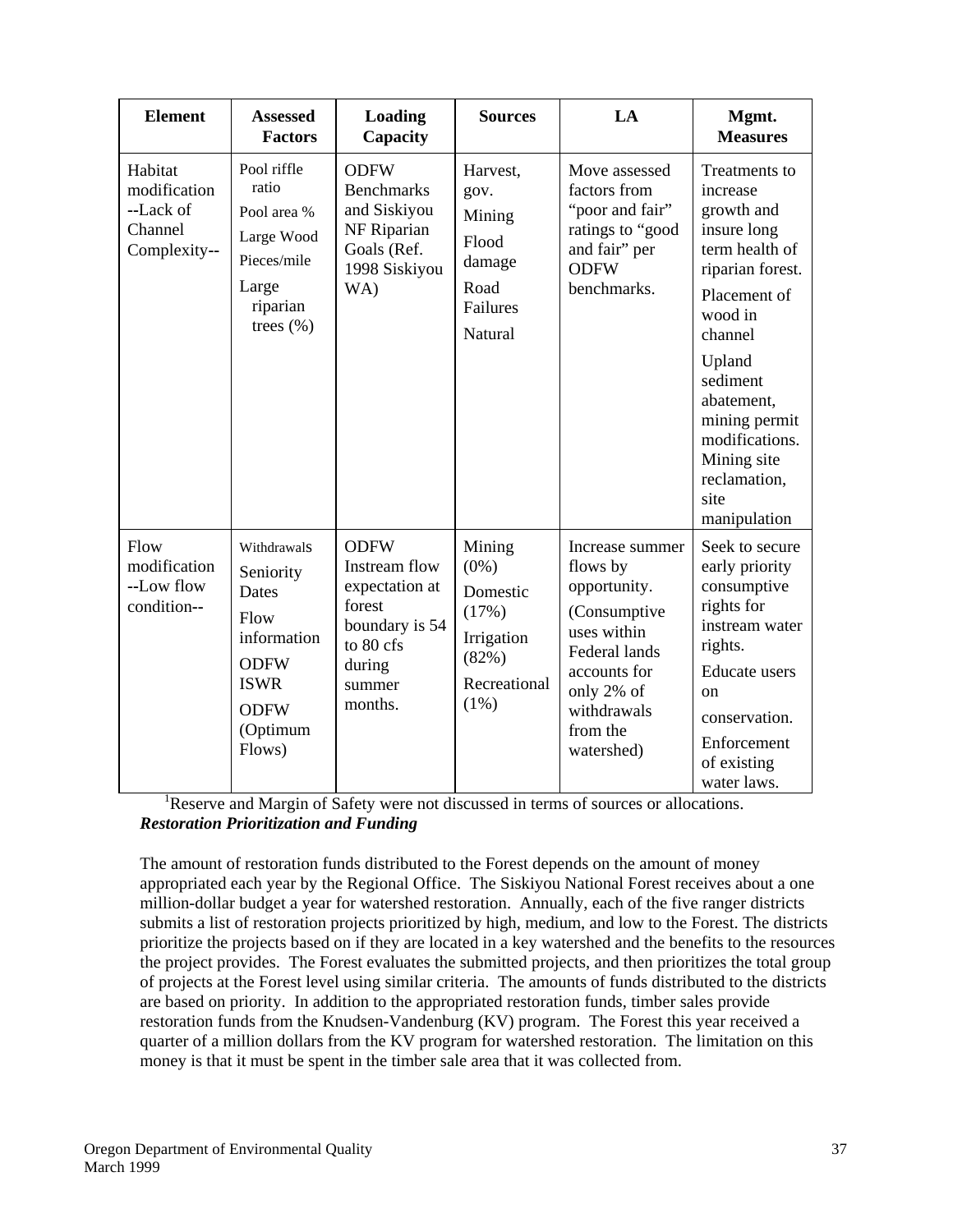The Sucker/Grayback watershed is a key watershed under the NWFP, and is therefore a high priority. Siskiyou National Forest will seek necessary funds for the implementation and monitoring components of the Sucker/Grayback WQMP as a high priority. However, due to the limitations of the Federal budget process, these funds cannot be guaranteed.

As part of the Clean Water Action Plan, Oregon has begun an interagency effort that identifies high priority watersheds in need of restoration and protection as part of the Unified Watershed Assessment. The Illinois sub-basin has been identified as a high priority watershed. It is possible that funding associated with the Clean Water Action Plan could be accessed to carry out protection and restorations actions in the Sucker Creek watershed

## *Recovery to Full Physical and Biological Potential*

The present condition of stream and riparian habitat in Grayback Creek and Sucker Creek is discussed in previous sections. Generally, in transport or steeper reaches of both streams, the aquatic and riparian habitat are generally in fair to good shape in both these streams. These reaches are located mostly on National Forest lands. Downstream, in lower gradient stream reaches in both streams, aquatic and riparian habitat is in poor to fair condition. In Grayback Creek, these low gradient reaches are on National Forest land, and in Sucker Creek, these reaches are located on National Forest, Bureau of Land Management, and private lands.



## **Figure 11.** Existing condition of Sucker and Grayback Creek.

Most low gradient stream reaches in Sucker Creek are on private lands. Figure 11 shows the relative conditions of reaches in Sucker Creek as these areas move in a recovery direction.

Recovery of habitat conditions in Grayback Creek and Sucker Creek, to full biological potential, will take from 100 to 250 years. This time estimate accounts for some variability in recovery with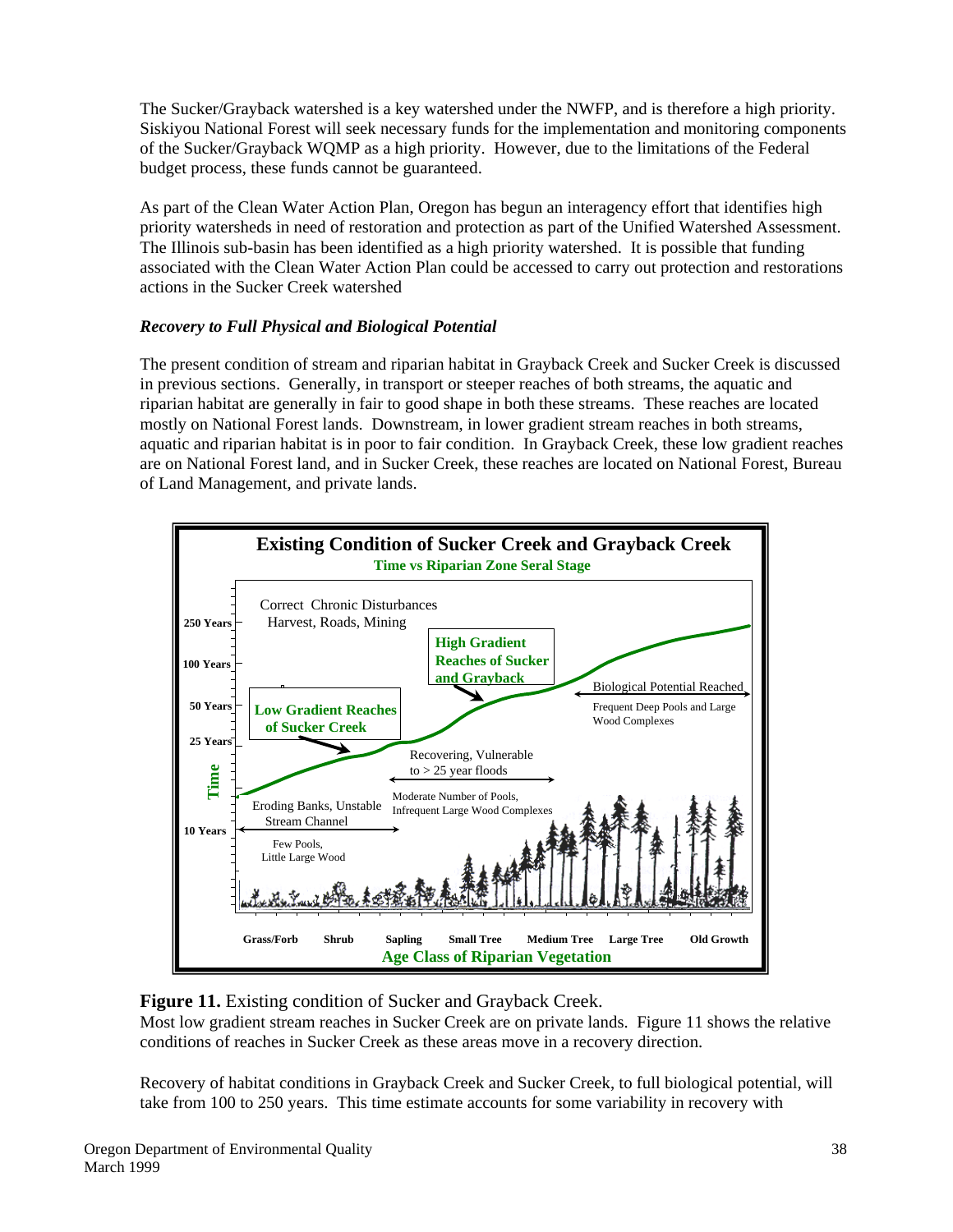"resetting" of aquatic and riparian conditions during floods. Where conditions are recovering as shown in Figure 12, e.g., transport reaches or headwater areas primarily on National Forest lands, recovery will take time.



**Figure 12.** Recovery of Sucker and Grayback Creeks.

Interrelationships between riparian/floodplain vegetation, summer stream temperatures, sediment storage and routing, et cetera, and the complexity of habitats in the Sucker Creek watershed are many. It should be mentioned here that large mature conifers or hardwoods would continue to be rare on private lands, particularly agricultural lands, within the watershed unless major changes in land uses or land use regulations occur. This translates to a continuance of unrecovered conditions on private lands, largely due to agriculture activities. These low gradient areas have high biological potential for salmon as "grubstake habitat" (Frissell, 1993). In addition, recovery of large tree components on upstream public lands will not greatly benefit these habitats on private lands if these large tree lengths are not allowed to remain in the stream channel on private lands. An exception will be the anticipated decrease in sediment, fine and coarse. Less sediment production upslope and upstream may benefit these downstream aquatic and riparian habitats on private lands. Given these conditions, most highquality salmonid habitat will be located on public lands in response reaches or headwater streams. These upstream areas will benefit certain species of salmonids, e.g., trout and steelhead, more than others, e.g., Coho and Chinook salmon.

Stream shade recovery will be realized more quickly than habitat recovery with the growth of hardwoods, e.g., alder, maple, ash, and cottonwood. Habitat recovery and associated sediment storage/routing in the channel will only recover to an optimum range of conditions with the recovery of riparian conifers to mature size. This will afford some added shade as these trees reach more height.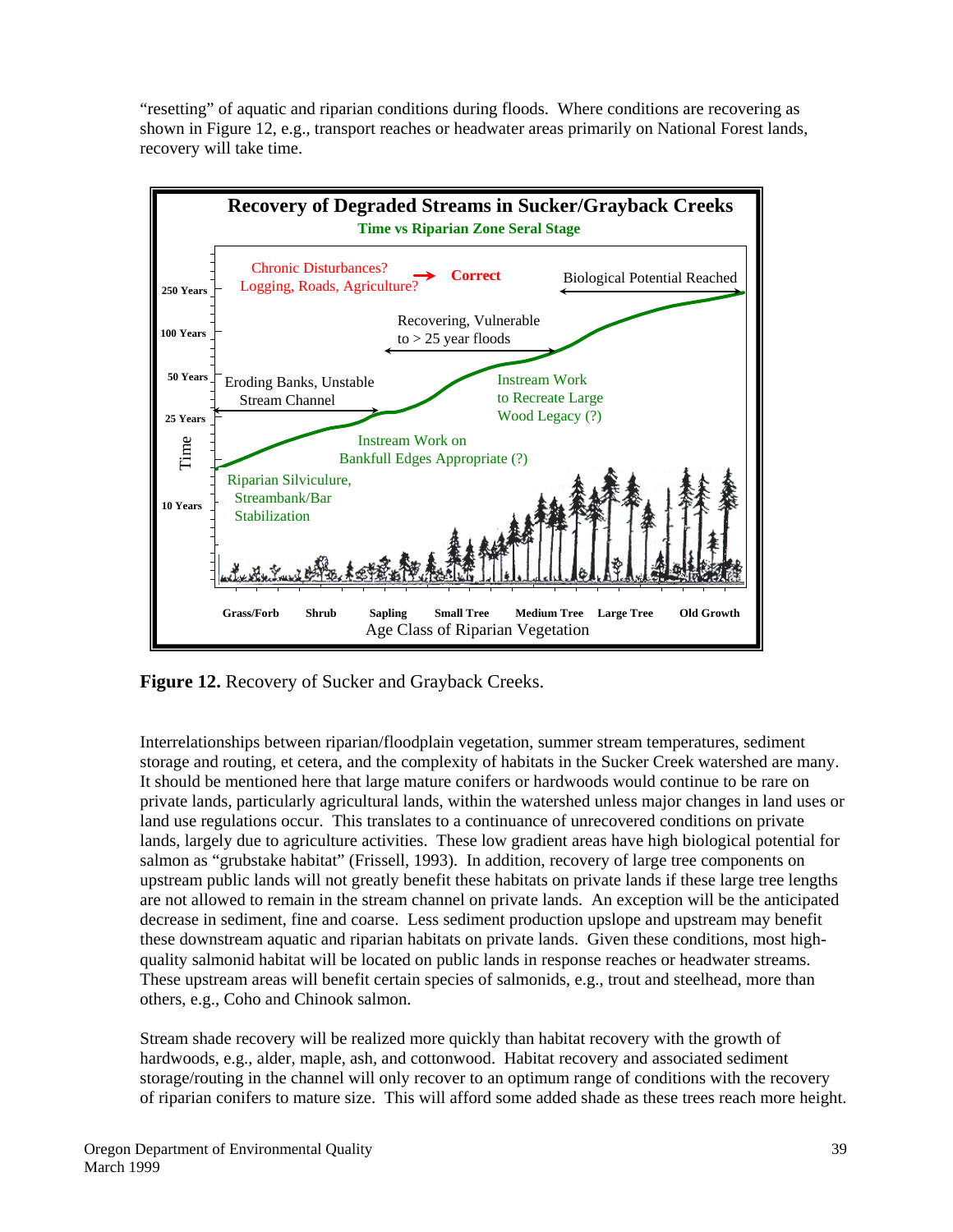Additionally, a mature riparian forest will increase bank and channel stability, cause the channel to narrow, and result in deeper pools in these sediment-rich channels of Grayback and Sucker Creeks. Lower summer water temperatures and creation of quality habitat conditions for trout and salmon are anticipated with maturation of riparian forests in these watersheds, addressing road-related problems in the watershed, and reduced timber harvest under the NWFP. Harvest related slope failure issues will be addressed through the adaptive management measures within the NWFP.



**Figure 13.** Highest priority streams for recovery.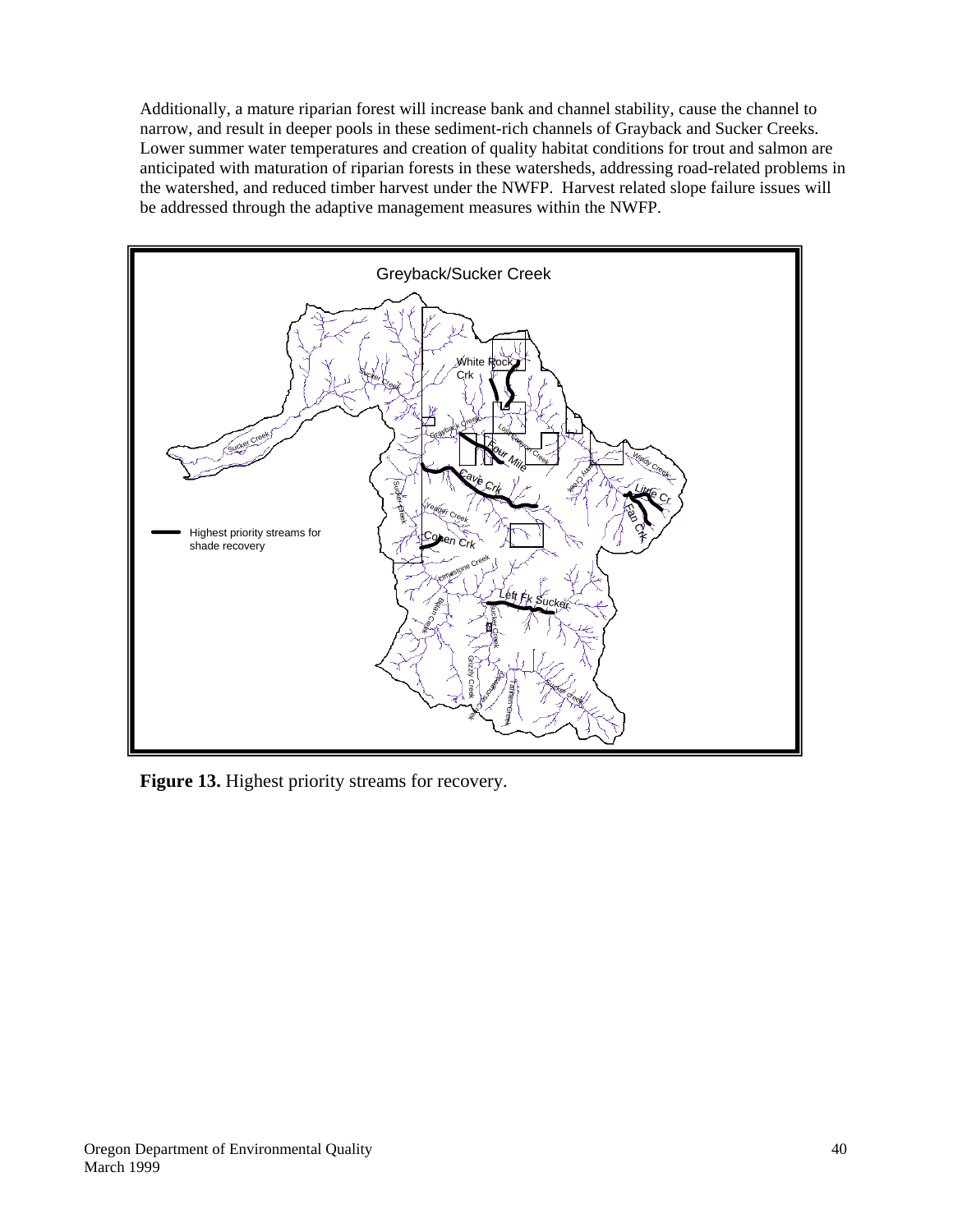

**Figure 14.** Shade recovery over time on Sucker and Grayback Creek.

## *MARGIN OF SAFETY*

The Clean Water Act requires that each TMDL be established with a margin of safety (MOS). The statutory requirement that TMDLs incorporate a margin of safety is intended to account for uncertainty in available data, or in the actual effect controls will have on loading reductions and receiving water quality.

## *Assumptions*

**Natural Fire Disturbance** - Sucker Creek has a frequent fire history with return interval averaging 18 years (J.Agee, 1993, T. Atzet, 1988). Recovery of riparian vegetation in areas disturbed by fire and flood will most likely be offset by future events. This is a conservative assumption, and does not account for fire suppression as a management tool. Fire suppression over the past decades has effectively reduced the acres burned by wild fire in riparian areas.

**Channel Form Recovery** - The channel form assessment identified areas on Sucker and Grayback Creek where channel width has increased, and is most likely contributing to stream heating. In projecting shade recovery values, credit is not given for channel recovery. Width/depth narrowing will decrease solar loading. It is also not accounted for in the shade recovery values, but is expected to occur. Through continued improved Federal management and restoration efforts, future sediment input into streams will continue to be reduced. In Grayback Creek, there is a high likelihood that the stream channel will recover in the projected time frame reducing stream heating. Management for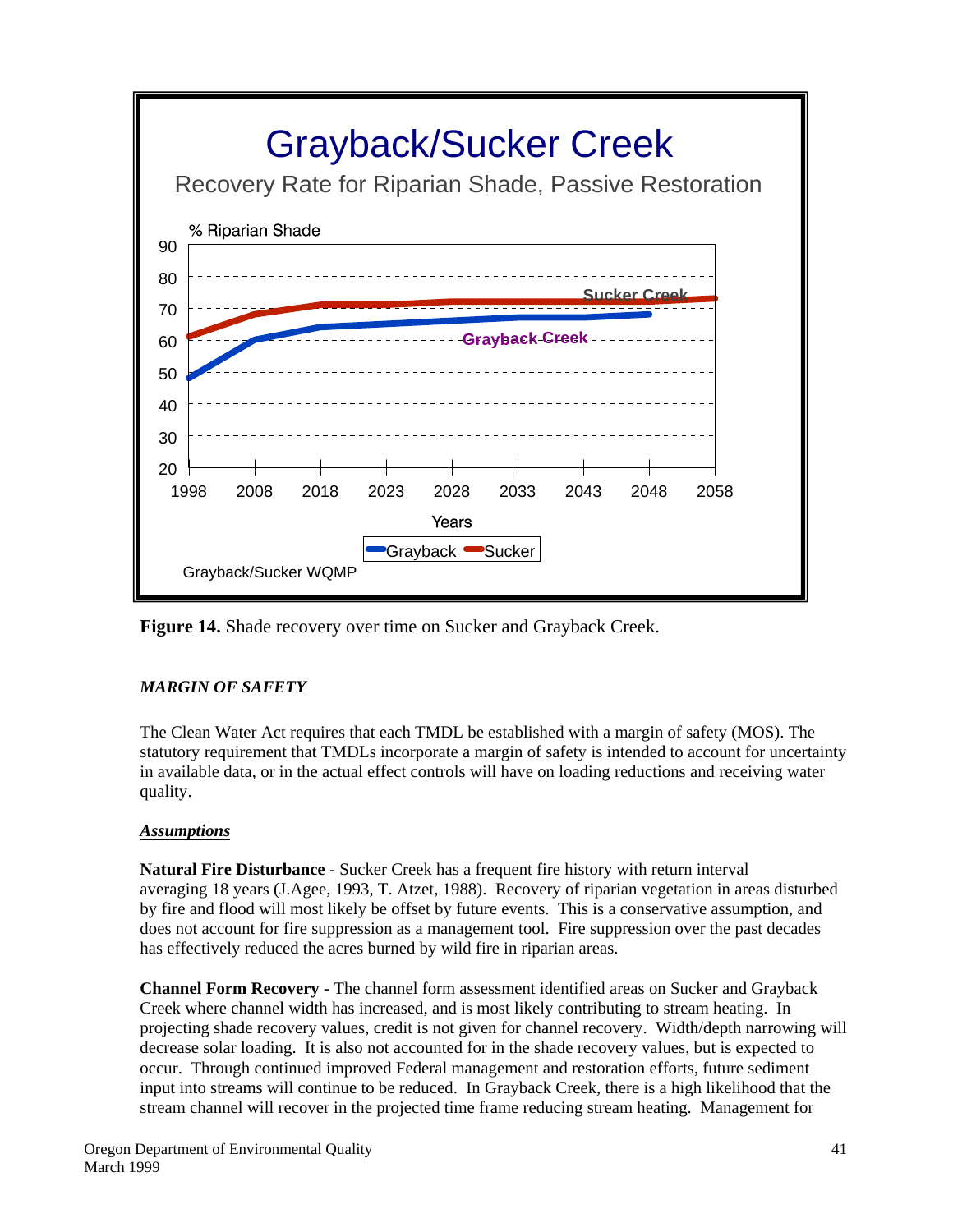"good" pool frequency condition will help to restore groundwater/stream flood plain connection and bolster groundwater/stream interactions with an expected expansion of cool water refugia. In addition, management for "good" Large Woody Debris conditions will reduce local flow velocity, and reduce local bed/bank shear stress. This can be expected to increase channel stability and bank building processes that will help to restore the desired channel width/depth conditions. Neither the temperature advantages nor the improved channel width component of these two management practices has been included in the shade recovery values. Because of the uncertainty of mining on the .75 mile section of Sucker Creek and the poor condition of the channel, this area is not considered part of the MOS.

**Wind Speed -** Wind speed is one of the controlling factors for evaporation, which is another cooling process for the stream. The shade recovery targets do not account for any cooling from evaporation due to wind speed.

**Riparian Restoration -** Riparian restoration will increase storage capacity for subsurface/ groundwater inflow. Benefits not included in the shade recovery values are twofold:

- 1. Groundwater inflow will cool stream temperatures directly mass transfer of energy.
- 2. Groundwater inflow will increase stream flow and further prevent stream temperature change.

**Timber Harvest on Private Land** - Within the Forest boundary, 7 percent of the land is under private management for timber harvest. Because of the lack of information on private practices, no shade recovery was accounted for on private lands. As referenced earlier, the assessment of private lands in this watershed is underway. The shade recovery expected under current practices will be identified as well as the site potential for recovery. While Federal guidelines offer more protection for stream shade than State guidelines, State guidelines do offer some stream shade protection for trees that are recovering stream shade. The effect of not calculating any shade recovery for private lands requires a higher level of recovery on the remaining Federal lands. This is in effect a margin of safety for the Federal lands as there will be shade recovery on the private lands. As mentioned earlier, the Sucker-Grayback WQMP is intended to be adaptive in management implementation. It allows for future changes in response to new information. Information generated during development of the private lands WQMP may cause modifications to this current plan for the federal lands.

In addition, a statewide demonstration of FPA effectiveness in protection of Water Quality will address the specific parameters generally accepted to be affected by forest management practices (temperature, sediment and turbidity, aquatic habitat modification, bio-criteria). The schedule and other requirements for addressing these parameters are included in the DEQ/ODF Memorandum of Understanding (MOU) of May 16, 1998. For other requirements of the MOU, such as monitoring or watershed specific rules, see Appendix F.

The requirement on Federal lands to maintain two "site potential trees" for riparian reserve widths on fish bearing streams is based on protection of fish habitat and protection of other riparian dependent species and resources. The additional protection for the other species and resources provides an additional margin of safety for fish/stream protection.

Load allocations for private lands within the Sucker Creek Watershed are scheduled to be developed by the spring of 1999. Funding is in place, and assessment work is targeted for completion by the end of 1999. The Agricultural WQMP is also scheduled for completion in 1999.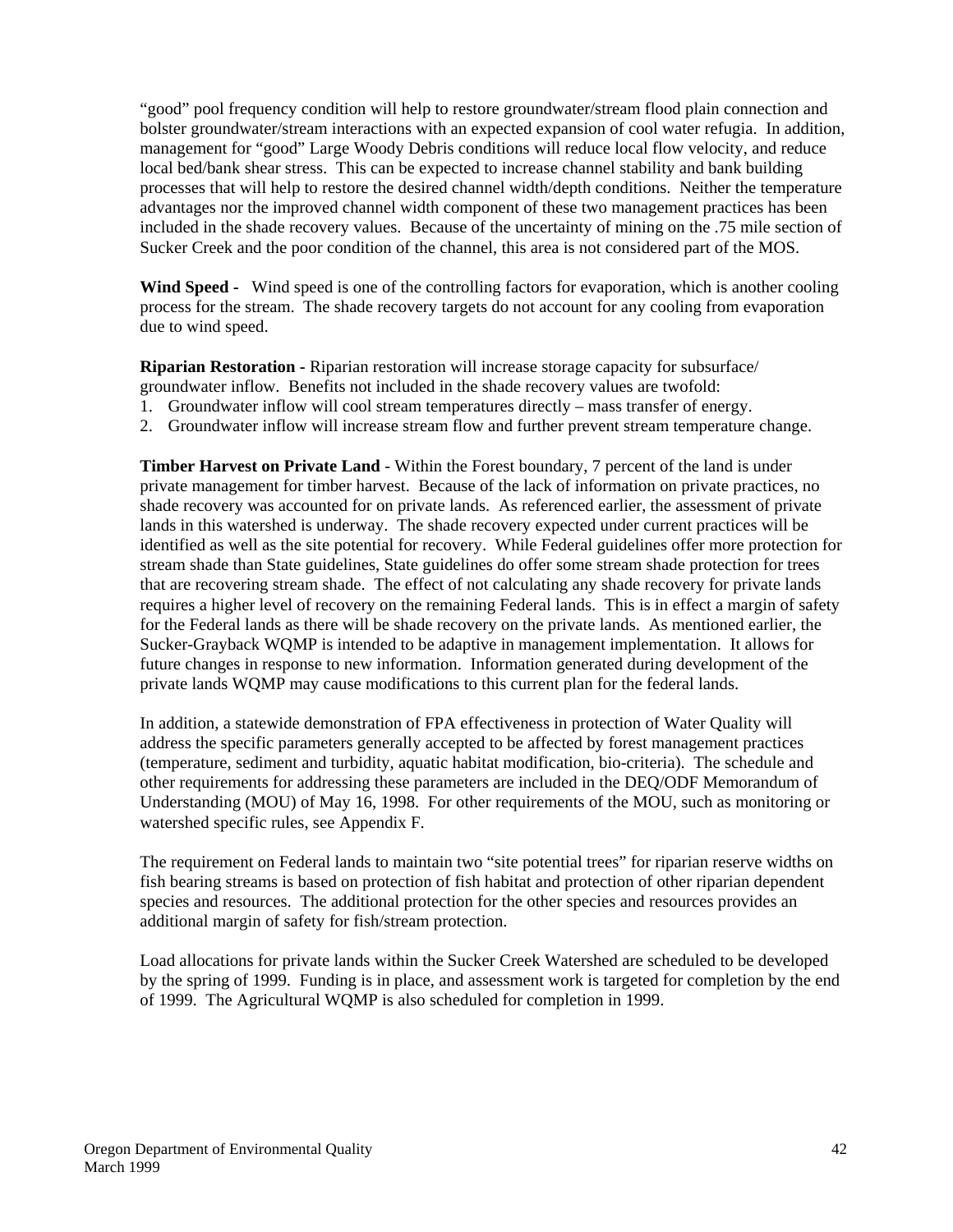# **Chapter 4 - Monitoring Plan**

#### *Reasonable Assurance of Implementation*

Monitoring will provide information as to whether standards and guidelines are being followed, and if actions prescribed in the WQMP are achieving the desired results. In addition to the monitoring identified in the WQMP, Forest Plan monitoring occurs annually to assess implementation of standards and guidelines. Information obtained from both sources of monitoring will ascertain whether management actions need to be changed. Funding for annual monitoring is given as a percentage of the appropriated dollars allocated to each district or zone.

If changes are required, the District Hydrologist will present the problem to management for determination of appropriate actions. The monitoring plan itself will not remain static, but will be evaluated periodically to assure the monitoring remains relevant, and will be adjusted as appropriate.

Monitoring data will foster changes in management activities in three ways:

- 1. Iterative watershed analysis
- 2. Next revision of the Siskiyou Forest Plan/Decision memo process in the watershed
- 3. Independent issues raised

#### *Temperature*

The Siskiyou National Forest, with our cooperators, will continue to monitor stream temperatures throughout the Illinois River watershed and in Sucker-Grayback, specifically. We monitor to meet a variety of objectives, so site locations will vary over time. Our objectives are to monitor long-term temperature recovery, better understand the natural temperature variability, and to track potential project effects. There are five locations that are monitored annually during the summer months to establish long term records. The sites are:

> Sucker Above Bolan Bolan Creek Left Fork at Mouth Grayback at Mouth Sucker at the gage below Little Grayback.

This program will be administered by the Illinois Valley Ranger District, principally the District Hydrologist. The estimated annual cost for these five stations is \$1,500.

#### *Temperature, Shade Component*

Streamside shade will be directly monitored in the headwaters of Grayback Creek just downstream of the Fan, Elk, Little confluences, and on Sucker Creek near its confluence with Johnson Gulch (BLM lands). We will use a solar pathfinder to establish existing shade. Measurements will be taken every five years, beginning in 1998. This work will be used to track the interim shade goals. Estimated costs for these two stations is \$250.

It is very likely that over the next few years the District will prescribe riparian stand treatments in stands located adjacent to perennially flowing water (active restoration). These stands will be surveyed using existing regional standards prior to and following treatment. Data should confirm that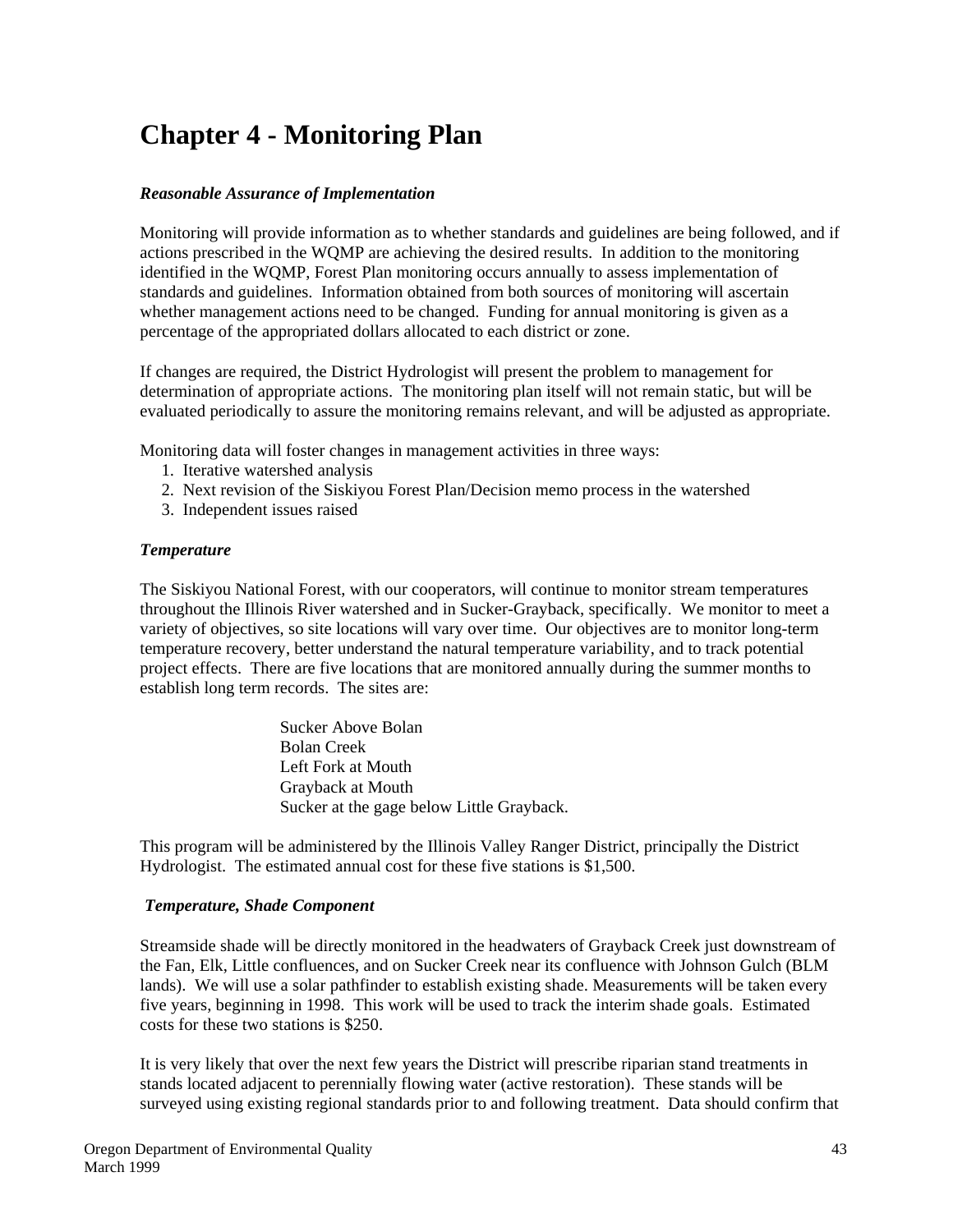prescriptions are accelerating growth rates and/or maintaining stand health such that shade and large wood supply objectives are met.

Future iterations of watershed analyses will also provide a basin-wide context for the health of riparian stands such that our ability to maintain and/or improve shading and large wood supply is addressed.

#### *Temperature, Channel Form Component*

Channel form will be directly measured through the use of channel cross-sections and pebble counts (Potoyondy and Hardy, 1994; Bevenger and King, 1995). Cross-sections will be re-surveyed every three to five years, or following large, channel forming events. Cross-sections will be, or have been, established at the following locations:

> Left Fork Sucker Creek (established 1997) Sucker above Bolan (established 1997) Grayback near Mouth (established 1995) Sucker near Johnson Gulch (proposed for 1998) Sucker at the gage below Little Grayback (established 1997)

Work will be administered by the Illinois Valley Ranger District at an estimated cost of \$250 per cross section.

Bedload sediment storage and transport is reflected as channel form. Our efforts to reduce the anthropogenic sources of bedload will focus on reducing the number and effects of road failures, and in increasing the proportion of wood to sediment delivered during mass failures. We will monitor and report the miles of road decommissioned and the number of pipes treated for diversion potential on an annual basis. Because watershed restoration is an evolving science, we anticipate that other techniques will be introduced during the recovery period that this plan covers. Those new techniques will be included in this plan as appropriate. Bankfull width-to-depth and general Rosgen classification will be monitored on a 10-year basis with stream surveys.

Changes in channel form are anticipated as a result of road treatments. In general, reductions in roadderived sediment will result in narrower and deeper channel cross-sections over time.

#### *Habitat Modification*

Standard Level II and III stream surveys will be conducted on a recurring basis to document changes in channel morphology, distribution of fish habitat units, and pieces of large wood in our channels. Stream surveys will also monitor approximate densities of juvenile salmonids and riparian vegetation. Extensive surveys will survey whole watersheds or sub-watersheds during a summer (Level II surveys), with an average seven-year cycle.

More intensive surveys (Level III) will be done in low-gradient and less confined stream segments. These are anticipated to have measurable responses to changes in watershed conditions.

Sites to be monitored include:

Left Fork of Sucker (lower ½ mile) Sucker above the FS Boundary (near Mule/Cohen Creeks) Grayback Creek (lower ½ mile)

#### *Flow Modification*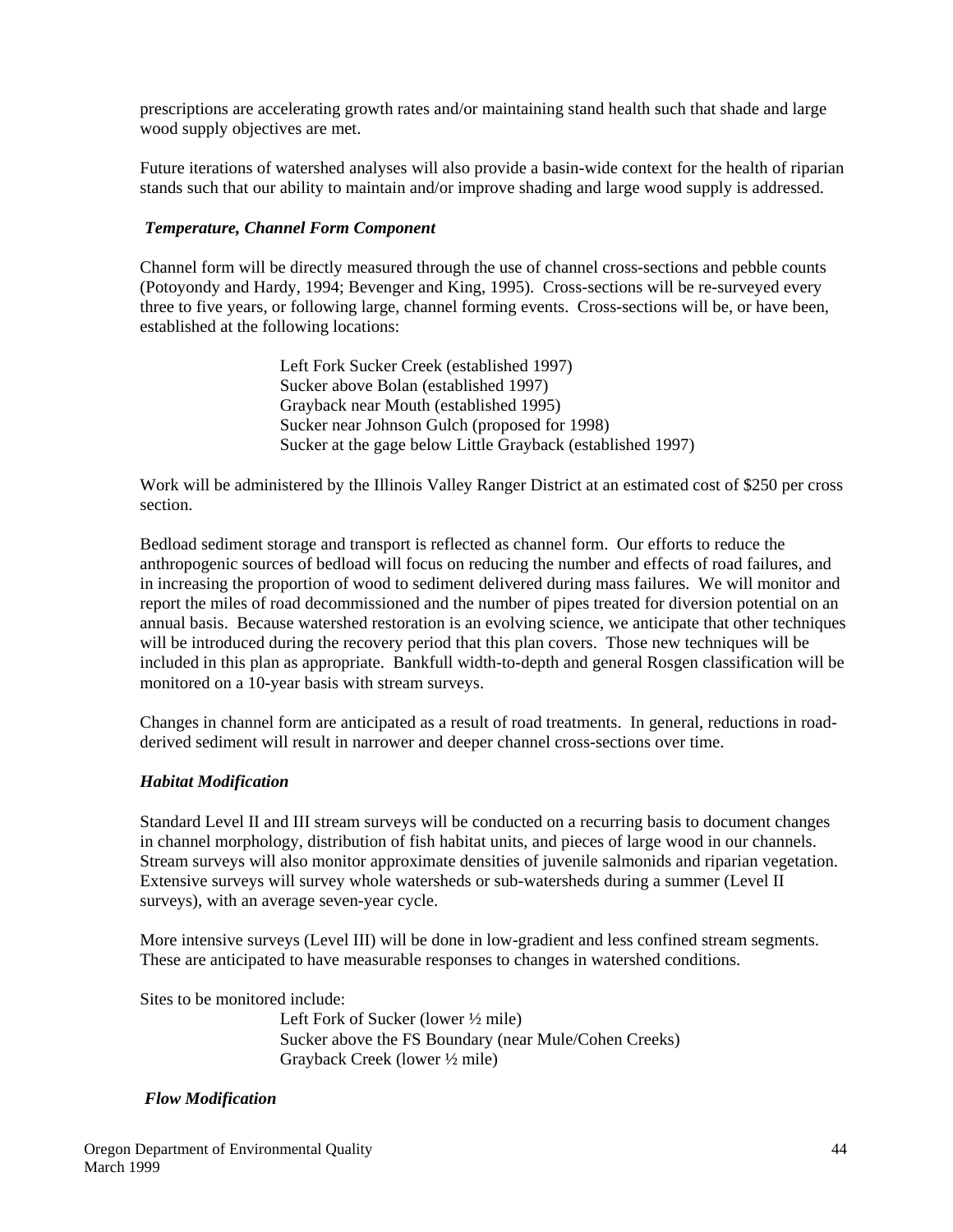US Geologic Survey has discontinued the Sucker Creek stream gauge because of lack of funding. The Oregon Department of Water Resources is currently operating the gauge, and takes additional flow readings at three additional sites in the watershed during dry months. The Oregon WRD will report any changes in water rights and uses to the Medford DEQ office.

#### *Properly Functioning Condition* **(PFC)**

The BLM/USFS methodology known as Properly Functioning Condition (PFC) assesses the physical capability of stream to withstand 30-year return interval storm events. Representative sections of Grayback, the Left Fork of Sucker Creek, and the Sucker above Grayback were surveyed in the spring of 1998. These reaches will be reassessed if there are changed conditions in the Sucker Creek watershed.

Table 16 connects monitoring goals, frequencies, and interim benchmarks identified in this WQMP, with management measures and elements from Table 15.

| <b>Interim Benchmarks and monitoring frequencies for Grayback-Sucker WQMP</b> |                                                      |                                                                                       |                                                                                               |                                                                                                          |                                                      |  |
|-------------------------------------------------------------------------------|------------------------------------------------------|---------------------------------------------------------------------------------------|-----------------------------------------------------------------------------------------------|----------------------------------------------------------------------------------------------------------|------------------------------------------------------|--|
| <b>Element</b>                                                                | Site<br><b>Identification</b>                        | <b>Management</b><br><b>Measure</b>                                                   | Interim<br><b>Benchmarks</b>                                                                  | Monitoring<br><b>Parameter</b>                                                                           | <b>Monitoring</b><br><b>Frequency</b>                |  |
| Temperature<br>--Lack of<br>shade--                                           | See streams<br>identified in<br>Figure <sub>10</sub> | Passive – no<br>treatment                                                             | Established stands continue<br>to grow<br>$10-50$ years<br>(See shade curves in Figure<br>11) | Shade % w/ solar<br>pathfinder<br>2 Continuous<br>temperature<br>monitoring sites (dry<br>weather)       | Begin 1998<br>then $@5$ yr.<br>Intervals<br>Annually |  |
| Temperature<br>--Lack of<br>shade--                                           | <b>Sucker Creek</b><br>Tribs.                        | Passive plus<br>treatments to<br>increase<br>growth and<br>insure long<br>term health | 2013 – solar radiation<br>reduced by 10%<br>2043 - solar radiation<br>reduced by 13 %         | Stand surveys<br>(growth and health)<br>2 Continuous<br>temperature<br>monitoring sites (dry<br>weather) | Pre and post<br>treatment<br>1998-2013<br>Annually   |  |

#### **Table 16**

 $\overline{a}$ 

<span id="page-45-0"></span><sup>&</sup>lt;sup>1</sup> QA/QC: DEQ protocol will be followed as close as possible where applicable (e.g. temperature monitoring). Region 6 Stand Examination Standards will be followed for stand surveys, and appropriate published protocol for Solar Pathfinder, Rosgen stream assessments, etc.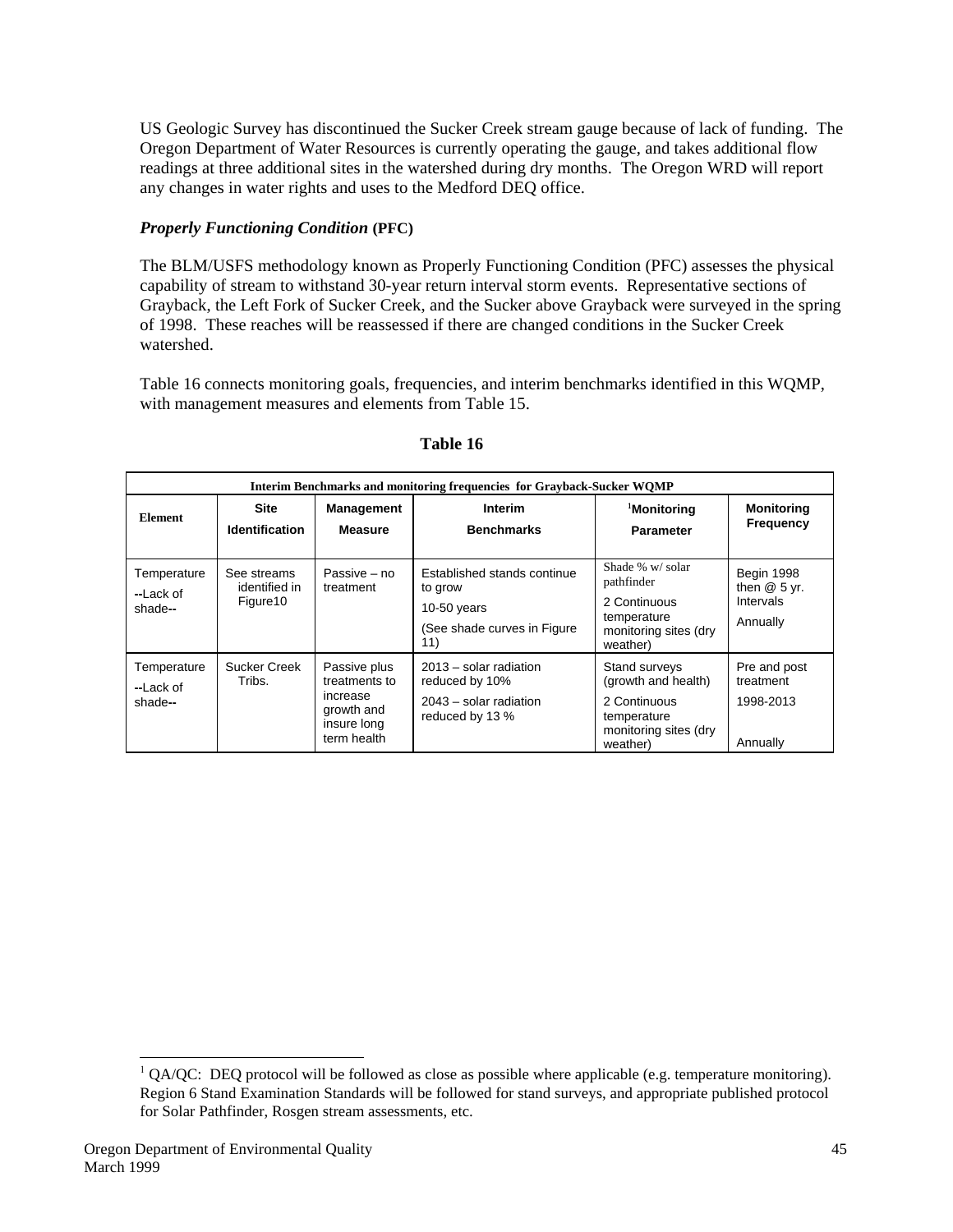| <b>Element</b>                                                      | <b>Site</b><br>Identification                          | <b>Management</b><br><b>Measure</b>                                                                                                                                                                          | Interim<br><b>Benchmarks</b>                                                                                                                              | <b>Monitoring</b><br><b>Parameter</b>                                                                                                                           | <b>Monitoring</b><br><b>Frequency</b>                                                                                                                                               |
|---------------------------------------------------------------------|--------------------------------------------------------|--------------------------------------------------------------------------------------------------------------------------------------------------------------------------------------------------------------|-----------------------------------------------------------------------------------------------------------------------------------------------------------|-----------------------------------------------------------------------------------------------------------------------------------------------------------------|-------------------------------------------------------------------------------------------------------------------------------------------------------------------------------------|
| Temperature<br>--Lack of<br>shade--<br>Temperature                  | Grayback<br>Creek Tribs.<br>Grayback                   | Passive plus<br>treatments to<br>increase<br>growth and<br>insure long<br>term health<br>Upland<br>Sediment                                                                                                  | 2013 - solar radiation<br>reduced by 10 %<br>2058 - solar radiation<br>reduced by 14 %<br>After two 25-year magnitude<br>storm events                     | Shade % w/ solar<br>pathfinder<br>Stand surveys<br>(growth and health)<br>Continuous<br>temperature<br>monitoring (dry<br>weather)<br>Rosgen type (W/D)         | Begin 1998<br>then $@5$ yr.<br>Intervals.<br>1998-2013<br>Pre and post<br>treatment<br>Annually for<br>main stem,<br>intermittent for<br>tribs.<br>Following large<br>storms (25 yr |
| --Channel<br>Form<br>A3--                                           | RM 4.7-7.1                                             | Abatement                                                                                                                                                                                                    | (minimal impact on solar<br>radiation)                                                                                                                    | Miles road<br>decommission<br>Potential diversions<br>corrected<br>High priority road<br>upgrades,<br>decommission and<br>stormproofing                         | magnitude)<br>Annually                                                                                                                                                              |
| Temperature<br>--Channel<br>Form<br>B4 (0.75<br>stream<br>miles)--  | Grayback<br>(confluence<br>w/Sucker to<br>RM 0.75)     | Upland<br>Sediment<br>Abatement                                                                                                                                                                              | After two 25-year magnitude<br>storm events<br>Reduce solar radiation by<br>7%                                                                            | Rosgen type<br>(W/D)<br>Miles road<br>decommission<br>Potential diversions<br>corrected<br>High priority road<br>upgrades,<br>decommission and<br>stormproofing | 1 site @ 3-5<br>year intervals<br>Annually                                                                                                                                          |
| Temperature<br>--Channel<br>form<br>$F4 = 2.3$<br>stream<br>miles-- | <b>Sucker Creek</b><br>u/s of<br>Grayback to<br>Yeager | Upland<br>Sediment<br>Abatement<br>$2000 - DEQ,$<br>DOGAMI and<br><b>USFS</b> assess<br>mining<br>impacts.<br>2002 Address<br>significant<br>issues in<br>0600and 0700<br>NPDES and<br>401<br>certifications | 100-year magnitude storm<br>event <sup>2</sup><br>Alterations to mining general<br>permits - 2002<br>401 certifications issued,<br>changes in conditions. | <b>Riparian Stands</b><br>Rosgen type<br>(W/D)<br>NPDES permit<br>modifications.<br>Certifications issued,<br>change in conditions                              | 20 year cycle<br>3-5 year<br>intervals<br>2002 and then<br>@ 5 year<br>intervals<br>Annual                                                                                          |

<span id="page-46-0"></span><sup>&</sup>lt;sup>2</sup> Changes to historic mining practices and historic laws regulating mining activities will require a lonterm effort before measurable change is observed.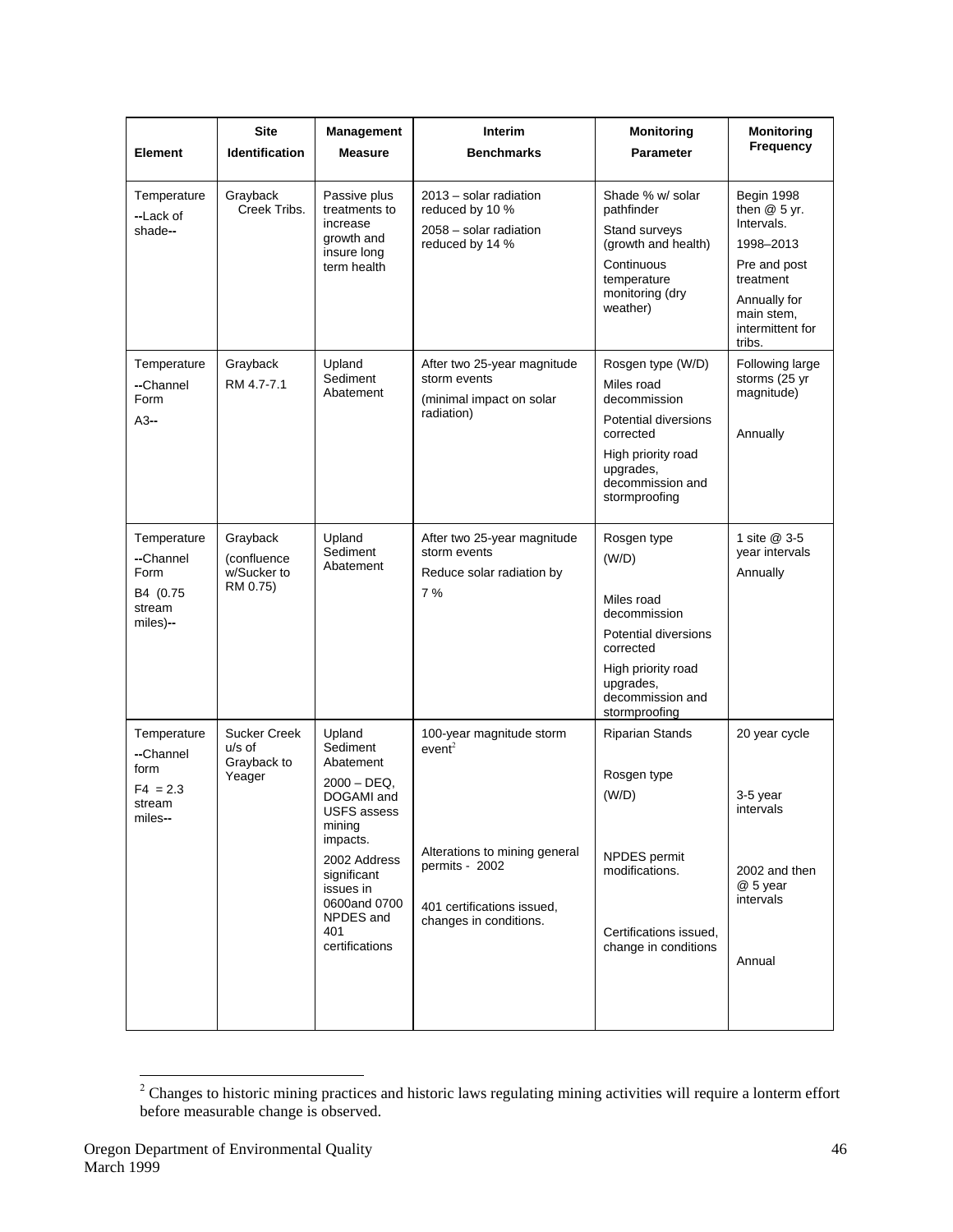| <b>Parameter</b>                                                 | <b>Site</b><br><b>Identification</b>                   | Management<br><b>Measure</b>                                                                                    | Interim<br><b>Benchmarks</b>                                                          | <b>Monitoring</b><br><b>Parameter</b>                                                                                                                                                           | <b>Monitoring</b><br>Frequency                                                                        |
|------------------------------------------------------------------|--------------------------------------------------------|-----------------------------------------------------------------------------------------------------------------|---------------------------------------------------------------------------------------|-------------------------------------------------------------------------------------------------------------------------------------------------------------------------------------------------|-------------------------------------------------------------------------------------------------------|
| Temperature<br>--Channel<br>Form Mining<br>site<br>reclamation-- | Flat above<br>Cave Creek                               | Channel<br>manipulation<br>project                                                                              | Decrease W/D ratio by<br>amount recommended by<br>BLM interdisciplinary team.<br>1999 | Rosgen type<br>(W/D)                                                                                                                                                                            | Pre Project<br>Post Project<br>(1999)                                                                 |
| Temperature<br>--Flow--                                          | Federal<br>ownership                                   | Educate users<br>regarding<br>conservation                                                                      | WSC to contact water users<br>by 2000                                                 | Federal land<br>Withdrawals<br><b>Seniority Dates</b><br>Flow information                                                                                                                       | Report<br>educational<br>efforts / 2-yr<br>interval<br>Bi-weekly<br>during dry<br>months <sup>3</sup> |
| Habitat<br>modification<br>--Lack of<br>Channel<br>complexity--  | Reach <sub>2</sub><br>Grayback<br>Creek                | Treatments to<br>increase<br>growth and<br>insure long<br>term health<br>1998<br>Place wood in<br>channel 1998  | 2098 - improved from fair to<br>good<br>(ODFW Benchmarks)                             | Level 2 stream<br>survey<br>Pool freq. (riff w/seg<br>dist)<br>Pool area (%)<br>Large Wood<br>(pieces/mile)<br>Large riparian trees<br>(%)                                                      | $7-10$ year<br>intervals                                                                              |
| Habitat<br>modification<br>-- Lack of<br>Channel<br>complexity-- | <b>Sucker Creek</b><br>u/s of<br>Grayback to<br>Yeager | Reduce<br>channel<br>impacts from<br>mining.<br>Riparian forest<br>management.<br>Reduce<br>upland<br>sediment. | 2X 25 year storm magnitude<br>2098 - improved from poor to<br>fair <sup>4</sup>       | Level 2 & 3<br>assessments.<br>Pool freq. (riff w/seg<br>dist)<br>Pool area (%)<br>Large Wood<br>(pieces/mile)<br>Large riparian trees<br>(% )<br>Sediment abatement<br>(Roads decomm.,<br>etc. | 7 year intervals<br>Level 3<br>biannually<br>Annual                                                   |
| Habitat<br>modification<br>--Lack of<br>Channel<br>complexity--  | Remaining<br>Federal<br>ownership                      | Passive - no<br>treatment.<br>ODF&W<br>benchmarks<br>plus Siskiyou<br>Riparian goals                            | Percent of full biological<br>potential                                               | Level2assess. Pool<br>freq. (riff w/seq dist)<br>Pool area (%) Large<br>Wood (pieces/mile)<br>Lg Riparian trees<br>(% )                                                                         | $7-10$ year<br>interval<br>(See ODFW<br>benchmarks<br>in Table 11)                                    |

<span id="page-47-1"></span><span id="page-47-0"></span>

<sup>&</sup>lt;sup>3</sup> Oregon Water Resources Department<br><sup>4</sup>This area is in extremely poor shape and will require much time to recover.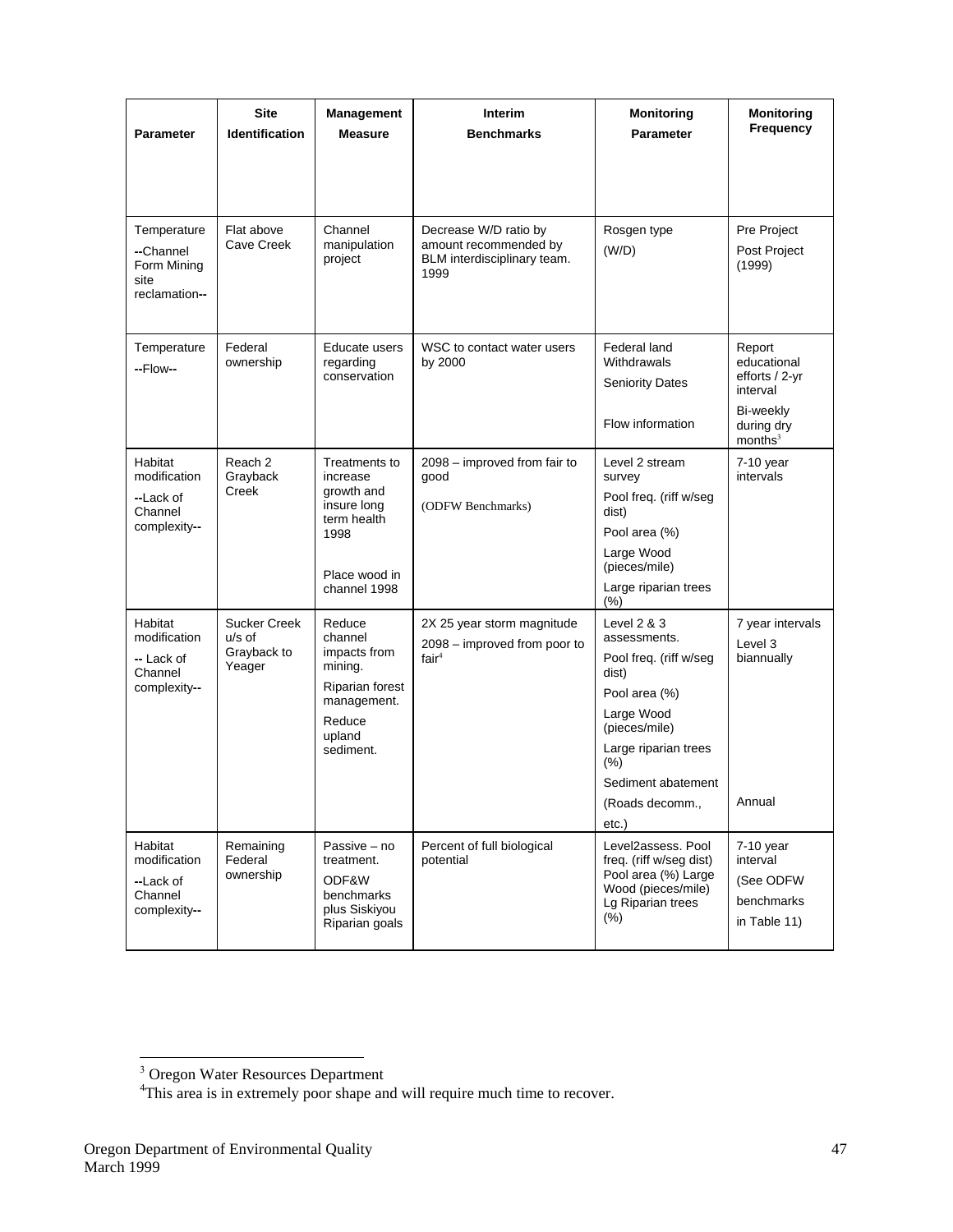| <b>Parameter</b>                                          | <b>Site</b>           | <b>Management</b>                                                                                                                                                   | Interim                                                                                               | <b>Monitoring</b>                                                                                        | <b>Monitoring</b>                                                                                                 |
|-----------------------------------------------------------|-----------------------|---------------------------------------------------------------------------------------------------------------------------------------------------------------------|-------------------------------------------------------------------------------------------------------|----------------------------------------------------------------------------------------------------------|-------------------------------------------------------------------------------------------------------------------|
|                                                           | <b>Identification</b> | <b>Measure</b>                                                                                                                                                      | <b>Benchmarks</b>                                                                                     | <b>Parameter</b>                                                                                         | <b>Frequency</b>                                                                                                  |
| <b>Flow</b><br>modification<br>-- Low flow<br>condition-- | Federal<br>ownership  | Seek to<br>secure early<br>priority<br>consumptive<br>water rights<br>for conversion<br>into instream<br>water rights<br>Educate users<br>regarding<br>conservation | Identify opportunities for<br>conversion to instream rights.<br>WSC to contact water users<br>by 2000 | Withdrawals<br><b>Seniority Dates</b><br>Flow information<br><b>ODFW ISWR</b><br>ODFW (Optimum<br>Flows) | Report cfs<br>converted to<br>ISWR @ 2 year<br>intervals<br>Report<br>educational<br>efforts/ 2 year<br>intervals |

#### *Implementation Monitoring and Adaptive Management*

A biennial report outlining progress and tabulation restoration projects will be submitted to Oregon DEQ by the Illinois Valley Ranger District. Should monitoring reveal that interim goals are not on schedule, changes related to this Water Quality Management Plan will be made. These changes might include re-evaluation of assumptions, and/or new restorative treatments.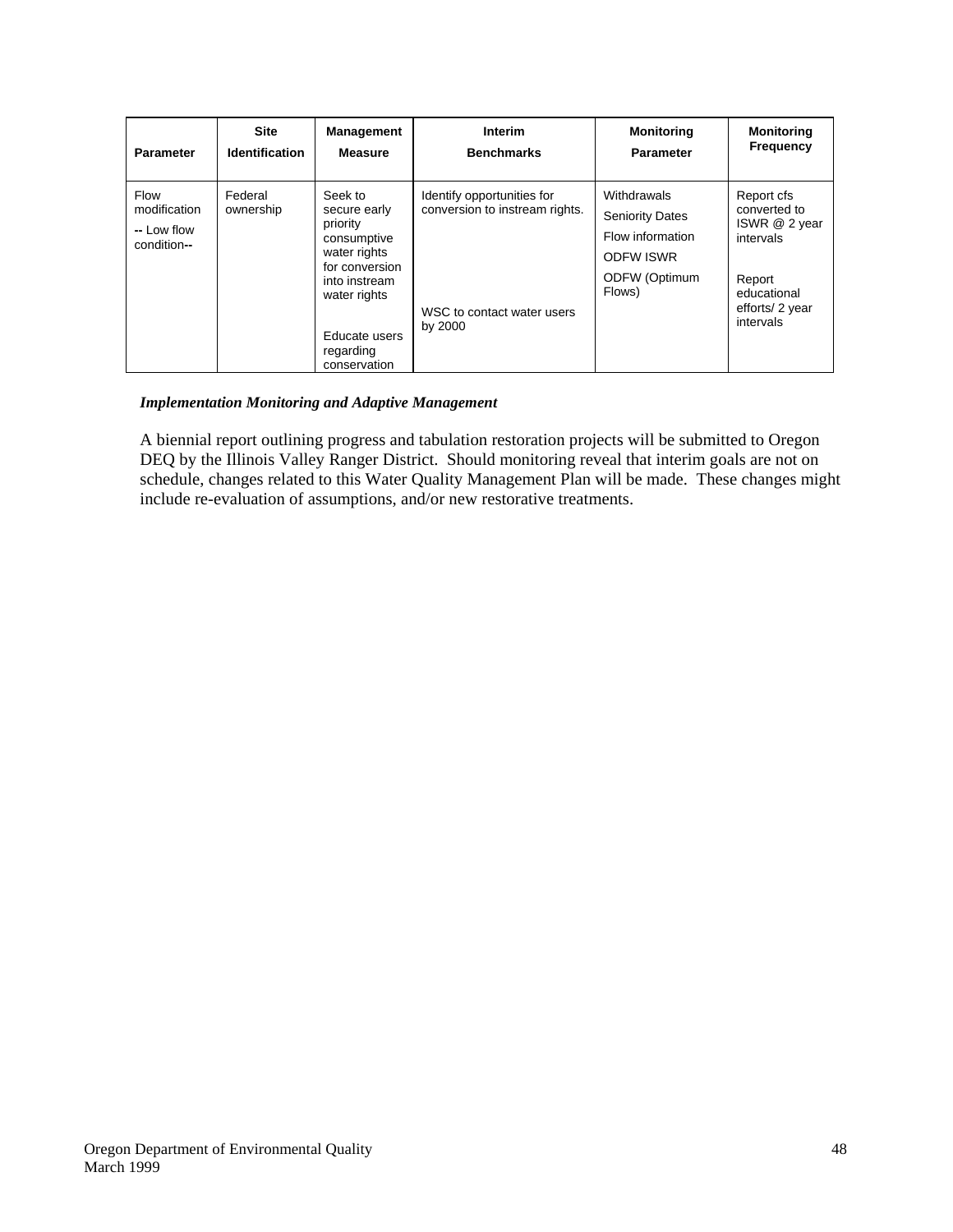#### Bibliography

Agee, J., 1993. Fire Ecology of Pacific Northwest Forest; Island Press; Washington, D.C.

Atzet, T., and D.L. Wheeler, and R. Gripp; 1988. Fire and Forestry in Southwest Oregon. FIR Report 9(4) 4-7.

Beschta, R. L., Dilby, G.W., Brown, G.W., Holtby, L.B., and Hodstra, T.D., 1987. Stream Temperature and Aquatic Habitat, Fisheries and Forestry Interactions, pp 192-232. University of Washington.

Beschta, R. L., 1997. Riparian Shade and Stream Temperature; An Alternative Perspective, Rangelands 19(2), Oregon State University; Corvallis, OR.

Brown, G.W., 1972. An Improved Temperature Model for Small Streams, Water Resources Research Institute Report 16, Oregon State University; Corvallis, OR.

Brown, G.W., 1985. Forestry and Water Quality, pp 47-57, College of Forestry, Oregon State University; Corvallis, OR.

Beschta, R.L., Platts, W.S., 1987. Morphological Features of Small Streams: Significance and Function.

Kelsey, H.M., 1980. A Sediment Budget and an Analysis of Geormophic Processes in the Van Duzen River Basin, North Coastal California, 1941-11975. Geol. Soc. Am Bull., 91(4)m 1119-1216.

Frissell, C.A., 1993. A New Strategy for Watershed Restoration and Recovery of Pacific Salmon in the Pacific Northwest.

Frissell, C. A., Liss, W.J., Warren, C.E., 1986. A Hierarchical Framework for Stream Habitat Classification: Viewing Streams in a Watershed Context.

Frissell, C.A., 1986. Classification of Stream Habitat and Watershed Systems in South Coastal Oregon and an Assessment of Land Use Impacts.

Frissell, C.A., Liss, W.J., Nawa, R.K., 1991. Life History and Persistence of Anadromous Fish Stocks in Relation to Stream Habitats and Watershed Classification.

Frear, S.T. Ecological Benefits of Large Organic Debris in Streams.

Gregory, S. V., Swanson, F.J., et al., 1991. An Ecosystem Perspective of Riparian Zones.

Hagans, D. K., and Weaver, W.E., 1987. Magnitude, Cause, and Basin Response to Fluvial Erosion, Redwood Creek Basin, Northern California in *Erosion and Sedimentation in the Pacific Rim*  (Proceedings of the Corvallis Symposium, August, 1987). I.A.H.S. Pub. No 165.

Keller, E.A., Melhorn, W.N., 1978. Rhythmic Spacing and Origin of Pools and Riffles. Lee, R., 1980. Forest Hydrology. Columbia University Press, New York, 349 pp.